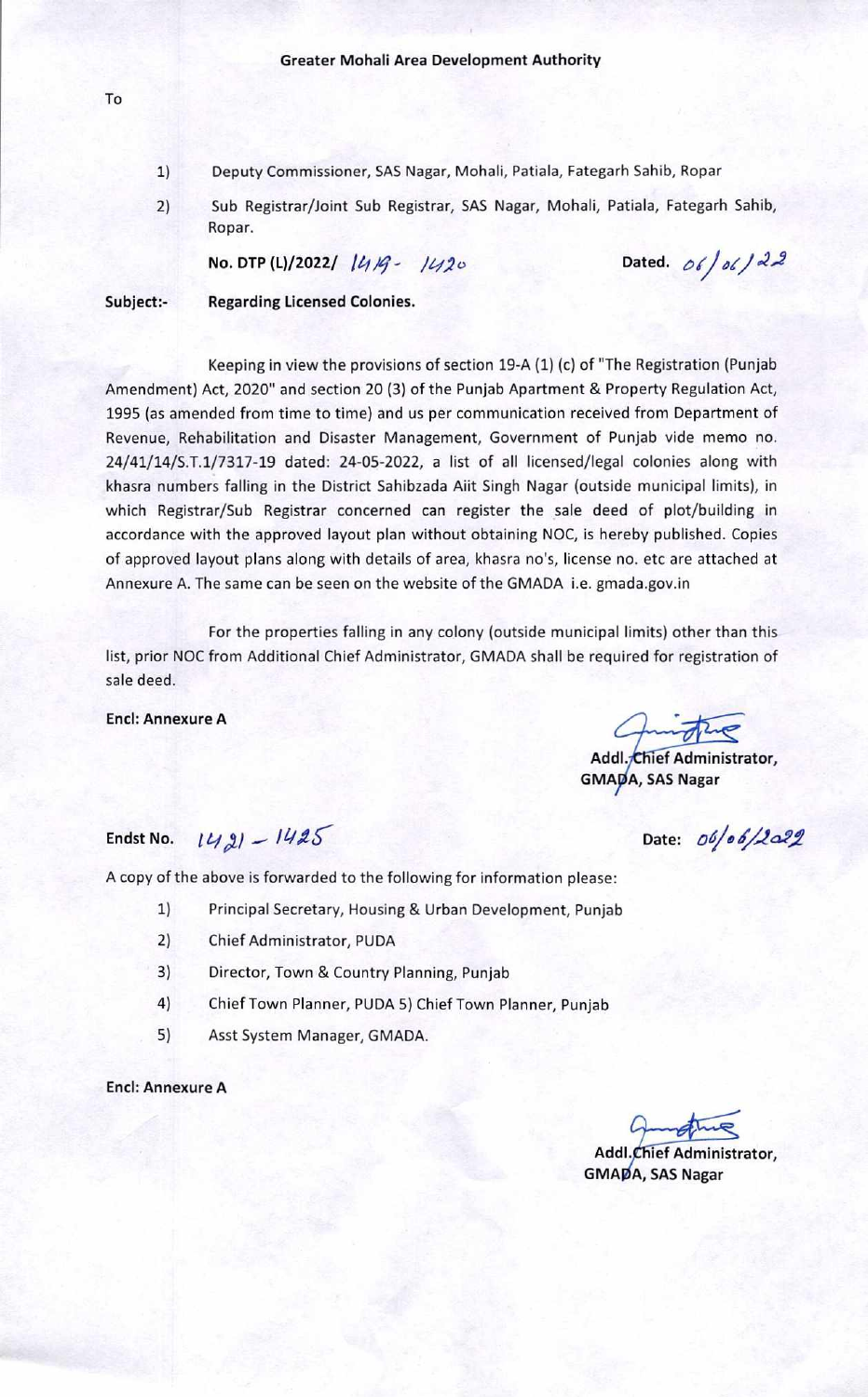| Sr.<br>No. | Name of colony                                                                     | <b>Name of Promoter</b>                                                                                               | Area<br>(in acres) | License No. & Date      | <b>Status of License</b>                              | Khasra No.                                                                              | <b>Approved</b><br><b>Layout Plan</b><br>superimposed<br>on Khasra Plan | <b>Layout Plan</b>                      |  |  |
|------------|------------------------------------------------------------------------------------|-----------------------------------------------------------------------------------------------------------------------|--------------------|-------------------------|-------------------------------------------------------|-----------------------------------------------------------------------------------------|-------------------------------------------------------------------------|-----------------------------------------|--|--|
|            | $2^{\circ}$                                                                        | 3                                                                                                                     | $\overline{4}$     | 5                       | 6                                                     | $\overline{7}$                                                                          | 8                                                                       | 9                                       |  |  |
|            | S.A.S. Nagar (Mohali)                                                              |                                                                                                                       |                    |                         |                                                       |                                                                                         |                                                                         |                                         |  |  |
|            | Enclave,<br>Sangita<br>Village Hamayunpur,<br>Tehsil Derabassi                     | Shiri<br>M/s<br>Sangita<br>Developers International<br>Private<br>Limited, 16-C,<br>Nagar,<br>Ambala<br>Prem<br>City. | 7.50               | 1782/2005<br>20-07-2005 | Valid upto<br>31-12-2019.                             | Hadbast No. 166<br>1639, 1640, 1641, 1642,<br>1643, 1644, 1649, 1650,<br>1651           | <b>WCA/AMB/DL</b><br>$C-04$<br>dated 29-08-<br>2005                     | <b>Click here to View</b><br>/ Download |  |  |
| 2.         | Vijay Enclave, Village<br>Hamayunpur,<br>Tehsil<br>Derabassi,<br>Distt.<br>Mohali. | Sh. Vijay Sharma, Sh.<br>Gian Chand Sharma, 16-<br>C, Prem Nagar, Ambala<br>City.                                     | 7.5                | 1832/2005<br>26-07-2005 | Completion<br>Certificate<br>issued<br>on 27-06-2018. | Hadbast No. 166<br>1633, 1634, 1635, 1636,<br>1637, 1638, 1652, 1653,<br>1654           | <b>WCA/AMB/DL</b><br>$E-04$<br>dated 29-08-<br>2005                     | <b>Click here to View</b><br>/ Download |  |  |
| 3.         | Enclave,<br>Gautam<br>Village Hamayunpur,<br>Tehsil Derabassi.                     | Sh. Gautam Sharma &<br>Vijay<br>Sharma,<br>16-C,<br>Ambala<br>Prem<br>Nagar,<br>City.                                 | 7.45               | 1838/2005<br>26-07-2005 | Completion<br>Certificate issued<br>on 08-06-2018.    | H. B. No. 166<br>1625, 1626, 1627, 1628,<br>1629, 1631, 1632, 1655,<br>1656             | <b>WCA/AMB/DL</b><br>$E-4$<br>dated 24-11-<br>2005                      | <b>Click here to View</b><br>/ Download |  |  |
| 4.         | Defence City<br>Village<br>Tehsil<br>Hamayunpur,<br>Derabassi.                     | M/s<br>Kwality<br><b>Builders</b><br>Private Limited,. B-29,<br>Lajpat Nagar, New Delhi.                              | 8.94               | 2752/2005<br>06-12-05   | Valid upto 01-12-<br>2008.                            | Hadbast No. 166<br>Khasra No. 991, 992,<br>993, 994, 997, 998, 999,<br>1000, 1001, 1002 | WCA/KB/DG1-<br>04<br>dated 28-09-<br>2005                               | <b>Click here to View</b><br>/Download  |  |  |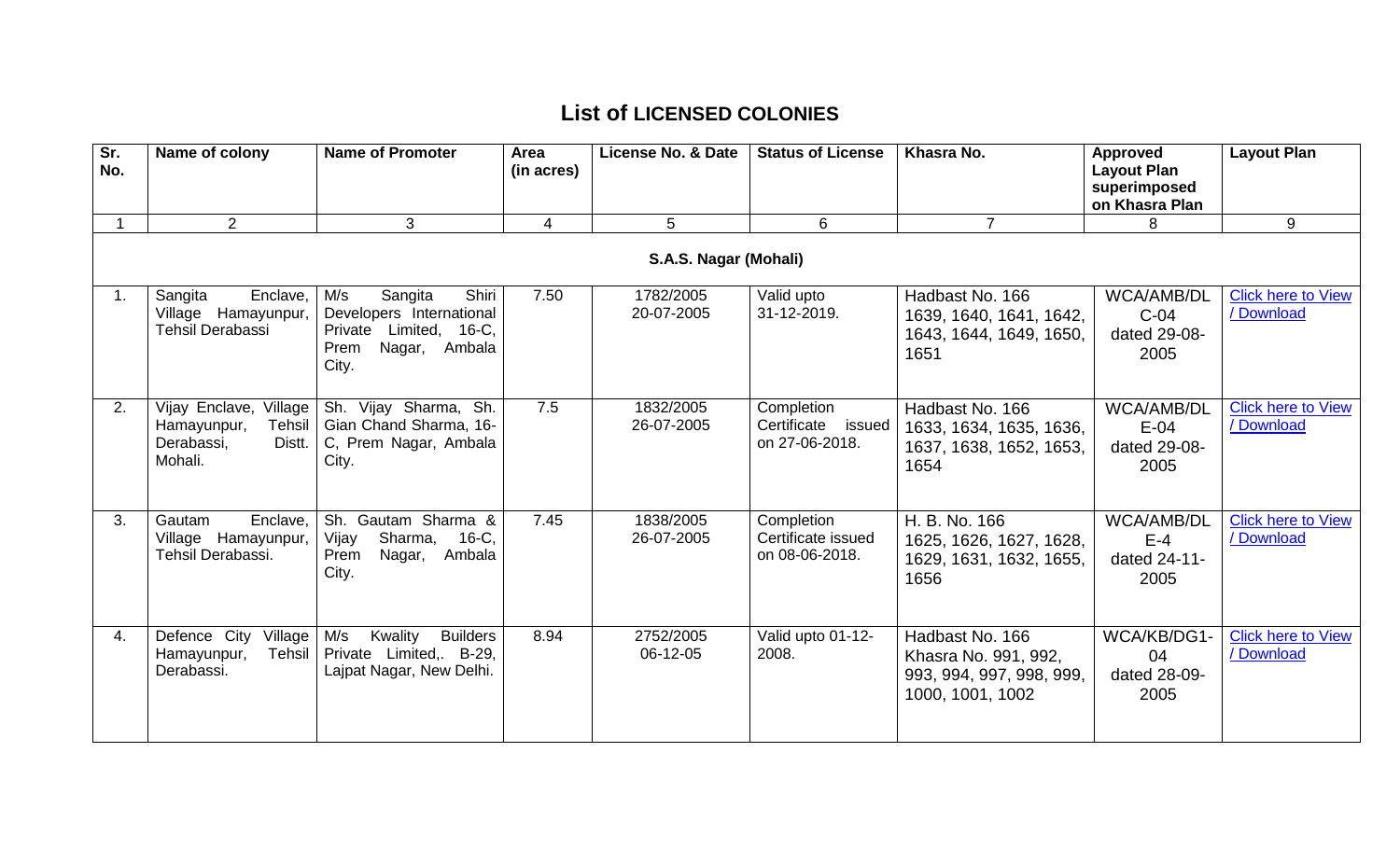| 5.  | Dream Land, Village<br>NiamuMajra,<br>Near<br>Chunni Kalan.                                | M/s<br>Sangeeta<br>Shri<br>Developers International<br>Pvt. Ltd, 16-C, Prem<br>Nagar, Opp, Manauli<br>House, Ambala City. | 8.59  | 11/2006<br>$7 - 4 - 06$ | Valid upto 31-12-<br>2019. | 14//19/1, 20/1, 21/2,<br>21//5/2, 22//1, 6/2, 22,<br>23, 10/2, 18/2, 18/1, 2,<br>14/1, 14/2, 12/2, 13/1,<br>13/2, 17/1, 15, 13//11                         | WCA/SSD/DL<br>$C-4r$<br>dated 30-10-<br>2006                                                  | <b>Click here to View</b><br>/ Download |
|-----|--------------------------------------------------------------------------------------------|---------------------------------------------------------------------------------------------------------------------------|-------|-------------------------|----------------------------|------------------------------------------------------------------------------------------------------------------------------------------------------------|-----------------------------------------------------------------------------------------------|-----------------------------------------|
| 6.  | V.S. Enclave, Village<br>NiamuMajra,<br>Near<br>Chunni Kalan.                              | Sh. Vijay Sharma S/o<br>Sh. Gian Chand Sharma,<br>7 Prem Nagar, Ambala<br>City.                                           | 8.48  | 12/2006<br>12-4-06      | Valid upto 31-12-<br>2019. | 11//16/1/2, 17/1, 25,<br>13//1, 10, 14//, 5/1, 5/2,<br>6, 7/1, 11//24/2,<br>14//3/2/2, 4/1, 4/2, 7/2,<br>18/1/2, 1/1/1, 3//2/1                             | WCA/VS/VS-<br>04<br>dated 05-03-<br>2006                                                      | <b>Click here to View</b><br>/ Download |
| 8.  | Dream Land at<br>Hamayunpur, Tehsil<br>DeraBassi Mohali.                                   | Sangeeta<br>Shree<br>M/s<br>Developers International<br>Pvt. Ltd., 16-C, Prem<br>Nagar, Amabala City.                     | 3.22  | 65/2006<br>15.11.06     | Valid upto 14-11-<br>2009. | Hadbast No. 166<br>1539/1, 1900/1540,<br>1538/1, 1539/1,<br>1825/1545, 1544/1,<br>1541/1, 1826/1545,<br>1901/1540.                                         | WCA/SSD/DL-<br>04<br>dated 25-10-<br>2006                                                     | <b>Click here to View</b><br>/ Download |
| 9.  | Greens,<br>Omaxe<br>Jharmari,<br>Village<br><b>Tehsil</b><br>Derabassi,<br>Distt. Patiala. | M/s Omaxe Ltd., SCO<br>No.<br>139-140, Madhya<br>Sector<br>$8-C$ .<br>Marg,<br>Chandigarh.                                | 15.35 | 175/2006<br>14-03-2006  | Valid upto 31-12-<br>2019. | Khasra No. 434, 431,<br>432, 433, 428, 458, 461,<br>430, 429, 430, 432, 469,<br>465, 471, 465, 468, 472,<br>464, 471, 470, 473, 463,<br>464, 474, 461, 462 | OMAXE-DB/80<br>Dated 27-03-<br>2019<br>(Khasra nos.<br>superimposed<br>in the layout<br>plan) | <b>Click here to View</b><br>/ Download |
| 10. | Majestic<br>City,<br>Road,<br>Naraingarh<br>Near<br>Hymayunpur,<br>Ambala.                 | M/s Punjab<br>Township<br>Limited, SCO 32-33, 1st<br>Sector<br>8C.<br>Floor,<br>Chandigarh.                               | 6.46  | 533/2006<br>28-2-06     | Valid upto<br>28-11-2013   | Khasra No. Details are<br>not available in file.                                                                                                           | WCA/M/MC-04<br>dated 30-01-<br>2006                                                           | <b>Click here to View</b><br>/ Download |
| 11. | Group Housing, New<br>Town Apartment-2 at<br>vill. Gharuan.                                | M/s Gupta Properties &<br>Developers, 452, Sector<br>19, Dawarka, New Delhi.                                              | 2.84  | 2/2008<br>12-12-2008    | Valid upto<br>11-12-2015   | Hadbast No. 377,<br>Khasra No. 1146, 1147,<br>1148/1, 1148, 1149/3                                                                                         | L-01C dated<br>02-03-2011                                                                     | <b>Click here to View</b><br>/ Download |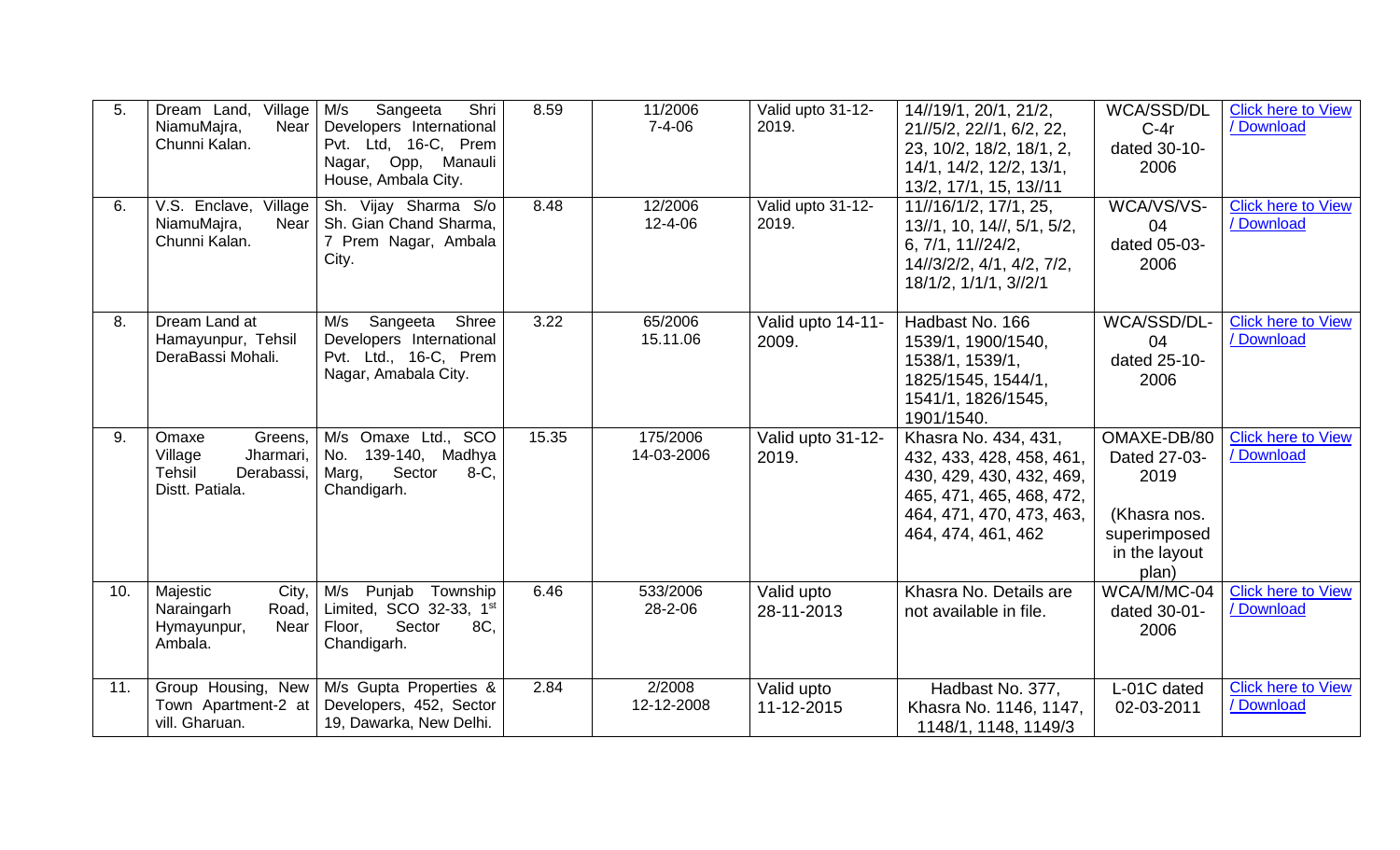| 12. | Residential Colony at<br>Village Shingariwala &  <br>Distt.<br>Mullanpur,<br>Mohali. | <b>IAS-PCS</b><br>Co-operative<br>House Building Society,<br>Kothi No. 71, Phase-<br>3B1, Mohali. | 118.92 | 3/2010<br>4-10-2010 | Completion<br>Certificate issued<br>on 27-07-2020. | Village Shingariwala<br>(Hadbast No. 345)<br>Khasra No.<br>1//25,2//16/2//17/2//21,<br>2//22, 2//23, 2//24, 2//25,<br>3/19/1,3/19/2,3/21,<br>3/22/1, 3/22/2,<br>3/23/3/24,3/25,<br>8//13/1,8//20,8//11,<br>8//23,8//24,8//26,8//29,<br>8//30,8//31,8//28,8//32,<br>8//33,8//34/1,9//1,<br>9//10/1,9//10/2,9//1,<br>9/12/1,9/12/2,9/13,<br>$9\frac{1}{18}$ , $9\frac{1}{19}$ , $9\frac{1}{2}/2$ ,<br>9//20/,9//20/2,9//21,<br>9//22,9//23,9//3,9//4,<br>$9\frac{1}{5}$ /1,9 $\frac{1}{7}$ /1,<br>9//8,9//9,10//1,10//10,<br>10//11/1,10//11/12,<br>10//12,10//13/1,<br>10//13/2,10//14,10//15,<br>10//16,10//17/1,10//17,2,<br>10//18/1,10//18/2,<br>18/3, 19, 2/1, 2/2, 20, 21,<br>22, 23, 24/1, 24/2, 25, 3, 4,<br>5,6/1,6/2,6/3,7,8/1,8/2,<br>9/1, 9/2, 9/3, 11/14, 15,<br>16/1, 16/2, 16/3, 16/4, 17,<br>24, 25/1, 25/2, 4, 5, 6/1,<br>$6/2,7,12$ //1,16/1,16/2,<br>25/1,25/2,25/33,4,5/1, | A101.1 dated<br>26-05-2016 | <b>Click here to View</b><br>/ Download |
|-----|--------------------------------------------------------------------------------------|---------------------------------------------------------------------------------------------------|--------|---------------------|----------------------------------------------------|-----------------------------------------------------------------------------------------------------------------------------------------------------------------------------------------------------------------------------------------------------------------------------------------------------------------------------------------------------------------------------------------------------------------------------------------------------------------------------------------------------------------------------------------------------------------------------------------------------------------------------------------------------------------------------------------------------------------------------------------------------------------------------------------------------------------------------------------------------------------------------------------------|----------------------------|-----------------------------------------|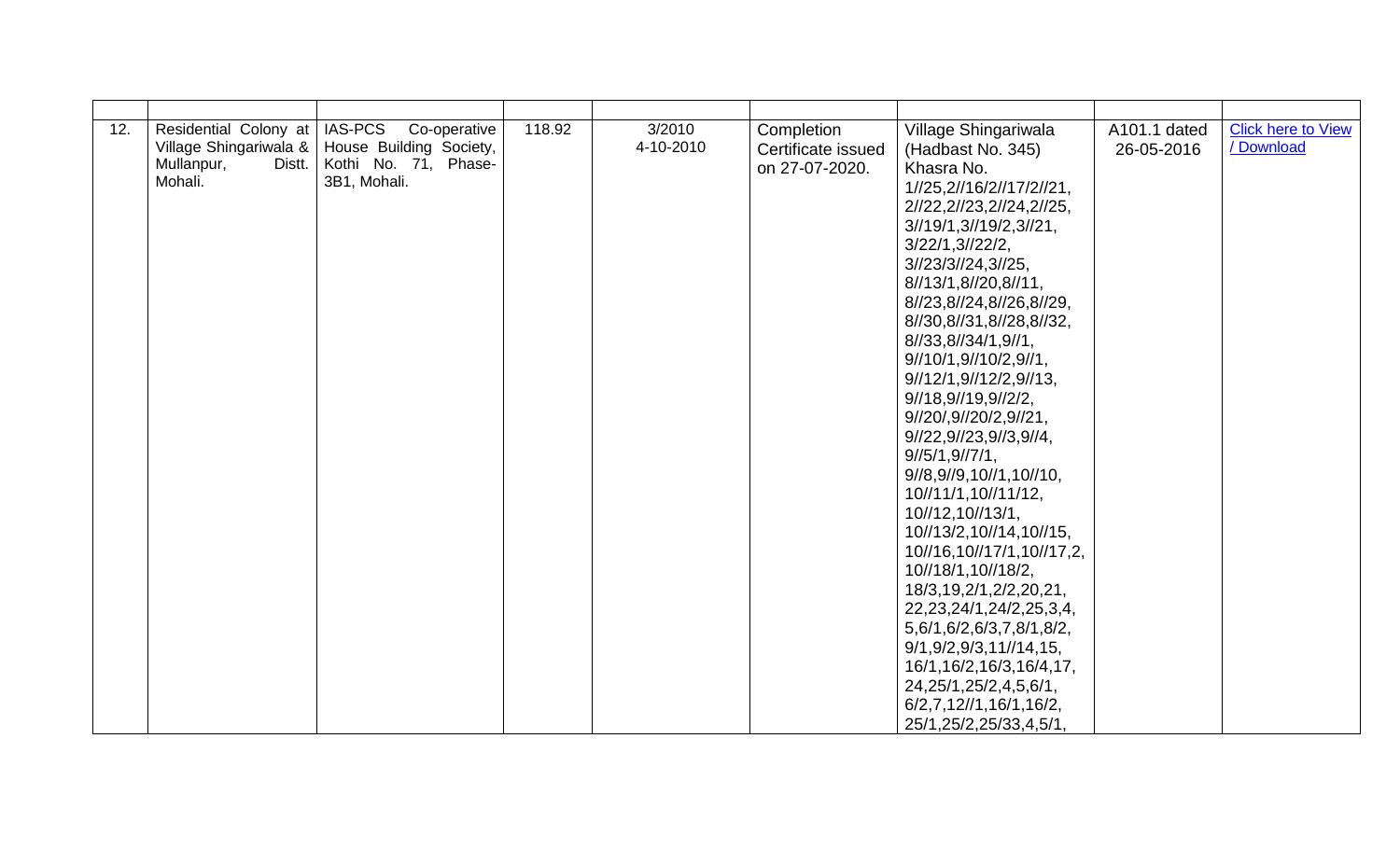|     |                     |                              |       |          |             | 5/2,7/13,1,10,11,            |               |                           |
|-----|---------------------|------------------------------|-------|----------|-------------|------------------------------|---------------|---------------------------|
|     |                     |                              |       |          |             |                              |               |                           |
|     |                     |                              |       |          |             | 12, 13, 14, 15/1, 16/1, 17,  |               |                           |
|     |                     |                              |       |          |             | 18/1,18/2,19/1,              |               |                           |
|     |                     |                              |       |          |             | 19/2/1,19/2/2,2,             |               |                           |
|     |                     |                              |       |          |             | 20/1,20/2,21/1,21/2,22,      |               |                           |
|     |                     |                              |       |          |             | 23/1, 26, 27, 28, 3, 4, 5/1, |               |                           |
|     |                     |                              |       |          |             | 5/2, 6, 7, 8, 9, 14 // 1,    |               |                           |
|     |                     |                              |       |          |             | 2/1, 3, 10, 4/2,             |               |                           |
|     |                     |                              |       |          |             | 5,6/1,7/2,8/2,15//1/1        |               |                           |
|     |                     |                              |       |          |             | Village Mullanpur            |               |                           |
|     |                     |                              |       |          |             | Hadbast No. 342)             |               |                           |
|     |                     |                              |       |          |             | Khasra No.                   |               |                           |
|     |                     |                              |       |          |             | 2145,2146,2147, 2148,        |               |                           |
|     |                     |                              |       |          |             | 2149,2134,2135,2150,         |               |                           |
|     |                     |                              |       |          |             | 2139,2831/2126,              |               |                           |
|     |                     |                              |       |          |             | 2832/2126,2121, 2122,        |               |                           |
|     |                     |                              |       |          |             | 2096/1,2092,2093,            |               |                           |
|     |                     |                              |       |          |             | 2096/2, 2125, 2123,          |               |                           |
|     |                     |                              |       |          |             | 2097,2098,2099, 2100,        |               |                           |
|     |                     |                              |       |          |             | 2124/3,2127,2124/4,          |               |                           |
|     |                     |                              |       |          |             | 2102.2103, 2116, 2117,       |               |                           |
|     |                     |                              |       |          |             | 2118,2119,                   |               |                           |
|     |                     |                              |       |          |             | 2151,2140/1,                 |               |                           |
|     |                     |                              |       |          |             | 2151/1, 2124/1, 2124/2       |               |                           |
| 13. | RKM City, Vill.     | <b>RKM</b><br>M/s<br>Housing | 31.05 | 7/2012   | Valid upto  | Village Landran              | CC/TP/RKM/M   | <b>Click here to View</b> |
|     | Landran Sector-112, | Private Limited, SCO No.     |       | 7-3-2012 | 06-03-2015. | (Hadbast No. 37)             | ohali         | / Download                |
|     | SAS Nagar.          | 673, Sector 70, Mohali.      |       |          |             | Khasra No.                   | NC2K11/319    |                           |
|     |                     |                              |       |          |             | 2423, 33, 415, 282, 118,     | dated         |                           |
|     |                     |                              |       |          |             | 129,404,119,130,117,         | 10-08-2011    |                           |
|     |                     |                              |       |          |             | 90, 124, 113, 112, 114,      |               |                           |
|     |                     |                              |       |          |             |                              |               |                           |
|     |                     |                              |       |          |             | 87/1/1,87/2,88,89,115,       | (Khasra nos.  |                           |
|     |                     |                              |       |          |             | 118,119                      | superimposed  |                           |
|     |                     |                              |       |          |             | Village Behrampur            | in the layout |                           |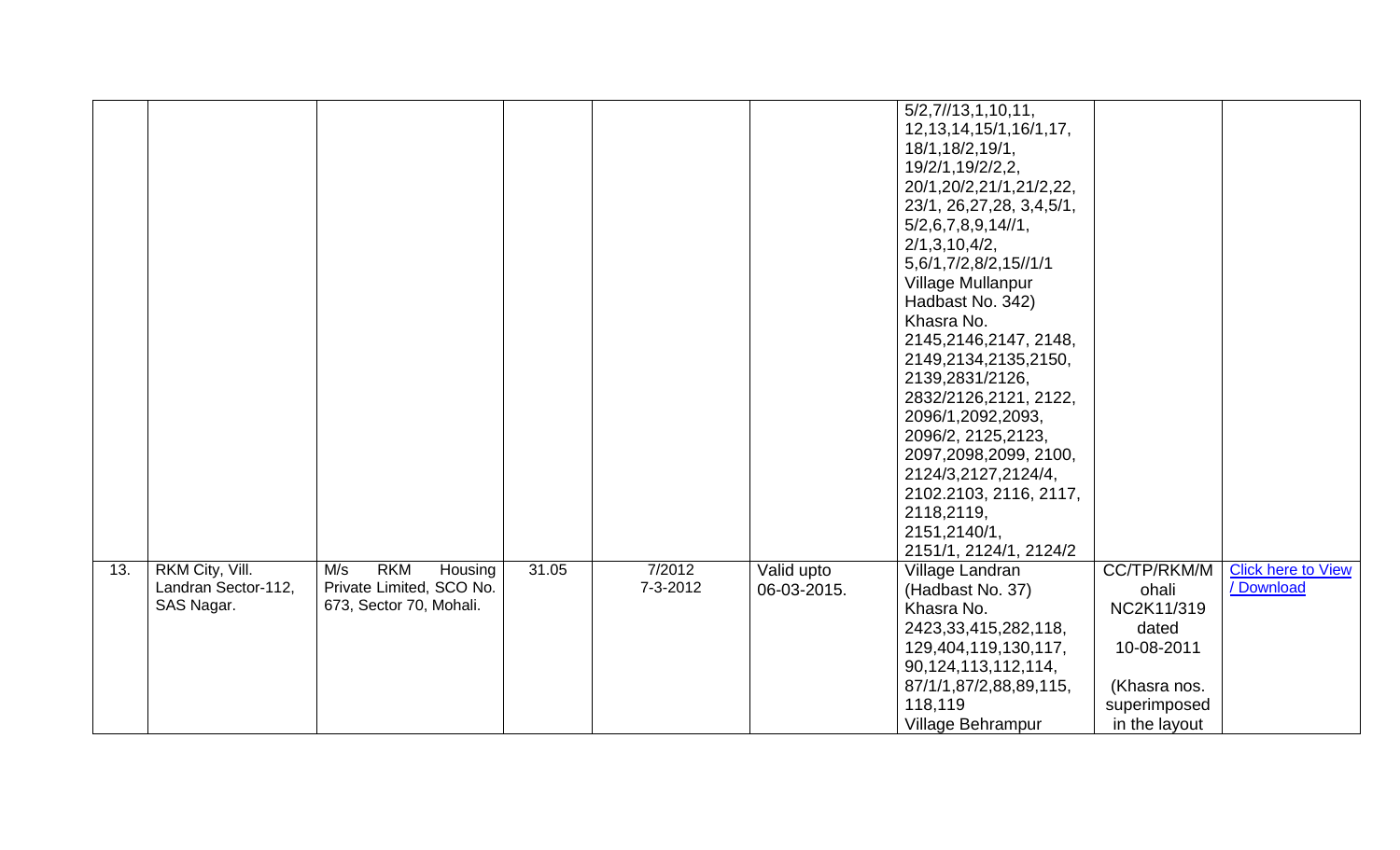|     |                       |                       |       |            |             | (Hadbast No. 38)                | plan)          |                           |
|-----|-----------------------|-----------------------|-------|------------|-------------|---------------------------------|----------------|---------------------------|
|     |                       |                       |       |            |             | Khasra No.                      |                |                           |
|     |                       |                       |       |            |             | 8//23/1,25//2,3/1,8/2,9,        |                |                           |
|     |                       |                       |       |            |             | 10, 11, 12, 13/1, 19/2,         |                |                           |
|     |                       |                       |       |            |             | 20/1,26//14,15,25/20/2,         |                |                           |
|     |                       |                       |       |            |             | 21/1,26//16,25/2,               |                |                           |
|     |                       |                       |       |            |             | $9\frac{1}{2}$ 25 $\frac{1}{3}$ |                |                           |
|     |                       |                       |       |            |             | 4,8//23/2,24/1, 25//7/2,        |                |                           |
|     |                       |                       |       |            |             | 8/1,8/25/1,25/2,                |                |                           |
|     |                       |                       |       |            |             | 25//5/1,8//17,24/2,24/3,        |                |                           |
|     |                       |                       |       |            |             | 25//21/2,26//25/1,25/3,         |                |                           |
|     |                       |                       |       |            |             | 27//5/1,5/2, 28//1              |                |                           |
| 14. | Chandigarh<br>Royale  | M/s Chandigarh Royale | 97.87 | 10/2012    | Valid upto  | Village Karala                  | $V-09/200$     | <b>Click here to View</b> |
|     | City, Village Karala, | City Private Limited, |       | 31-12-2012 | 30-12-2021. | (Hadbast No. 281)               | dated<br>$06-$ | / Download                |
|     | Tehsil Derabassi.     | SCO No. 489 - 490,    |       |            |             | KhasraNo.362,363,               | 12-2020        |                           |
|     |                       | Sector 35-C, CHD.     |       |            |             | 364,366,367,369,370,            |                |                           |
|     |                       |                       |       |            |             | 371, 372, 373, 381, 382,        | (Khasra nos.   |                           |
|     |                       |                       |       |            |             | 365, 368, 380, 374, 375,        | superimposed   |                           |
|     |                       |                       |       |            |             | 383,384.385,372,373,            | in the layout  |                           |
|     |                       |                       |       |            |             | 374, 375, 376, 377, 378,        | plan)          |                           |
|     |                       |                       |       |            |             | 379,473,474,475,476,            |                |                           |
|     |                       |                       |       |            |             | 477,445,446,447,448,            |                |                           |
|     |                       |                       |       |            |             | 449,450,451,420,421,            |                |                           |
|     |                       |                       |       |            |             | 422,414,417,418,404,            |                |                           |
|     |                       |                       |       |            |             | 406,407,408,409,410,            |                |                           |
|     |                       |                       |       |            |             | 411,405,403,404,399,            |                |                           |
|     |                       |                       |       |            |             | 400,401,402,1453/404,           |                |                           |
|     |                       |                       |       |            |             | 1454/404,1413/416,              |                |                           |
|     |                       |                       |       |            |             | 423, 424, 425, 426, 427,        |                |                           |
|     |                       |                       |       |            |             | 428,429,1380/431,               |                |                           |
|     |                       |                       |       |            |             | 1382/432,1329/444,              |                |                           |
|     |                       |                       |       |            |             | 452,453,454,455,456,            |                |                           |
|     |                       |                       |       |            |             | 457,458,459,468,469,            |                |                           |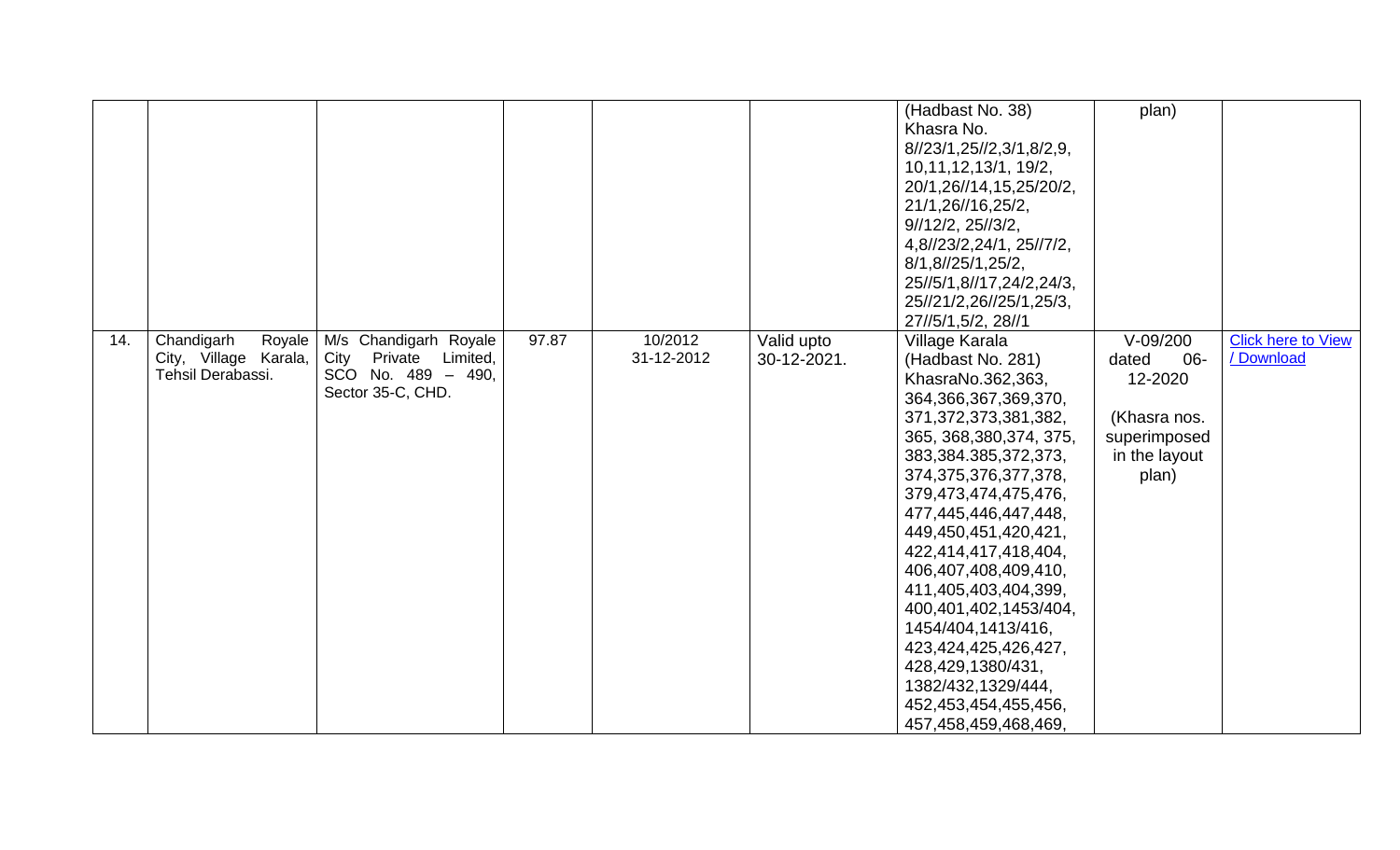|     |                                                                            |                                                                                                                     |           |                       |                           | 470, 471, 472, 412, 413,<br>414,415,418,419, 420,<br>570/1325,420,421,<br>430, 431, 1483/ 432,<br>433,434,435,436,<br>1504/437,438,439,<br>440,441,442,443,<br>444,386,387,388,<br>389,390,415,416,<br>417                                                                                                                                  |                                                                                   |                                         |
|-----|----------------------------------------------------------------------------|---------------------------------------------------------------------------------------------------------------------|-----------|-----------------------|---------------------------|---------------------------------------------------------------------------------------------------------------------------------------------------------------------------------------------------------------------------------------------------------------------------------------------------------------------------------------------|-----------------------------------------------------------------------------------|-----------------------------------------|
| 15. | Lark Projects, Village<br>Landran, Sector-113,<br>Mohali.                  | M/s Lark Projects Private<br>Limited, SCO No. 158-<br>Sector<br>$34-A,$<br>159,<br>Chandigarh.                      | 31.87     | 11/2013<br>28-03-2013 | Valid upto<br>31-12-2022. | Village Landaran<br>(Hadbast No. 37)<br>Khasra No.<br>36//5,6/1,6/2,37//2,<br>10/1,1/1,1/2,29//21,<br>30//25,431/1 to 2423/17,<br>432/1, 2423/17, 1 to<br>2423/16/1/2, 1 to<br>2423/427, 1 to<br>2423/429, 1 to<br>2423/428, 1 to 2423/15,<br>10 2423/14/2,<br><b>Village Kailon</b><br>(Hadbast No. 193)<br>Khasra No.<br>37//9,10/2,11,20 | 01 dated 23-<br>09-2020<br>(Khasra nos.<br>superimposed<br>in the layout<br>plan) | <b>Click here to View</b><br>/ Download |
| 16. | Sandwoods<br>Opulencia, Village<br>Bhagomajra, Sector -<br>110, SAS Nagar. | M/s SandwoodsInfratech<br>Projects Private Limited,<br>SCO 222-223, 3rd Floor,<br>Sector<br>$34-A$ ,<br>Chandigarh. | 6.45 G.H. | 12/2013<br>06-05-2013 | Valid upto<br>16-10-2022. | Khasra No. 22/1, 23/1,<br>$10/33/1$ , $1/2$ , $10$ , $11/1$ ,<br>33/3, 22/2/2/3, 18/2/1,<br>$9/2$ , $11/2$ , $12/1$ , $19/1$ ,<br>12/2, 20/1/2, 20/1/2,<br>20/1/1 and 10//22/2/2/1                                                                                                                                                          | 01 dated 01-<br>10-2019                                                           | <b>Click here to View</b><br>/ Download |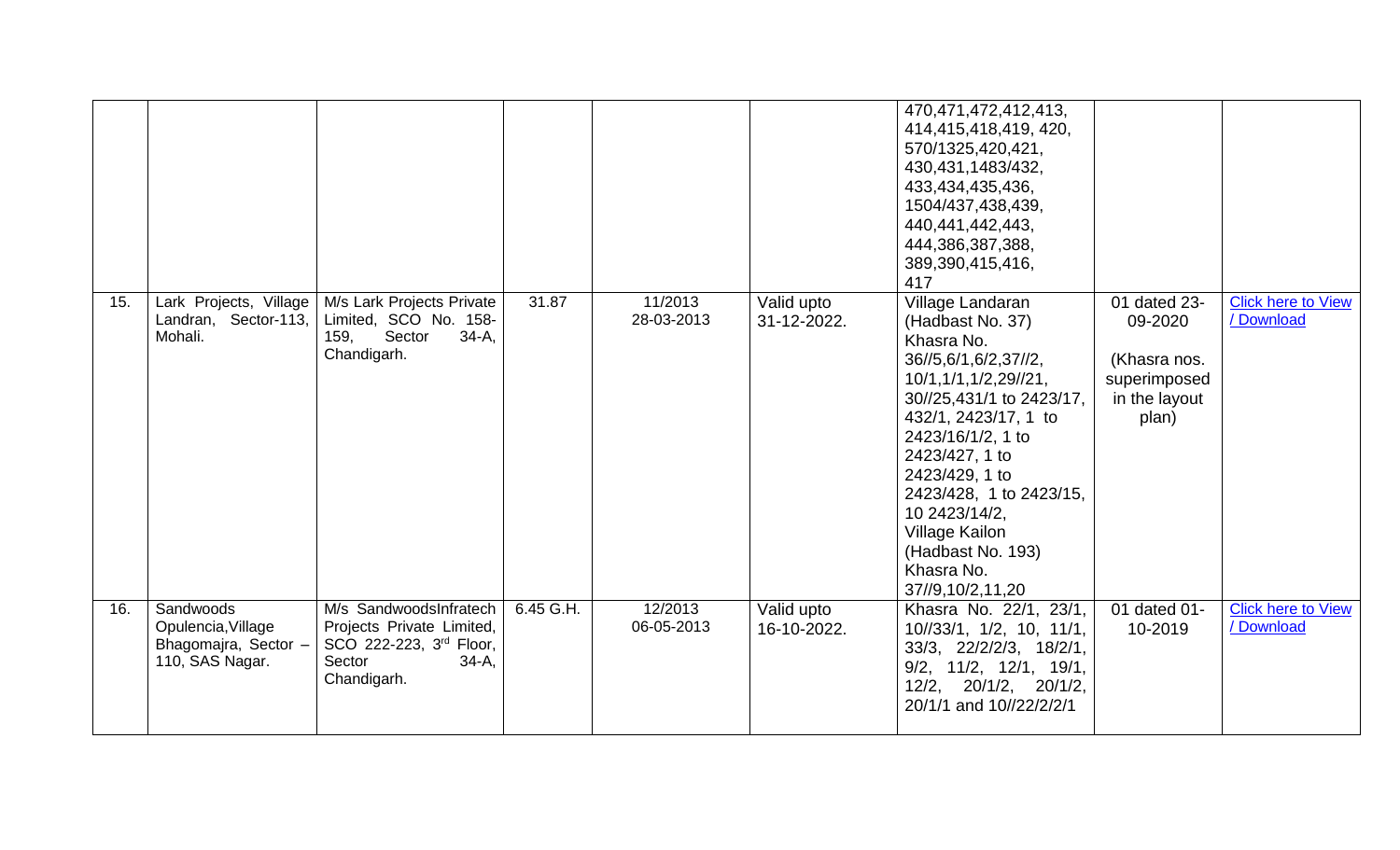| 17. | Gulmohar Residency,<br>Village ChapparChiri,<br>Sector $-116$ , SAS<br>Nagar.      | Shivalik<br>M/s<br><b>Site</b><br>Planners Private Limited,<br>SCO No. 510, Sector 70,<br>SAS Nagar (Mohali).        | 25.00          | 13/2013<br>27-05-2013 | Valid upto<br>17-05-2018. | Village Chappar Chiri<br>Khurad (Hadbast No.<br>194), Khasra No<br>1 to 1206/258/2,<br>260,262,261,1231/1 to<br>1206/262, 1276/1 to<br>1206/264/1, 1 to<br>1206/278, 1276/1 to<br>1206/264/2,1275/1 to    |                                                                                             | <b>Click here to View</b><br>/ Download |
|-----|------------------------------------------------------------------------------------|----------------------------------------------------------------------------------------------------------------------|----------------|-----------------------|---------------------------|-----------------------------------------------------------------------------------------------------------------------------------------------------------------------------------------------------------|---------------------------------------------------------------------------------------------|-----------------------------------------|
|     |                                                                                    |                                                                                                                      |                |                       |                           | 1206/264, 1 to<br>1206/265, 1301/1 to<br>1206/263, 1302/1 to<br>1206/263, 1 to<br>1206/266, 1 to<br>1206/267, 1 to<br>1206/270, 1to 1206/269                                                              |                                                                                             |                                         |
| 18. | ESPANA,<br><b>CASA</b><br>Village<br>Badmajra,<br>121, SAS<br>Sector $-$<br>Nagar. | <b>Shivalik</b><br>M/s<br><b>Site</b><br>Planners Private Limited,<br>SCO No. 510, Sector 70,<br>SAS Nagar (Mohali). | 25.00<br>G.H.  | 14/2013<br>08-07-2013 | Valid upto<br>31-12-2022. | Village Badmajra<br>Hadbast No. 25<br>Khasra No.<br>19//22,23,21//1,2,3,9,<br>10, 11, 12, 20, 21, 22// 25,<br>2/2,6/1,10,13,14,15,16,<br>17, 18, 23, 24, 25, 23//5, 6,<br>26//3/2,4,5/2                   | SD-01A Dated<br>19-10-2021<br>(Khasra nos.<br>superimposed<br>in the layout<br>plan)        | <b>Click here to View</b><br>/ Download |
| 19. | "Pearls City" at Village<br>96, Distt. SAS Nagar.                                  | <b>PACL</b><br>M/s<br>Limited.<br>Manak-Majra, Sector   S.C.O. No. 76, Phase-9,<br>Mohali, Punjab.                   | 41.92<br>acres | 15/2014<br>10-01-2014 | Valid upto<br>09-01-2017  | Village Manak-Majra<br>(Hadbast No. 39)<br>Khasra No.<br>16//10,11,12,13/1,13/2,<br>13/3,18/1,18/2,<br>19, 20, 21, 22, 23/1/ 23/ 2,<br>24,8/2,9,17//15,16,22,<br>23/1,26,29//20/2,21//1,<br>15, 16, 17/1, | DC/PACL/SLP<br>/01<br>dated 05-02-<br>2013<br>(Khasra nos.<br>superimposed<br>in the layout | <b>Click here to View</b><br>/ Download |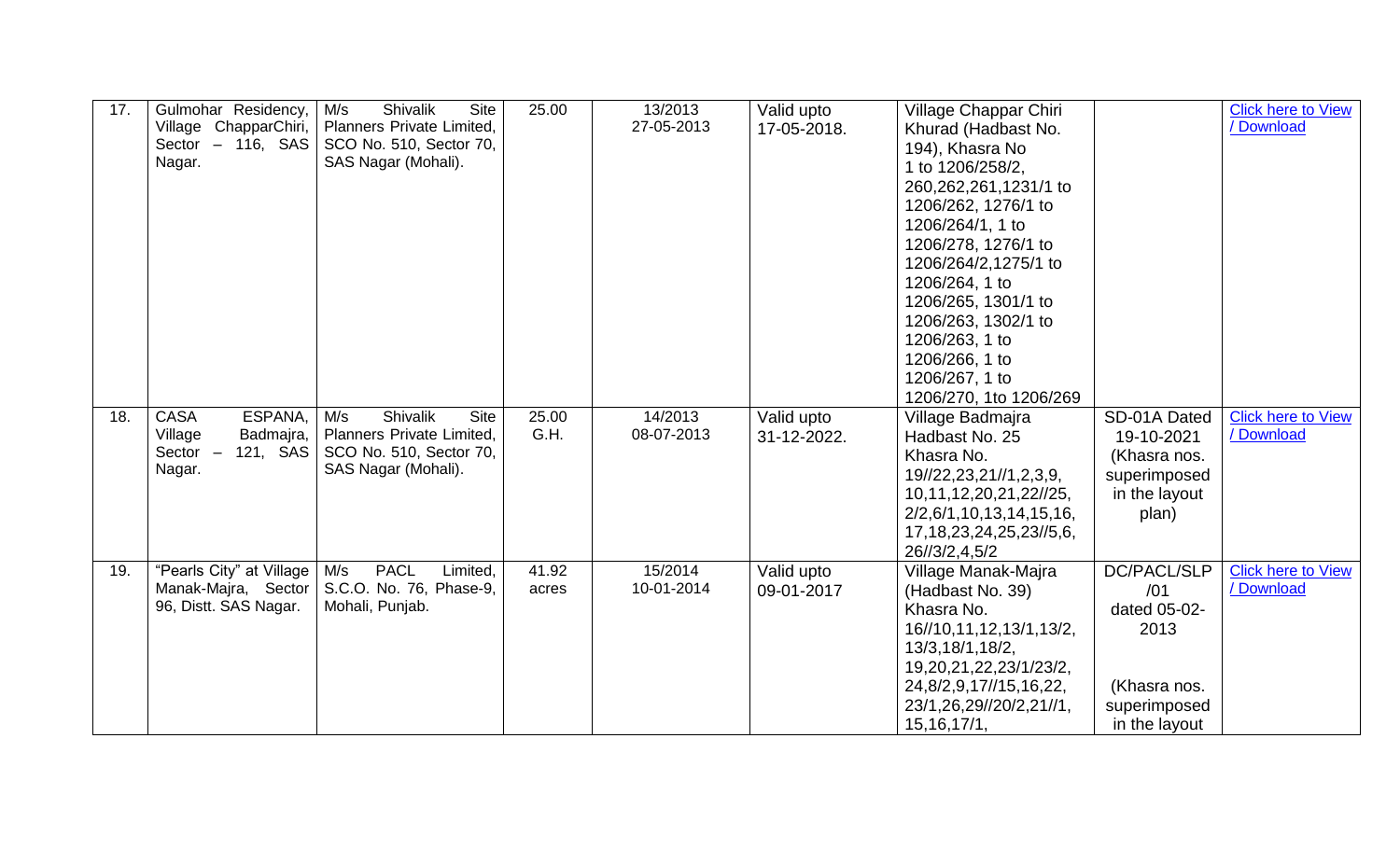|     |                                                                          |                                                                                            |        |                         |                           | 17/3, 2/1, 2/2, 23, 24/1,<br>24/2,25,5/2,6,22//1/1,<br>1/2, 10, 11, 12/1, 12/2, 19,<br>2,20, 21/1,21/2,9,29//1,<br>10, 11, 12/1, 12/2, 13,<br>19/1, 19/2, 2/1, 2/2, 20/1,<br>21, 22, 27, 28/2,<br>8,9/1,9/2,30//4,5,<br>6/1, 6/2, 7 | plan)                                                                                            |                                         |
|-----|--------------------------------------------------------------------------|--------------------------------------------------------------------------------------------|--------|-------------------------|---------------------------|-------------------------------------------------------------------------------------------------------------------------------------------------------------------------------------------------------------------------------------|--------------------------------------------------------------------------------------------------|-----------------------------------------|
| 20. | Pragati<br>Industrial<br>Park, Village Behra,<br>Derabassi.              | V.<br>K.<br>26/5,<br>Jain,<br>Industrial, Area, Phase-<br>2, Chandigarh.                   | 9.1875 | 17/2014<br>21-02-2014   | Valid upto<br>20-02-2017. | Village Behra<br>Hadbast No. 198<br>Khasra No.<br>29//1,2,6,min7,8,9,<br>10/11, 12/1, 12/2, 19,<br>20, 21, 22, 53//3/1,<br>26//11,12/1,19,20, 21,<br>22, 27//15/2, 16/1,<br>25/1/3,25/2/2, 28//5/2,                                 | TC/2012/103<br>dated October,<br>2013<br>(Khasra nos.<br>superimposed<br>in the layout<br>plan)  | <b>Click here to View</b><br>/ Download |
| 21. | Village<br>Landran,<br><b>SAS</b><br>Sector-113,<br>Nagar.               | M/S<br>GeetuConst,<br>Pvt,<br>Ltd                                                          | 25.00  | 19/2014<br>$7 - 7 - 14$ | Valid upto<br>18-06-2021. | Hadbast No. 37, Khasra<br>No. 409, 410/1, 410/2,<br>411, 411/1, 413/2, 25/2,<br>412, 26, 23, 21, 22, 20,<br>416/1, 416/2, 413/1,<br>425/1, 25/1.                                                                                    | $V - 301/2013$<br>dated 21-01-<br>2013<br>(Khasra nos.<br>superimposed<br>in the layout<br>plan) | <b>Click here to View</b><br>/ Download |
| 22. | Residential Colony at<br>Village<br>ChandoGobindgarh<br><b>SAS Nagar</b> | M/S Bajwa Developers<br>Limted, SCO. No. 17-18.<br>Enclave,<br>Sunny<br>DesuMajra, Kharar. | 25.00  | 20/2014<br>5-11-2014    | Valid upto<br>04-11-2019. | Village Chando<br>Gobindgarh (Hadbast<br>No. 179), Khasra<br>No.27//14/1,14/2,15,<br>16/1,16/2,17,18,19/1,<br>19/2,23,2425/1,<br>25/2,28//11/1,11/2,                                                                                | <b>BDL/2014</b><br>/02dated 02-<br>12-2014<br>(Khasra nos.<br>superimposed<br>in the layout      | <b>Click here to View</b><br>/Download  |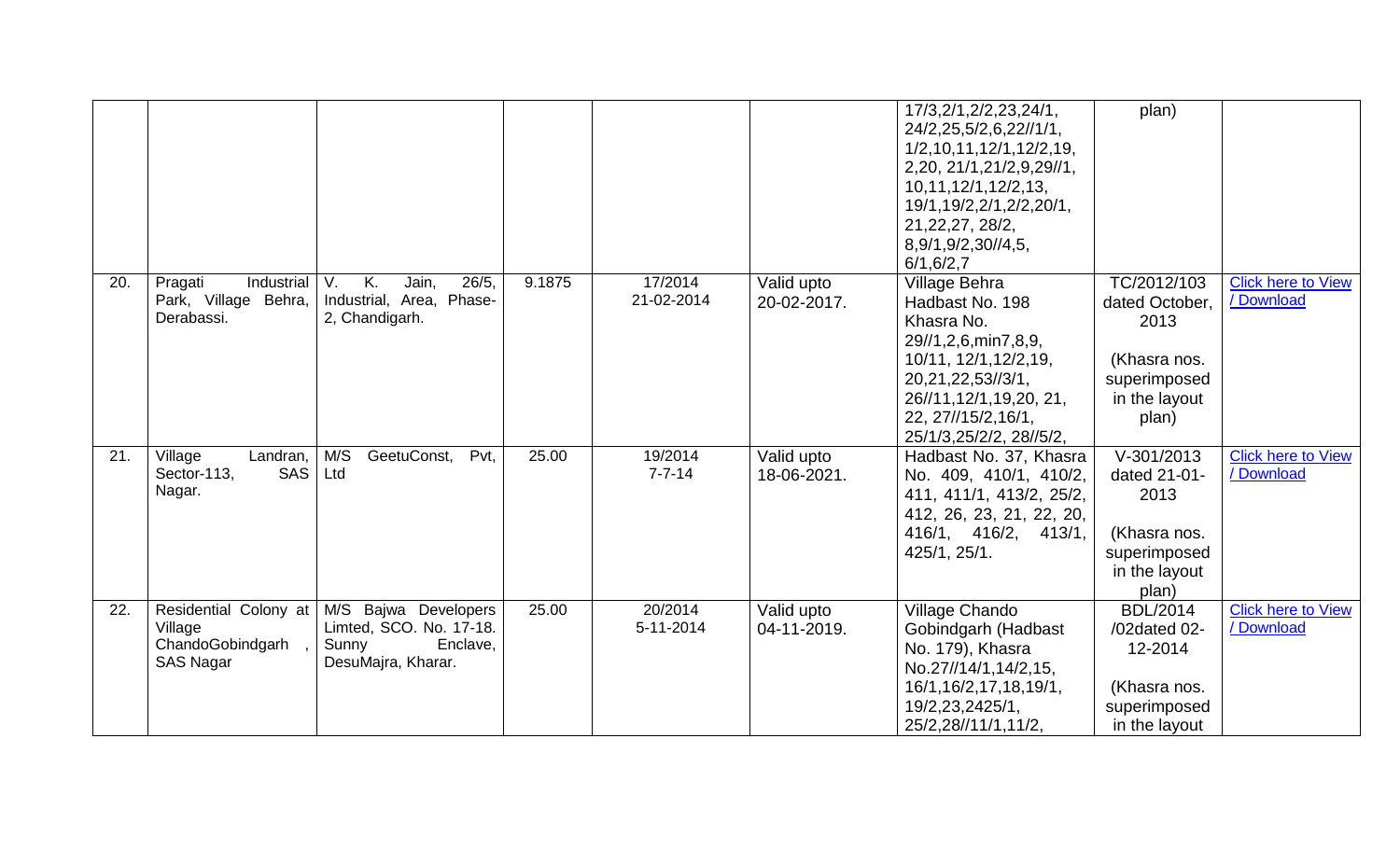|     |                                  |                                           |         |            |             | 19/1,19/2,19/3,20,21/1,<br>21/2/1,21/2/2,32//1/1,   | plan)         |                           |
|-----|----------------------------------|-------------------------------------------|---------|------------|-------------|-----------------------------------------------------|---------------|---------------------------|
|     |                                  |                                           |         |            |             | $1/2$ , $2/1$ , $2/2$ , $9/1$ ,                     |               |                           |
|     |                                  |                                           |         |            |             | 9/2, 10/1, 10/2, 11/1,                              |               |                           |
|     |                                  |                                           |         |            |             | 11/2,12/1,26,33//2,3/1,                             |               |                           |
|     |                                  |                                           |         |            |             | 3/2,4/1,4/2,4/3,5/1,5/2,                            |               |                           |
|     |                                  |                                           |         |            |             | 6,7/1,7/2,9/1,9/2,10/1,                             |               |                           |
|     |                                  |                                           |         |            |             | 10/2,14/1,14/2,15                                   |               |                           |
|     |                                  |                                           |         |            |             | 34//6/1,6/2,7/1                                     |               |                           |
| 23  | Residential Colony at            | M/S<br>BajwaDamini                        | 25.00   | 21/2014    | Valid upto  | Hadbast No. 34,                                     | LP-04 dated   | <b>Click here to View</b> |
|     | Vill. Baliali, Sector-           | Developers, SCO. No.                      |         | 13-11-2014 | 12-11-2019. | Khasra No. 7//24, 25/1,                             | 10-04-2017    | / Download                |
|     | 117/74-A, SAS Nagar,<br>25 Acre. | 17-18. Sunny Enclave,<br>DesuMajraKharar. |         |            |             | $9/3$ , 4, 5/1, 6, 7/1, 7/2,                        |               |                           |
|     |                                  |                                           |         |            |             | 8/1, 8/2, 12, 13, 14, 15,                           | (Khasra nos.  |                           |
|     |                                  |                                           |         |            |             | 16, 23, 24, 10//1/1, 3,                             | superimposed  |                           |
|     |                                  |                                           |         |            |             | $8/2$ , $9/1$ , $9/2$ , $9/3$ , $9/4$ ,             | in the layout |                           |
|     |                                  |                                           |         |            |             | $9/5$ , 10/1, 10/2, 11/1,                           | plan)         |                           |
|     |                                  |                                           |         |            |             | 11/2, 12/1, 18/4, 19,<br>20/1, 20/2, 21/1, 19//1/2, |               |                           |
|     |                                  |                                           |         |            |             | 2, 3/1, 3/2, 3/3, 4, 6/2,                           |               |                           |
|     |                                  |                                           |         |            |             | 7/1, 8/1                                            |               |                           |
| 24. | Residential Colony at            | M/S Bajwa Developers                      | 139.376 | 22/2014    | Valid upto  | Village Jandpur,                                    | BDL/2015 /02  | Click here to View        |
|     | Village<br>Jandpur,              | Limted. SCO. No. 17-18.                   |         | 23-12-2014 | 22-12-2019. | (Hadbast No. 28),                                   |               | / Download                |
|     | Hassanpur& Manana                | Sunny<br>Enclave,                         |         |            |             | Khasra                                              | (Khasra nos.  |                           |
|     | (Sector 123), Mohali.            | DesuMajraKharar.                          |         |            |             | No.3//1,10,11/1,11/2,                               | superimposed  |                           |
|     |                                  |                                           |         |            |             | 12/1,12/2,12/3,19/1,                                | in the layout |                           |
|     |                                  |                                           |         |            |             | 19/2,20/1,20/2,20/3,                                | plan)         |                           |
|     |                                  |                                           |         |            |             | 20/4,21/1,21/2,22/1,                                |               |                           |
|     |                                  |                                           |         |            |             | 22/3,22/4,23,4//5,6,15,                             |               |                           |
|     |                                  |                                           |         |            |             | 16/1, 16/2, 25/1, 25/2,                             |               |                           |
|     |                                  |                                           |         |            |             | 13//5/1,5/2,6/1,6/2,6/3,                            |               |                           |
|     |                                  |                                           |         |            |             | 11, 12/1, 12/2, 13, 14,<br>15/1,15/2,19,20,21,      |               |                           |
|     |                                  |                                           |         |            |             |                                                     |               |                           |
|     |                                  |                                           |         |            |             | 22/1,22/2,22/3,14/1,                                |               |                           |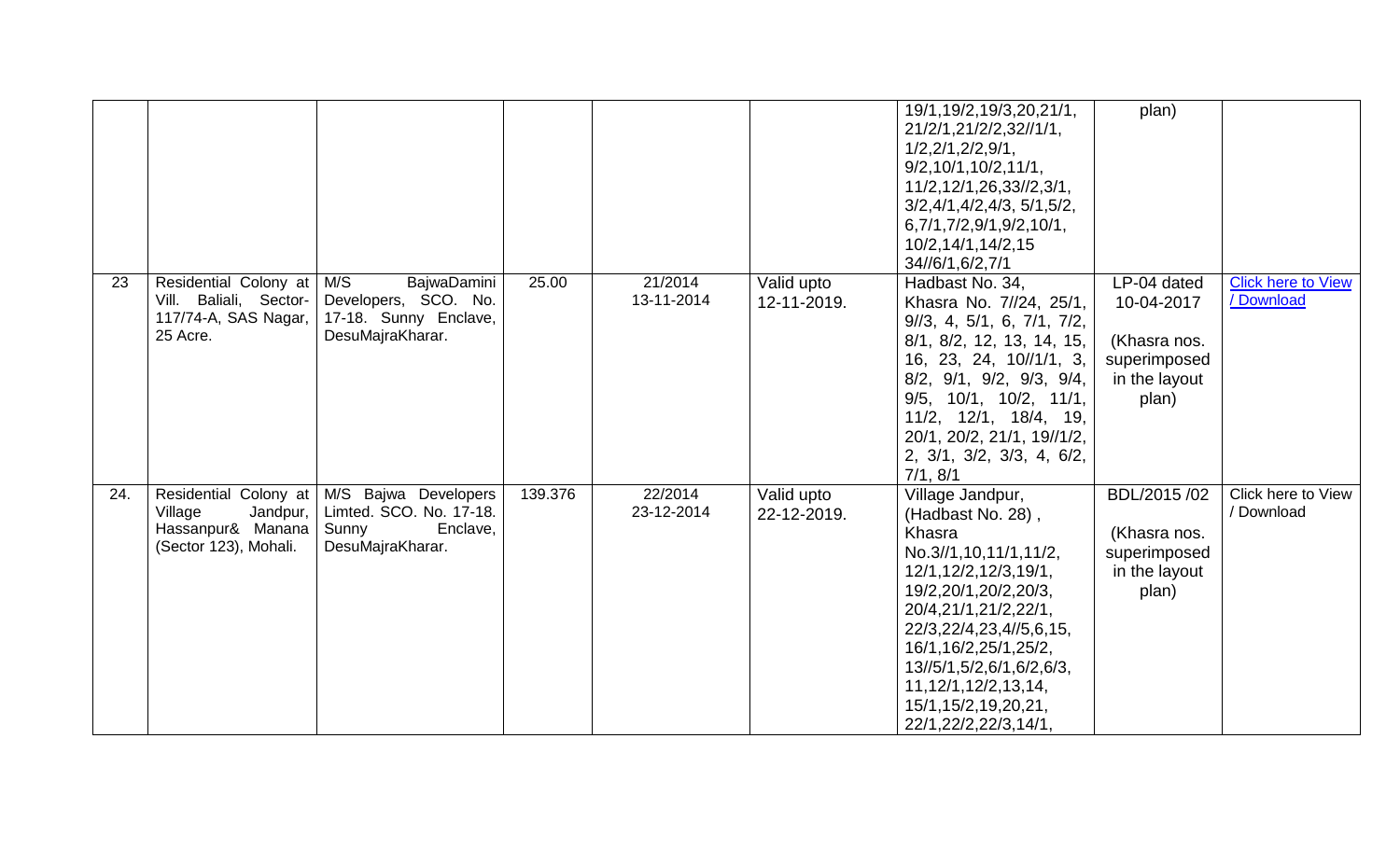|  |  | 2/1, 2/2, 3, 4, 7/1, 7/2, 8,      |  |
|--|--|-----------------------------------|--|
|  |  | 9/1,9/2,9/3,10/1,10/2,            |  |
|  |  | 11, 12/1, 12/2, 13, 14, 18,       |  |
|  |  | 19/1,17//1/1,1/2,2/1,             |  |
|  |  | $2/2$ , $2/3$ , $9,10/1,10/2/1$ , |  |
|  |  |                                   |  |
|  |  | 10/2/3, 11/1, 11/2,               |  |
|  |  | 12/1,12/2, 19/1,19/2,             |  |
|  |  | 20, 21, 22/1, 22/2,               |  |
|  |  | 25//1,2/1,2/2,9/1,9/2,10          |  |
|  |  | Village<br>Manana                 |  |
|  |  | (Hadbast No. 21),                 |  |
|  |  | Khasra No 15//19/1/1,             |  |
|  |  | 19/1/2, 19/2,                     |  |
|  |  | 20, 21, 22/1, 22/2, 22/3,         |  |
|  |  | 23/1,23/2,23/3,24/1,              |  |
|  |  |                                   |  |
|  |  | 24/2,24/3, 24/4,                  |  |
|  |  | 16//16/1,16/2, 18,23,24,          |  |
|  |  | 25/1,25/2,17//5,                  |  |
|  |  | 18//1/1,1/2,2/1,2/2,              |  |
|  |  | 3/1,3/2,4/1,4/2                   |  |
|  |  | Village Hasanpur                  |  |
|  |  | (Hadbast No. 177),                |  |
|  |  | Khasra No.                        |  |
|  |  | 1//22/1,22/2,23,24,               |  |
|  |  | 25/1,25/2,                        |  |
|  |  | 2//21,223//1,2,9,10,11,           |  |
|  |  |                                   |  |
|  |  | 12, 18, 19/1, 19/2, 20/1,         |  |
|  |  | 20/2,20/3,21/1,                   |  |
|  |  | 21/2/1,21/2/2, 22,23,26,          |  |
|  |  | 4//1/1, 1/2, 2/1, 2/2/1,          |  |
|  |  | $2/2/2$ , $3/1,3/2$ ,             |  |
|  |  | 4/1/1, 4/1/2, 4/2,                |  |
|  |  | 5/1, 5/2, 6, 7/1, 7/2, 8,         |  |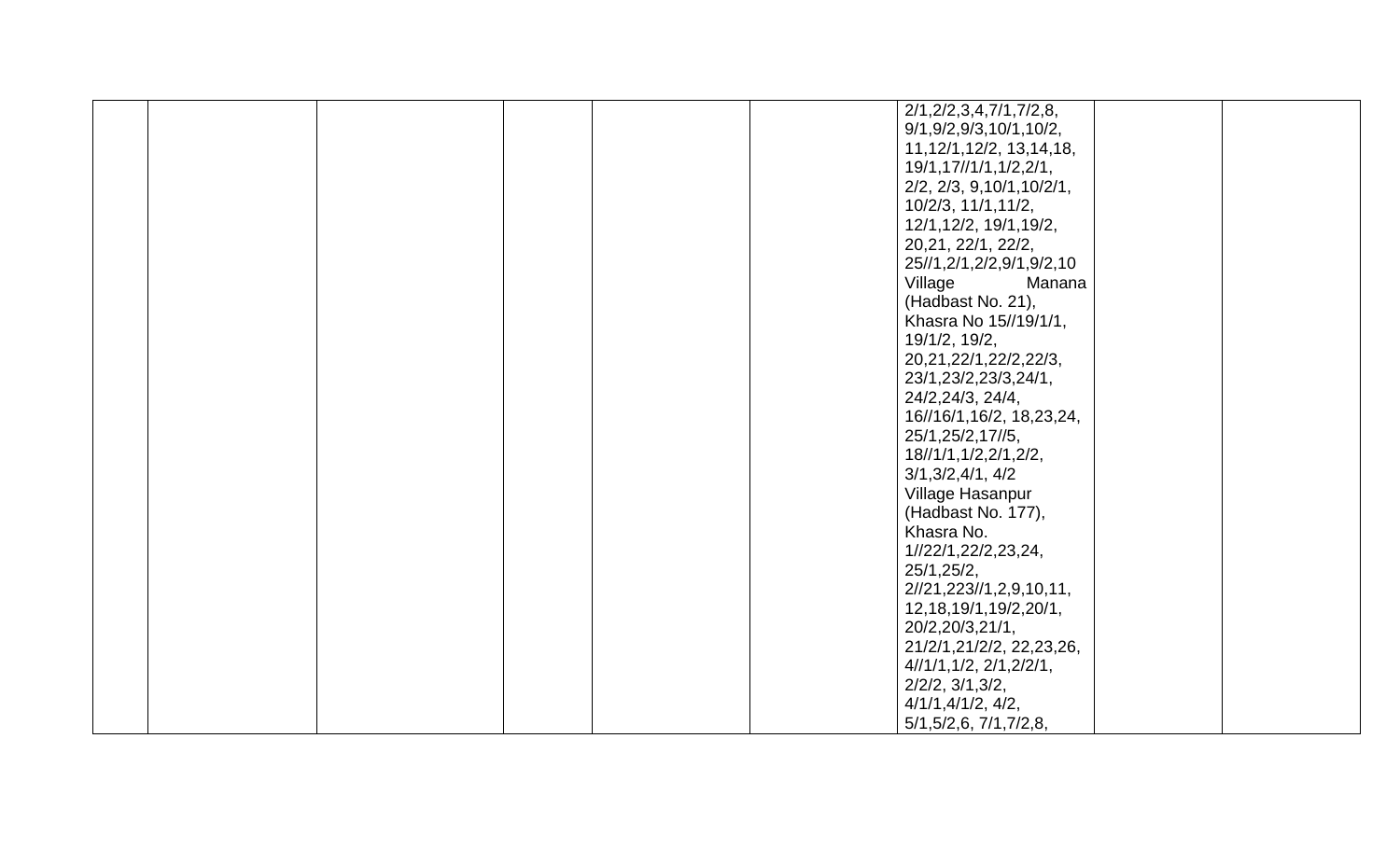|  | 9/1,9/2, 10/1, 10/2, 11,       |  |
|--|--------------------------------|--|
|  |                                |  |
|  | 12/1,12/2, 13/1,13/2,          |  |
|  | 14/1, 14/2, 15/1,              |  |
|  | 15/2,15/3,16/1,16/2,           |  |
|  | 16/3,16/4,17/1,17/2,           |  |
|  | 18/1, 19, 20, 21, 22/1,        |  |
|  | 22/2,22/3,23/1,23/2,           |  |
|  | 23/3, 24/1, 24/2,              |  |
|  | 25,26,27,                      |  |
|  | 28, 5//1, 2, 3, 4/1, 4/2, 4/3, |  |
|  | 5, 6, 7, 8/1, 8/2, 9/1, 9/2,   |  |
|  | 10/1,10/2,11,12/1,12/2,        |  |
|  | 13, 14/1, 14/2, 15/1, 15/2,    |  |
|  | 16/1,16/2, 17, 18/1/1,         |  |
|  | 18/1/2, 18/2, 19/1, 19/2,      |  |
|  | 22, 23, 24/1, 24/2, 25,        |  |
|  | 6/14, 5, 6/1, 6/2,             |  |
|  | 6/3,7/1,7/2,14,                |  |
|  | 15/1,15/2,15/3,16/1,           |  |
|  | 16/2,25,7//1,2,3,4,5,          |  |
|  | 6/1, 6/2, 7/1, 7/2, 8/1, 8/2,  |  |
|  | 9/1, 9/2, 10/1, 10/2/1,        |  |
|  | 10/2/2, 11/1/1, 11/1/2,        |  |
|  | 11/2/3, 12/1, 12/2,            |  |
|  | 13/1,13/2, 14/1,14/2,          |  |
|  | 15, 16, 17, 18/1, 18/2,        |  |
|  | 19/1/1,19/1/2,19/2,            |  |
|  | 20/1/1, 20/1/2, 20/2,          |  |
|  | 21/1/1,21/1/2,21/2,            |  |
|  | 22/1,22/2,23,24,25,26,         |  |
|  | 8/1/1/1, 1/1/2, 1/2, 1/3,      |  |
|  | 2/1,2/2,2/3,3/1,3/2,7,8,       |  |
|  | 9/1, 9/2, 9/3, 10/1/1,         |  |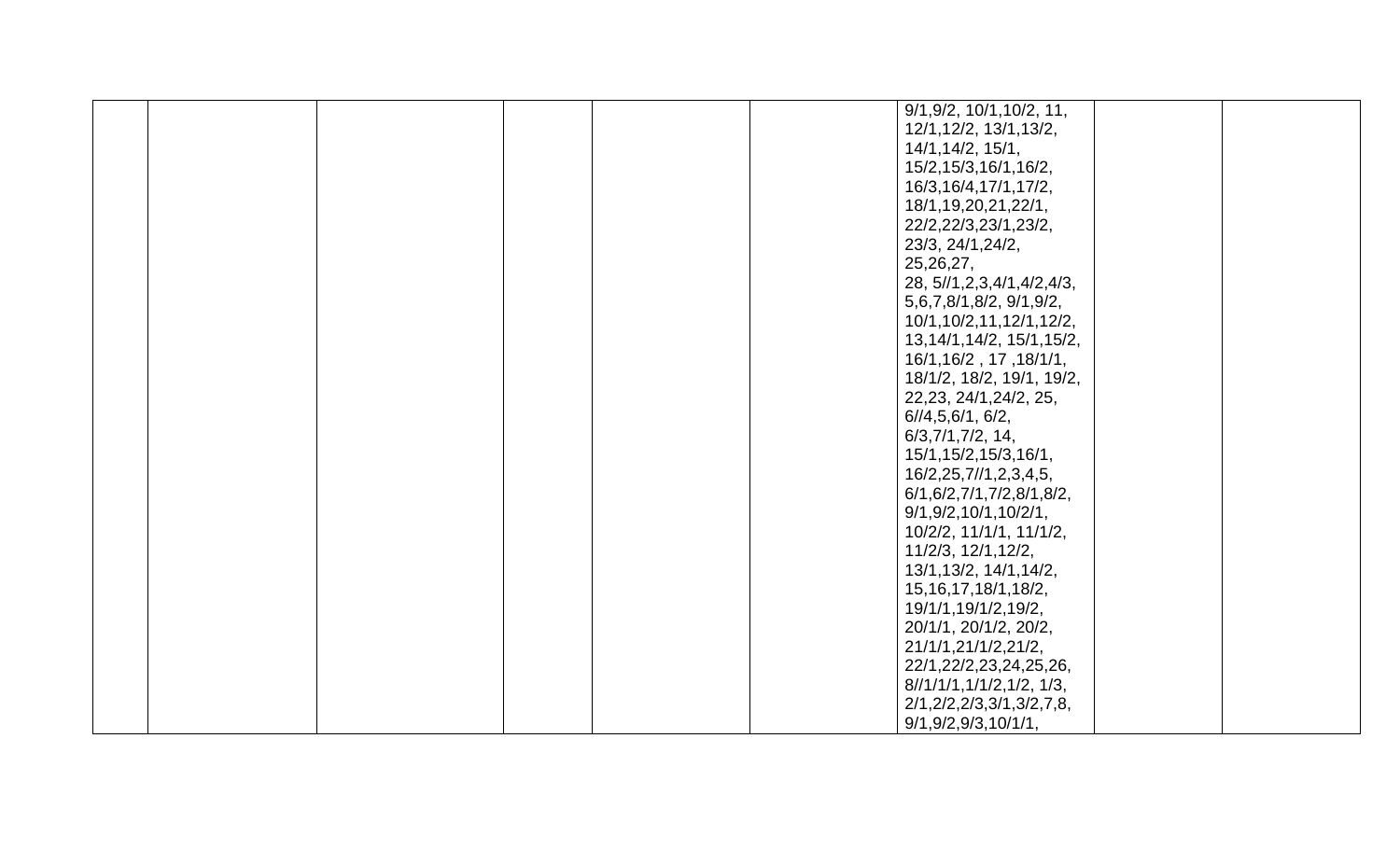|     |                                                                                     |                                                                                                        |        |                       |                           | 10/1/2,10/2,11,12,13,<br>14, 17/1, 17/2, 18/1, 18/2,<br>19, 20, 21, 22/1, 22/2,<br>23/1,23/2,24,9//1,2,<br>10//1,2/1/1,2/1/2,2/2,<br>3,4,5,                                                                                                                                                                                                                                     |                                                                                               |                                         |
|-----|-------------------------------------------------------------------------------------|--------------------------------------------------------------------------------------------------------|--------|-----------------------|---------------------------|---------------------------------------------------------------------------------------------------------------------------------------------------------------------------------------------------------------------------------------------------------------------------------------------------------------------------------------------------------------------------------|-----------------------------------------------------------------------------------------------|-----------------------------------------|
| 25. | Gillco<br>Park<br>Hills,<br>Sector 126, Village<br>Ballomajra, Distt. SAS<br>Nagar. | M/s Gillco Developers &<br>Private<br>Promoters<br>Limited.                                            | 11.92  | 23/2015               | Valid upto<br>31-12-2022. | Hadbast No. 32,<br>Khasra No. 18//24,<br>25/1/1, 25/1/2, 25/2/1,<br>25/2/2, 28, 19//4, 5/1,<br>$5/2/1$ , $5/2/2$ , $5/2/3$ , 6, 7,<br>14, 15/1, 15/2, 15/3, 16,<br>26, 27, 28/1, 28/2,<br>20//1/1/1, 1/1/2, 1/1/3,<br>$1/2$ , $2/1$ , $2/2$ , $2/3/1$ ,<br>$2/3/2$ , $9/1$ , $9/2$ , $10/1$ ,<br>10/2, 11, 12/1, 20/1,<br>17/21/1, 21/2, 22/1<br>Khasra nos. detail<br>attached | DC/GBD/GJ/L<br>$D/SP-01$<br>dated 16-03-<br>2015                                              | <b>Click here to View</b><br>/ Download |
| 26. | Vill.<br>BhagatMajra,<br>Palheri,<br>Mullanpur,<br>Distt. Mohali.                   | Residential Colony at   M/s Altus space Builders<br>Pvt. Ltd., SCO. 22, 1st<br>Floor, Phase x, Mohali. | 122.50 | 25/2015<br>20-07-2015 | Valid upto<br>19-07-2020. | Village Bhagat Majra<br>(Hadbast No. 170)<br>Khasra<br>No.<br>6/13, 15/1, 17/1, 18,<br>7/6/2, 15/1,<br>15/2,17/1,17/2,24/2,<br>25/1,25/2,25/3,16/3,<br>8/11/1, 11/2, 12, 12/11/2,<br>2,3/1/1,4/2,9,10,<br>25,,6//14,7//19,22,<br>11//12,13,19,<br>20,21,10//9/1,9/2,                                                                                                            | V/LP/001/15<br>dated 07-02-<br>2015<br>(Khasra nos.<br>superimposed<br>in the layout<br>plan) | <b>Click here to View</b><br>/ Download |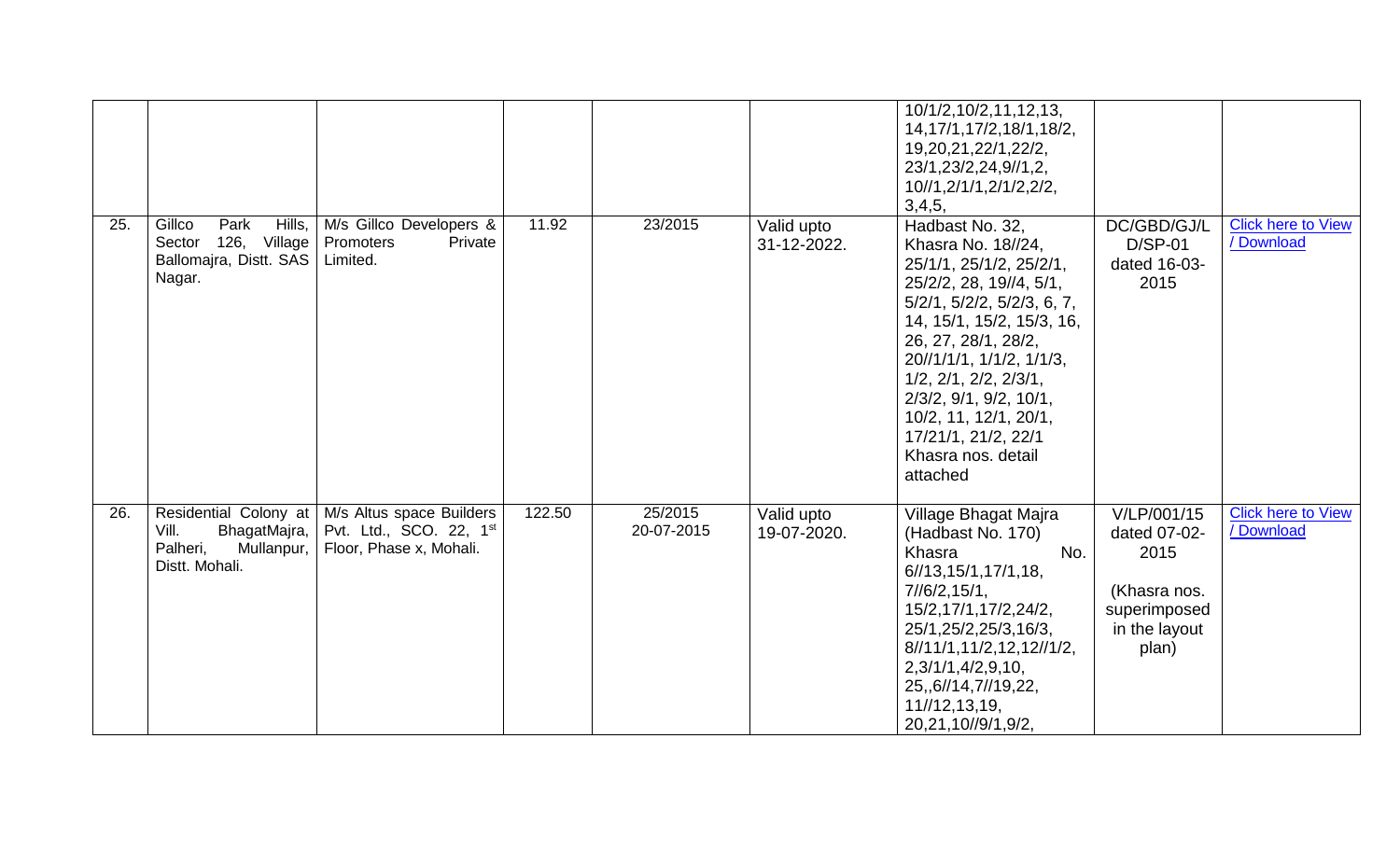|  | 11/10, 11/11,                                                                                                                                                                                                                                      |  |
|--|----------------------------------------------------------------------------------------------------------------------------------------------------------------------------------------------------------------------------------------------------|--|
|  | 12/1,12/2,20/1,20/2,                                                                                                                                                                                                                               |  |
|  | 12/5/1,5/2,                                                                                                                                                                                                                                        |  |
|  | 6/13, 15/1, 17/1, 18,                                                                                                                                                                                                                              |  |
|  | 7/6/2, 15/1,                                                                                                                                                                                                                                       |  |
|  |                                                                                                                                                                                                                                                    |  |
|  | 15/2,6/3,17/1,17/2,                                                                                                                                                                                                                                |  |
|  | 24/2,25/1,25/2,25/3,                                                                                                                                                                                                                               |  |
|  | 8/11/1, 11/2, 12, 12/1/2,                                                                                                                                                                                                                          |  |
|  | 2,3/1/1,4/2,9,10,25,                                                                                                                                                                                                                               |  |
|  | 10//13,18/1,19/1,19/2,                                                                                                                                                                                                                             |  |
|  | 6//14,7//19,22,6//16,                                                                                                                                                                                                                              |  |
|  | 17/2,24,25,13//4,5,                                                                                                                                                                                                                                |  |
|  |                                                                                                                                                                                                                                                    |  |
|  | 6//14,7//19,22,11//12,                                                                                                                                                                                                                             |  |
|  | 13, 19, 20, 21,                                                                                                                                                                                                                                    |  |
|  | 10//9/1,9/2,20/1,20/2,                                                                                                                                                                                                                             |  |
|  | $12\frac{15}{1}$ , 5/2,                                                                                                                                                                                                                            |  |
|  | 10//11/10,11/11,12/1,                                                                                                                                                                                                                              |  |
|  | 12/2,6/13,                                                                                                                                                                                                                                         |  |
|  | 15/1,17/1,18,7//6/2,                                                                                                                                                                                                                               |  |
|  |                                                                                                                                                                                                                                                    |  |
|  | 15/1, 17/2,                                                                                                                                                                                                                                        |  |
|  |                                                                                                                                                                                                                                                    |  |
|  |                                                                                                                                                                                                                                                    |  |
|  | 12, 12//1/2, 2, 3/1/1, 4/2,                                                                                                                                                                                                                        |  |
|  |                                                                                                                                                                                                                                                    |  |
|  |                                                                                                                                                                                                                                                    |  |
|  |                                                                                                                                                                                                                                                    |  |
|  |                                                                                                                                                                                                                                                    |  |
|  |                                                                                                                                                                                                                                                    |  |
|  |                                                                                                                                                                                                                                                    |  |
|  |                                                                                                                                                                                                                                                    |  |
|  |                                                                                                                                                                                                                                                    |  |
|  |                                                                                                                                                                                                                                                    |  |
|  |                                                                                                                                                                                                                                                    |  |
|  |                                                                                                                                                                                                                                                    |  |
|  | 24/2,25/1,25/2,25/3,<br>8/11/1,11/2,<br>9,10,25,<br>10//13,19/1,19/2,6//16,<br>17/2,24,25, 13//4,5,<br>6/13,15/1,17/1,18,<br>7//16/3,17/1,17/2,24/2,<br>25/1,25/2,<br>25/3,112//1/2,2,3/1/1,<br>4/2,9,10,<br>6/13, 15/1, 17/1, 18,<br>7/16/3,17/1, |  |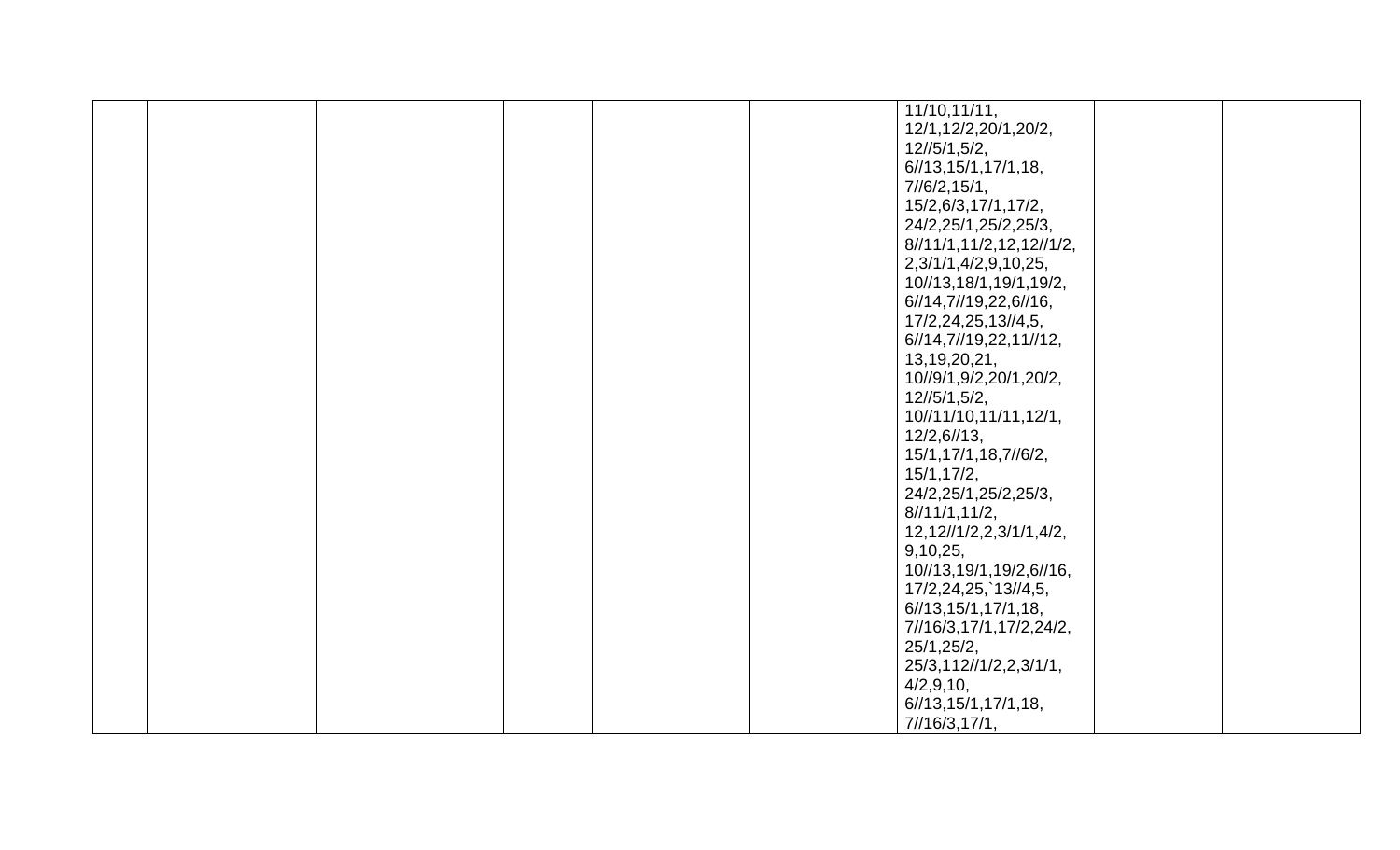|  |  | 17/2,24/2,25/1,25/2,          |  |
|--|--|-------------------------------|--|
|  |  | 25/3,12//1/2,12/2,3/1/1,      |  |
|  |  | 4/2,9,10,                     |  |
|  |  | 6/13, 14, 15/1, 17/1, 18,     |  |
|  |  |                               |  |
|  |  | 7//19,22,6/2,15/1,15/2,       |  |
|  |  | 16/3,17/1,17/2,24/2,          |  |
|  |  | 25/1,25/2,25/3,8//11/1,       |  |
|  |  | $11/2, 12, 12$ //1/2,2,3/1/1, |  |
|  |  | 4/2,9,10                      |  |
|  |  | (Village Palheri)             |  |
|  |  | Hadbast No. 173               |  |
|  |  |                               |  |
|  |  | Khasra No 4//9/1,9/2,         |  |
|  |  | 10/1, 12/1, 12/2, 13, 17,     |  |
|  |  | 18, 19/1, 22/2, 23/1,         |  |
|  |  | 12//16/1, 20/1, 25, 26,       |  |
|  |  | 17/2, 17/1, 19//22/1/2,       |  |
|  |  | 23, 11//16, 12//20/2/2/1,     |  |
|  |  | 20/2/2/2,<br>11/15/3/2,       |  |
|  |  | 15/3/1, 15/1, 12//20/2/1,     |  |
|  |  |                               |  |
|  |  | 11/6/2, 6/3, 19//12, 13,      |  |
|  |  | 19/1, 3/2, 6, 20/1, 19//4,    |  |
|  |  | 12//18, 19, 22, 23,           |  |
|  |  | 24,<br>11//17/2, 18/2,        |  |
|  |  | 12//21, 11//19/2,<br>16,      |  |
|  |  | 12/20/2/2/1,<br>19/4,         |  |
|  |  | 12//20/2/2/1,<br>$11/16$ ,    |  |
|  |  | 20/2/2/2,<br>11//15/3/2,      |  |
|  |  |                               |  |
|  |  | 15/3/1, 15/1, 12//20/2/1,     |  |
|  |  | 11//6/3, 6/237//3/2, 4/1,     |  |
|  |  | 4//19/2, 20, 21/2, 22/1,      |  |
|  |  | 19/17,                        |  |
|  |  | 18/1,5//17/2,17/3,17/4,       |  |
|  |  | 24/7,26//17/2,                |  |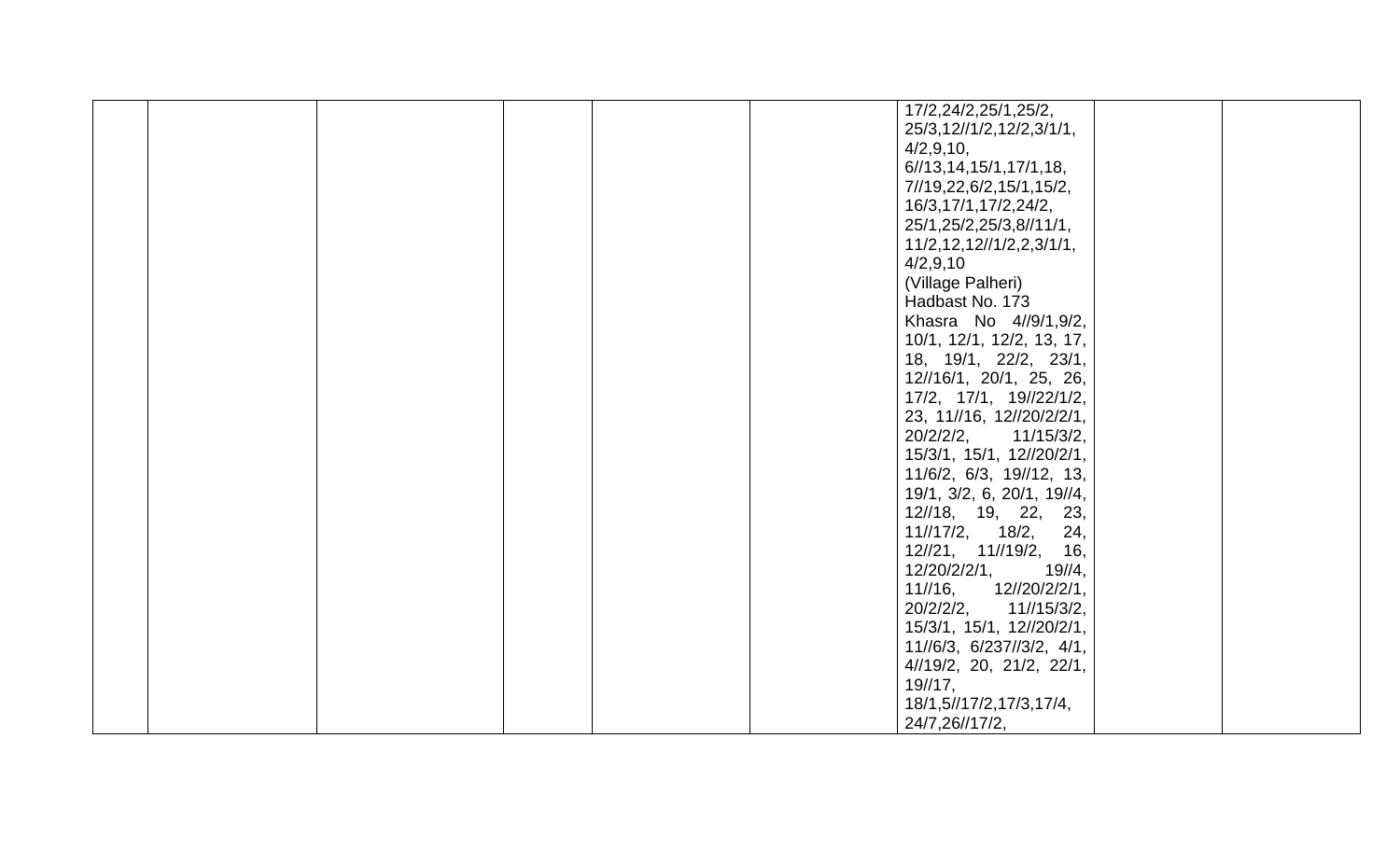|  |  |  | 17/3,18/1,19//7/2,14/2,                               |  |
|--|--|--|-------------------------------------------------------|--|
|  |  |  | 26//17/1,<br>24/1,37//5,                              |  |
|  |  |  | 19//19/2,                                             |  |
|  |  |  | 20/2,21/2,26//1/1,                                    |  |
|  |  |  | 1/3, 13/11, 12, 13, 14.                               |  |
|  |  |  | 16, 17, 18,                                           |  |
|  |  |  |                                                       |  |
|  |  |  | 19, 20, 21, 22/1, 17//1,                              |  |
|  |  |  | 23/2,11//6/1,                                         |  |
|  |  |  | 12/1, 2, 10, 14/21,                                   |  |
|  |  |  | 15//11/2,19/2,                                        |  |
|  |  |  | 20, 22, 23, 24, 16//1,                                |  |
|  |  |  | 30//2/1, 13//22/2, 23/1,                              |  |
|  |  |  | 12/2,3,                                               |  |
|  |  |  | 8/1,8/2,8/3,9/1,9, 11, 12,                            |  |
|  |  |  | 13, 14, 15, 24/2, 13//24,                             |  |
|  |  |  | $25, 17 \frac{1}{4}$ , $4 \frac{2}{2}, 5 \frac{1}{1}$ |  |
|  |  |  |                                                       |  |
|  |  |  | 5/2/2, 6/1, 2/1, 7/2, 24/2,                           |  |
|  |  |  | 17//5/2/1, 6/2, 12//24/1,                             |  |
|  |  |  | $17\frac{1}{2}$ , $18\frac{1}{1}$ , 4, 5, 6, 7,       |  |
|  |  |  | 12//16/1, 25, 16/2, 17/1,                             |  |
|  |  |  | 17/2, 26//6, 7, 14,                                   |  |
|  |  |  | 27//10/2, 4//10/3, 11,                                |  |
|  |  |  | 19/2, 20, 21/2, 22/1,                                 |  |
|  |  |  | 12//13, 14, 15, 24/2,                                 |  |
|  |  |  | 11//23, 22/2, 22/3,17/2,                              |  |
|  |  |  | 18/2, 19/2, 22/1, 24, 25,                             |  |
|  |  |  |                                                       |  |
|  |  |  | 21, 19//19/2, 20/2, 21/2,                             |  |
|  |  |  | 26//1/1, 11//7/1, 7/2, 7/3,                           |  |
|  |  |  | 8, 4//1,2, 10/2, 5//25/2,                             |  |
|  |  |  | $11//2/2$ , 3, 4/1, 5, 9/1,                           |  |
|  |  |  | 4/23/3,<br>24/2,<br>25,                               |  |
|  |  |  | 12//3/1, 3/2, 4/1, 4/2, 5,                            |  |
|  |  |  | 6, 7, 8, 13/1, 10,                                    |  |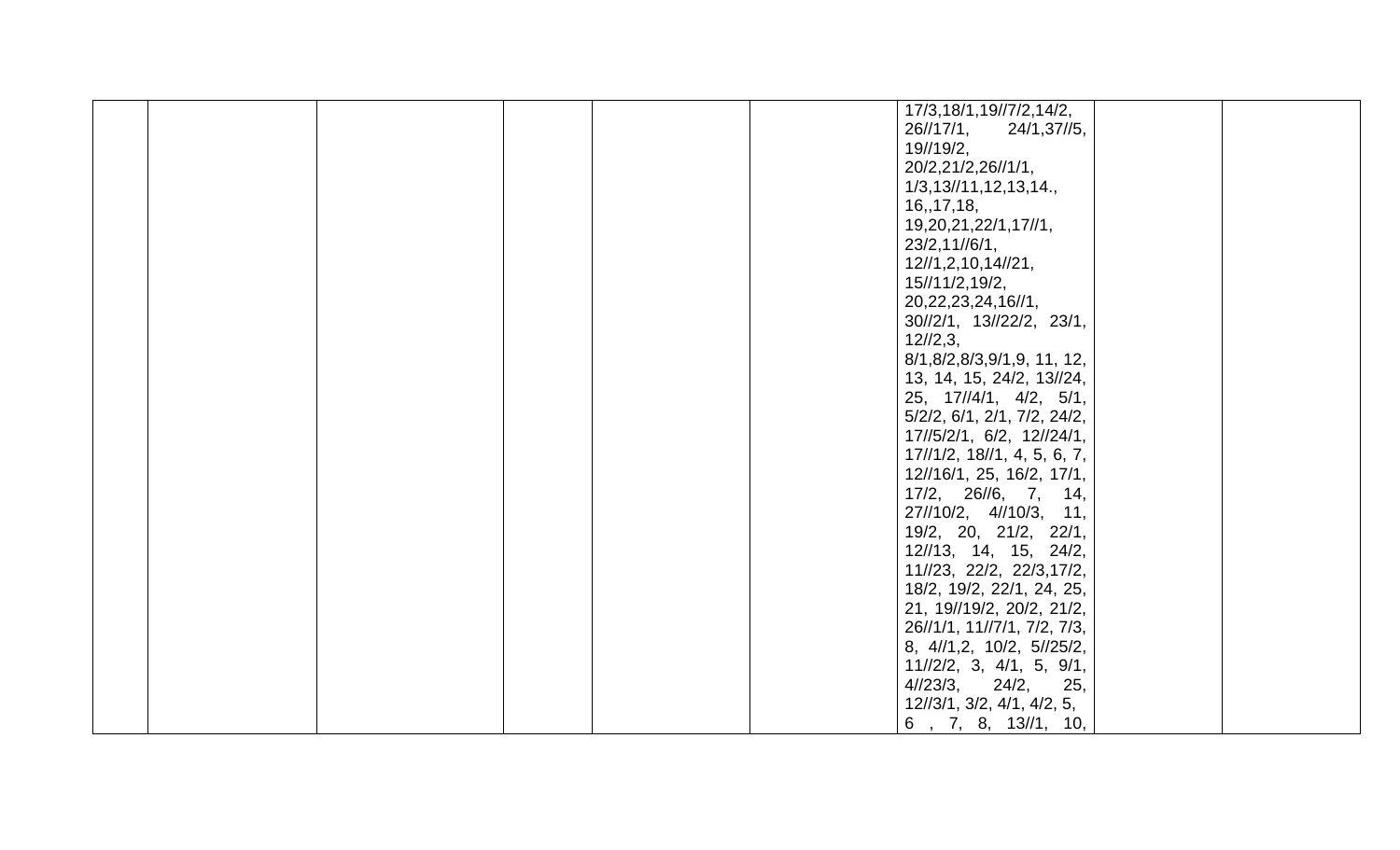|     |                                                         |         |            |             | 17//30, 4//23/2, 24/1,                  |              |                           |
|-----|---------------------------------------------------------|---------|------------|-------------|-----------------------------------------|--------------|---------------------------|
|     |                                                         |         |            |             |                                         |              |                           |
|     |                                                         |         |            |             | 13//24, 25, 16//10/2,                   |              |                           |
|     |                                                         |         |            |             | 17//5/2/2, 7/1, 4/1, 4/2,               |              |                           |
|     |                                                         |         |            |             | 5/1, 6/1, 7/2, 25/1/1/1,                |              |                           |
|     |                                                         |         |            |             | $36/5/1/1$ , $6/2/2$ , $14/2$ ,         |              |                           |
|     |                                                         |         |            |             | 15/1, 16, 4/2, 19//7/1, 8,              |              |                           |
|     |                                                         |         |            |             | $1/1$ , $1/2$ , $2/1$ , $3/1$ , $3/3$ , |              |                           |
|     |                                                         |         |            |             | 10, 11, 20/3, 3/2, 6,                   |              |                           |
|     |                                                         |         |            |             | $20/1$ , $5//7/1$ , 13, 14,             |              |                           |
|     |                                                         |         |            |             | 17/1, 18,23,36//10, 11/1,               |              |                           |
|     |                                                         |         |            |             | $37//6$ , $15/2$ , $25/15$ ,            |              |                           |
|     |                                                         |         |            |             | 16,25,26,26//21/3,21/1,                 |              |                           |
|     |                                                         |         |            |             | 21/4,27/9,                              |              |                           |
|     |                                                         |         |            |             | 10/1,11,12/1,19,20,                     |              |                           |
|     |                                                         |         |            |             | 21/1,21/2,22/1,22/2,                    |              |                           |
|     |                                                         |         |            |             |                                         |              |                           |
|     |                                                         |         |            |             | 36//1,2, 12//14,15,16/1,                |              |                           |
|     |                                                         |         |            |             | 25, 37/1/1, 1/3, 10/1,                  |              |                           |
|     |                                                         |         |            |             | 11/1, 20/1, 26/1, 38//5,                |              |                           |
|     |                                                         |         |            |             | 6/2, 15/2, 16/2, 20//25/2,              |              |                           |
|     |                                                         |         |            |             | 25//5/2, 6/1, 5//7/1, 14,               |              |                           |
|     |                                                         |         |            |             | 17/1, 20//25/1, 25//5/1,                |              |                           |
|     |                                                         |         |            |             | 6/2,                                    |              |                           |
|     |                                                         |         |            |             | 11//6/3,6/2,19//22/1/2,                 |              |                           |
|     |                                                         |         |            |             | 23, 16//6, 26, 13//11, 12,              |              |                           |
|     |                                                         |         |            |             | 13, 14, 16, 17, 18, 19, 20,             |              |                           |
|     |                                                         |         |            |             | 21, 22, 17//1, 16, 17, 18,              |              |                           |
|     |                                                         |         |            |             | 19/1,22,23,24,25,18//2,                 |              |                           |
|     |                                                         |         |            |             | 8,9,10,11,12.                           |              |                           |
| 27. | M/S.<br>Vill.<br><b>Dhode</b><br>Majra<br>AmbikaRealcon | 10,461. | 26/2016    | Valid upto  | Vill. Dhode Majra                       | PL-01 dated  | <b>Click here to View</b> |
|     | Plan<br>Private Limited, SCO No.<br>Master              |         | 19-08-2016 | 18-08-2021. | Hadbast No. 164                         | 12-04-2019   | / Download                |
|     | 64-65, 2 <sup>nd</sup> Floor, Sec. 17-<br>Mullanpur.    |         |            |             | Khasra                                  |              |                           |
|     | A. Chandigarh.                                          |         |            |             |                                         |              |                           |
|     |                                                         |         |            |             | No.4//16,24/1,24/2,                     | (Khasra nos. |                           |
|     |                                                         |         |            |             | 24/3, 25/1, 25/2,                       | superimposed |                           |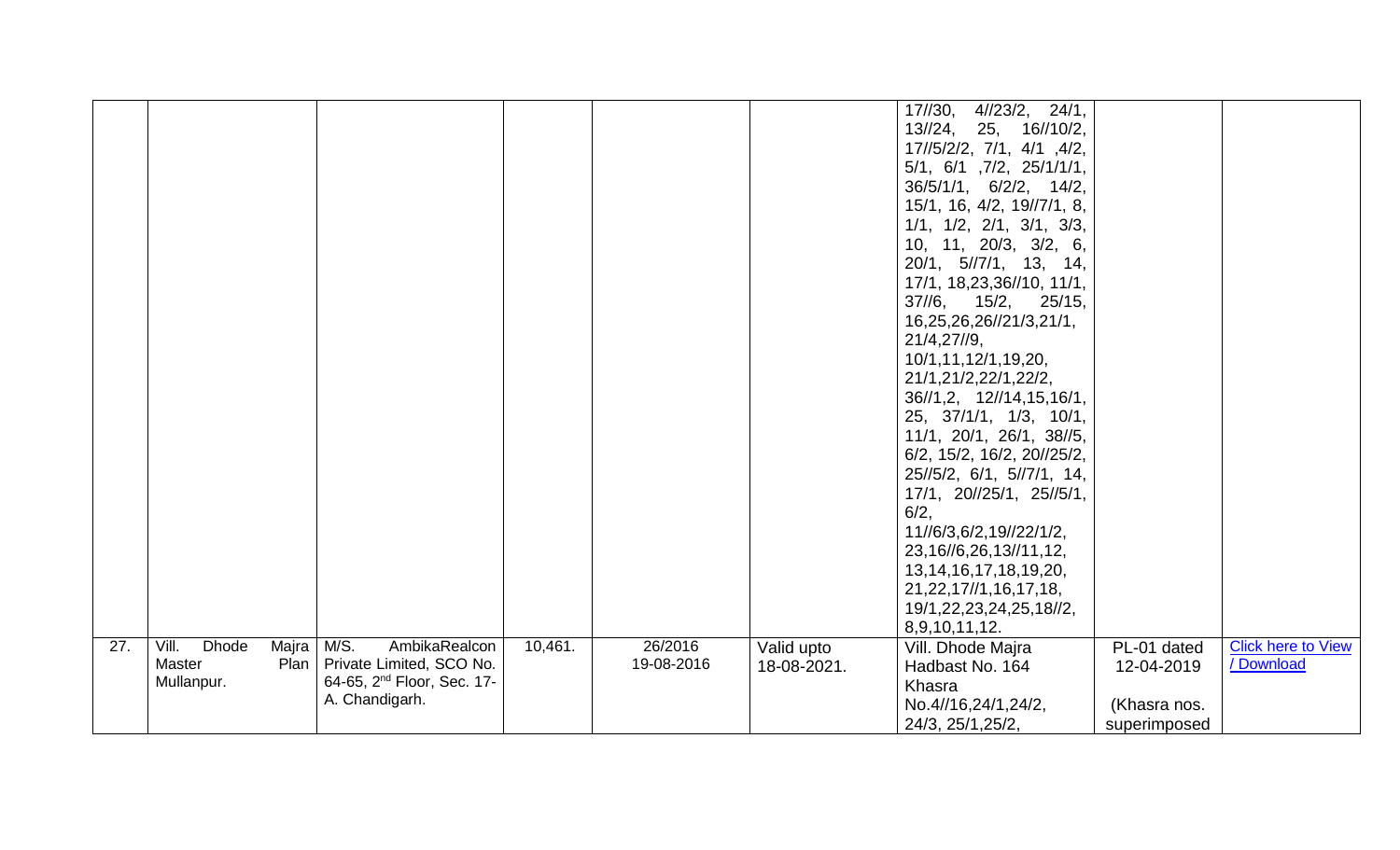|    |                                                                  |                                                                                                                               |                |                       |                           | 7/14/1, 5/1, 5/2, 6/1,<br>6/2,7/1,7/2,14,15/1,<br>15/2,16/1,17/1,17/1/1,<br>8//1,9/2,10,11                                                                                                                                                                                                                                                                                                                                                                                                                                                                                                                                                                                           | in the layout<br>plan)                                                               |                                         |
|----|------------------------------------------------------------------|-------------------------------------------------------------------------------------------------------------------------------|----------------|-----------------------|---------------------------|--------------------------------------------------------------------------------------------------------------------------------------------------------------------------------------------------------------------------------------------------------------------------------------------------------------------------------------------------------------------------------------------------------------------------------------------------------------------------------------------------------------------------------------------------------------------------------------------------------------------------------------------------------------------------------------|--------------------------------------------------------------------------------------|-----------------------------------------|
| 28 | Suntech City, Village<br>Rehmanpur&Palheri,<br>Distt. SAS Nagar. | M/S The<br>Indian Co-<br>operative House Building<br>Society Ltd., Mullanpur<br>Barrier, Madhya Marg<br>Extn. New Chandigarh. | 108.58<br>acre | 27/2018<br>20-03-2018 | Valid upto<br>19-03-2023. | Village Palheri<br>(Hadbast No.<br>173)<br>Khasra No.<br>16// 11/1,11/2,12,13,27,<br>17//4/1,4/2,6/1,6/2,7/1,<br>7/2, 14, 15, 16, 17, 18, 23,<br>24, 26, 31, 25, 26//6, 8, 13,<br>14, 15/1, 15/2, 16/1, 16/2,<br>17/1,17/2,17/3,18/2,19,<br>20/1,20/3,21/1,21/3,<br>21/4,22/1,22/2,23,24/1,<br>24/2,25/1,25/2,<br>27//10/1,10/2,11,19,20,<br>21/1,21/2,<br>22/1,22/2,23/1,24/1,<br>24/2,25/1/1/1,<br>25/1/1/2,25/1/2,25/2,<br>28//3/1/3/2,3/3,3/4,27,<br>7,8,13/1,13/3/14/1,<br>14/2,17/1,17/2,18/1,<br>18/2,21/1 21/2,<br>24/1,30/2,35,35//3,<br>4/1, 7, 8, 10, 11, 12, 13/1,<br>13/2,14,18/2,19,20/1,<br>20/2min, 21,<br>$22,36/1,2,4-1,$<br>4-2,5/1/1,5/1/2,5/2,6/1,<br>$6/2/1$ , | RLP-04 dated<br>17-07-2020<br>(Khasra nos.<br>superimposed<br>in the layout<br>plan) | <b>Click here to View</b><br>/ Download |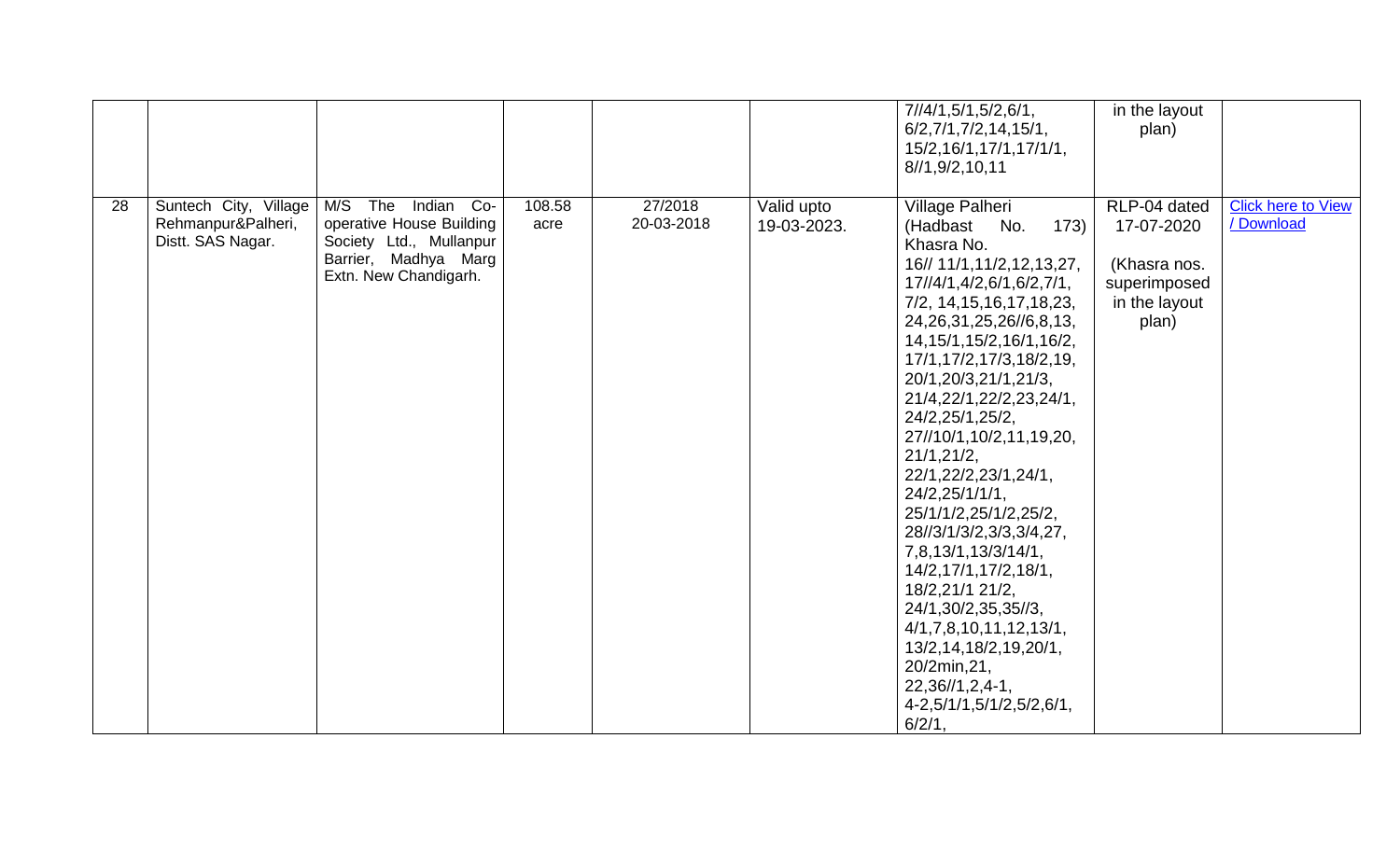|    |                           |                           |         |            |             | 6/2/2, 10, 11/1, 14/2,         |              |                           |
|----|---------------------------|---------------------------|---------|------------|-------------|--------------------------------|--------------|---------------------------|
|    |                           |                           |         |            |             | 15/1,15/2,16,                  |              |                           |
|    |                           |                           |         |            |             |                                |              |                           |
|    |                           |                           |         |            |             | 19/1, 19/2, 19/3, 19/4,        |              |                           |
|    |                           |                           |         |            |             | 19/5, 20/1,                    |              |                           |
|    |                           |                           |         |            |             | 21, 22, 37//2/1, 2/2, 3/1,     |              |                           |
|    |                           |                           |         |            |             | 4/2,6,7,8/1,9,12,13,14,1       |              |                           |
|    |                           |                           |         |            |             | 5/1, 15/2, 16, 17/1, 17/2,     |              |                           |
|    |                           |                           |         |            |             | 18, 19, 24/1, 24/2,            |              |                           |
|    |                           |                           |         |            |             | 25/1,25/2,42//4/1,4/2,         |              |                           |
|    |                           |                           |         |            |             | 5/1, 5/2, 6, 7,                |              |                           |
|    |                           |                           |         |            |             | 14/2,15/2,16/3,16/1,           |              |                           |
|    |                           |                           |         |            |             |                                |              |                           |
|    |                           |                           |         |            |             | 43//1, 2/1, 2/2, 6, 7, 8,      |              |                           |
|    |                           |                           |         |            |             | 9/1/2, 9/2, 10, 11, 12/1,      |              |                           |
|    |                           |                           |         |            |             | 12/2,13/1,13/2,26,14/1,        |              |                           |
|    |                           |                           |         |            |             | 14/2, 15, 16, 17, 18/1,        |              |                           |
|    |                           |                           |         |            |             | 18/2,19/1,19/19/2,20/2,        |              |                           |
|    |                           |                           |         |            |             | 21/1,22/1/1,22/2/2,            |              |                           |
|    |                           |                           |         |            |             | 23,24                          |              |                           |
|    |                           |                           |         |            |             | No.<br>172,<br>Hadbast         |              |                           |
|    |                           |                           |         |            |             | Village<br>Rehmanpur,          |              |                           |
|    |                           |                           |         |            |             | Khasra No.1//24,25/1,          |              |                           |
|    |                           |                           |         |            |             |                                |              |                           |
|    |                           |                           |         |            |             | 25/2,25/3,7//1/1,1/2,2/1,      |              |                           |
|    |                           |                           |         |            |             | 2/2,3/1,4,7,8/1,8/2,9/1,       |              |                           |
|    |                           |                           |         |            |             | 9/2,10/1,10/2,11,12,           |              |                           |
|    |                           |                           |         |            |             | 13/1,13/4,13/5,13/7,14,        |              |                           |
|    |                           |                           |         |            |             | 19,20,8//3,4,5,6,7,15,         |              |                           |
|    |                           |                           |         |            |             | 16/1,16/3,17                   |              |                           |
| 29 | Vill.<br>ManakpurKallar,  | M/S Gillco Developers &   | 25 acre | 28/2018    | Valid upto  | Village Manakpur Kallar        | 41P/PC/L1    | <b>Click here to View</b> |
|    | Distt. SAS Nagar,         | Builders Pvt. Ltd., 2169, |         | 10-07-2018 | 09-07-2023. | (Hadbast No. 277),             | dated 04-01- | / Download                |
|    | <b>Industrial Project</b> | Sec. 61 SAS Nagar.        |         |            |             | Khasra No.                     | 2018         |                           |
|    |                           |                           |         |            |             | 6/23,24,7/5,6,15,              |              |                           |
|    |                           |                           |         |            |             | 16,25,8//1,2,3,4,6,7,8,9,      | (Khasra nos. |                           |
|    |                           |                           |         |            |             | 10, 11, 12, 13, 14, 15, 16, 17 | superimposed |                           |
|    |                           |                           |         |            |             |                                |              |                           |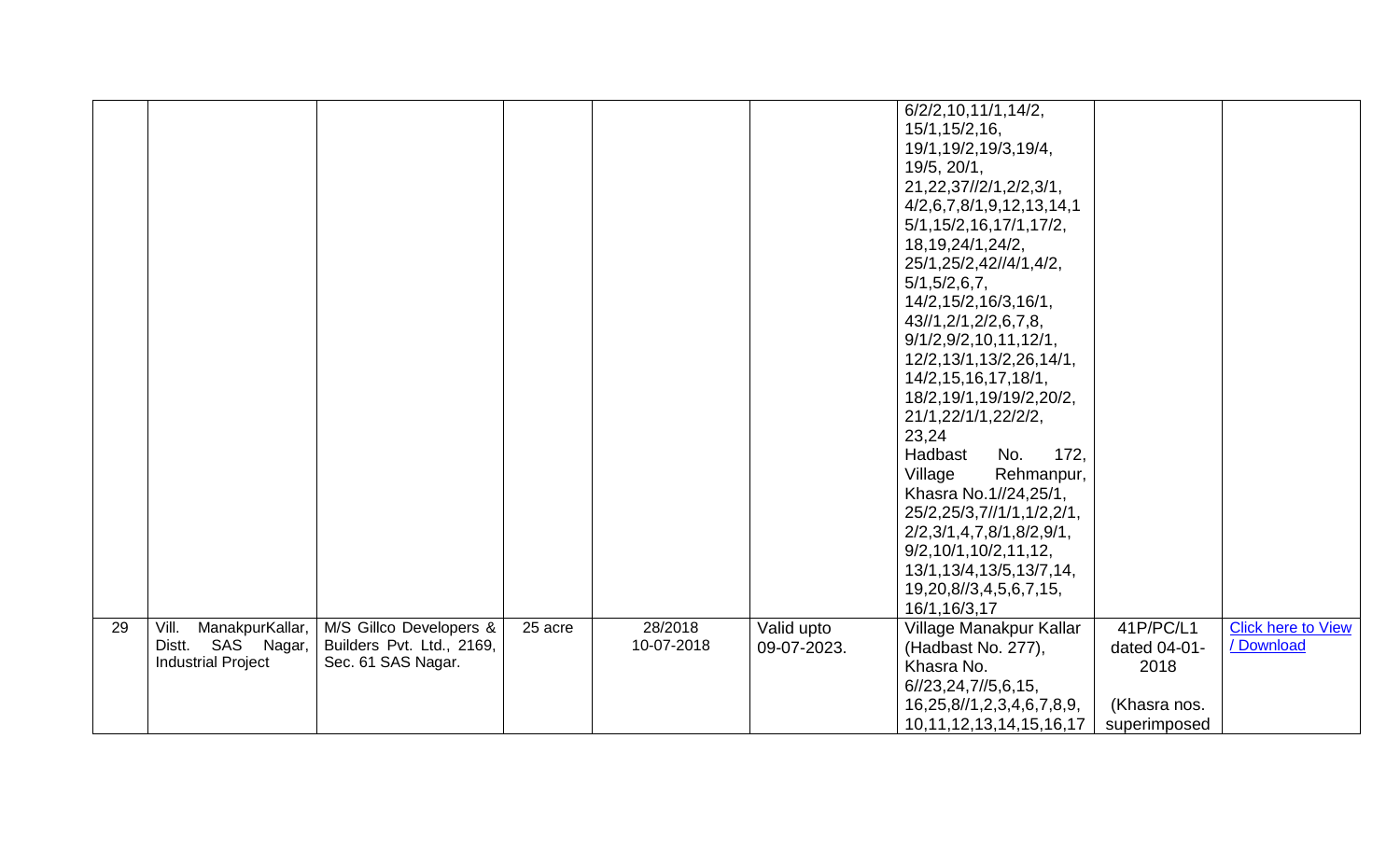|     |                                                                    |                                                      |        |                       |                           | $/1$ , 17/2, 18, 19,<br>20, 21, 22, 23, 24/1,<br>24/2/1,24/2/2,25,9//20,<br>21                                                                                                                              | in the layout<br>plan)                                                                      |                                         |
|-----|--------------------------------------------------------------------|------------------------------------------------------|--------|-----------------------|---------------------------|-------------------------------------------------------------------------------------------------------------------------------------------------------------------------------------------------------------|---------------------------------------------------------------------------------------------|-----------------------------------------|
| 30  | Village Karala, Tehsil.<br>SAS<br><b>Distt</b><br>Banur,<br>Nagar. | M/s<br>Estate<br>Royale<br><b>Affordable Housing</b> | 12.69  | 30/2019<br>11-02-2019 | Valid upto<br>10-02-2024. | Village Karala (Hadbast<br>No. 281),<br>Khasra No.<br>754min, 755min,<br>761,762,763,764,765,<br>766,767,769,770,771,<br>772,785,786/1,787,<br>788,798 min,<br>1506/799,1508/800,<br>1505/799, 1507/800 min | 01 dated 25-<br>06-2019<br>(Khasra nos.<br>superimposed<br>in the layout<br>plan)           | <b>Click here to View</b><br>/ Download |
| 31  | Village Nogiari, Distt.<br>SAS Nagar.                              | M/s KLV Divya Builders<br>Pvt. Ltd.                  | 24.578 | 31/2019<br>06-05-2019 | Valid upto<br>05-05-2024. | Village Nogiari,<br>(Hadbast No. 282)<br>Khasra No.<br>27//11,18,19,10,21,22,<br>23, 24, 5/2,<br>36/1, 2, 3, 4, 5, 6, 7, 8,<br>9,10,12,13,14,15,<br>17, 18, 37//1/1, 9/2, 10                                | KLV/SC/04<br>dated 13-10-<br>2018<br>(Khasra nos.<br>superimposed<br>in the layout<br>plan) | <b>Click here to View</b><br>/ Download |
| 33. | Village Baliali,<br>Sector-74A                                     | Vera<br>M/s<br>Developers<br>Pvt. Ltd.               | 25     | 33/2019<br>20-06-2019 | Valid upto<br>19-06-2024. | Village Baliali (Hadbast<br>Khasra<br>No.34),<br>No.<br>19//21, 23//1/2, 2, 3, 4, 8,<br>9/1, 9/2, 13,<br>14, 15, 16, 17, 24, 24//11,<br>18,19,20,<br>21/1,21/2,22,23,<br>25//1,25//2,30//1,2,               | 01 dated 01-<br>04-2019<br>(Khasra nos.<br>superimposed<br>in the layout<br>plan)           | <b>Click here to View</b><br>/ Download |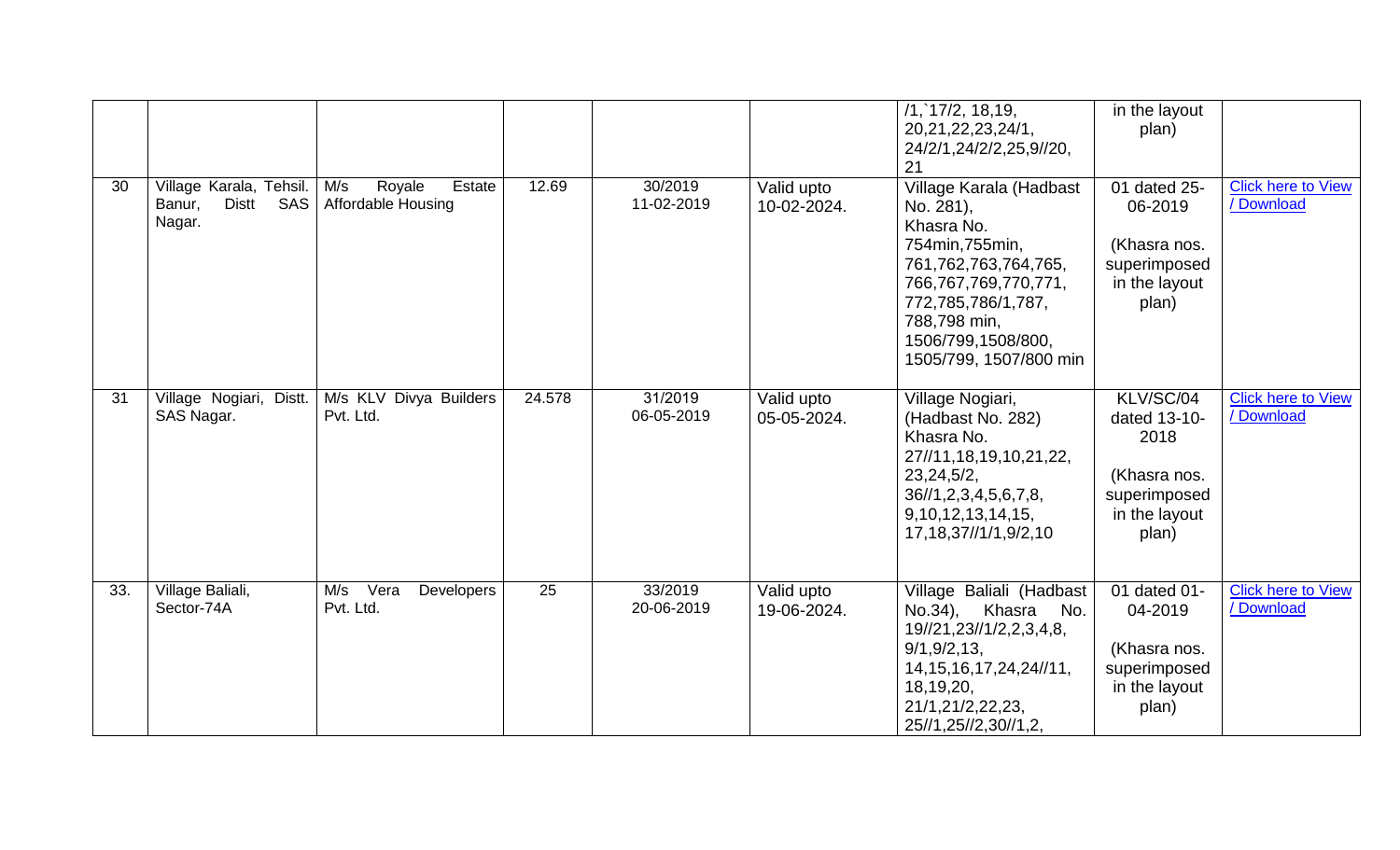|     |                                                                     |                                                                                                     |                               |                       |                           | 9,10/1,10/2,11/1,12,20                                                                                                                                                                                                                                                                                                                                                                                                      |                                                                                                 |                                         |
|-----|---------------------------------------------------------------------|-----------------------------------------------------------------------------------------------------|-------------------------------|-----------------------|---------------------------|-----------------------------------------------------------------------------------------------------------------------------------------------------------------------------------------------------------------------------------------------------------------------------------------------------------------------------------------------------------------------------------------------------------------------------|-------------------------------------------------------------------------------------------------|-----------------------------------------|
| 34. | Village Jharmari                                                    | M/s Omaxe Ltd.                                                                                      | Suppleme<br>ntary<br>License. | 34/2019               | Valid upto<br>31-12-2022. | Village Jharmari<br>(Hadbast No. 179),<br>Khasra No. 1124/432,<br>1212/464/1                                                                                                                                                                                                                                                                                                                                                | OMAXE-<br>DB/8D<br>dated 27-03-<br>2019<br>(Khasra nos.<br>superimposed<br>in the layout        | Click here to View<br>/ Download        |
| 35. | Village<br>Manakpur<br>Sharif,<br>Tehsil<br>and<br>District Mohali. | M/s Nature Health Farms<br>Private Limited, SCO No.<br>487-488,<br>Sector-35C,<br>Chandigarh-160035 | 48.28125<br>Acres             | 35/2019<br>15-10-2019 | Valid upto<br>14-10-2024. | Village Manakpur<br>Sharif,<br>(Hadbast No. 330),<br>Khasra<br>No.104/1/2,104/2/2/1,<br>104/2/2/2,104/2/3,<br>104/2/4,104/2/5,<br>104/2/2/6,104/2/2/7,<br>77//26/1,26/2,<br>70//38/1/2/1,<br>70//38/1/2,70//38/1/2/3,<br>70//38/1/2/4,<br>70//38/1/2/5,<br>70//4,5/1,5/2,6,7/1,<br>7/2,7/3,8,13,14,15,<br>27,32,60//35/2/2,<br>61//26/1,26/2/1,<br>26/2/3,<br>27, 103/3, 69//21, 22,<br>26/1,27,78//1,2,9,10,<br>26,104/2/1 | plan)<br>$V-1/18$ dated<br>25-12-2018<br>(Khasra nos.<br>superimposed<br>in the layout<br>plan) | <b>Click here to View</b><br>/ Download |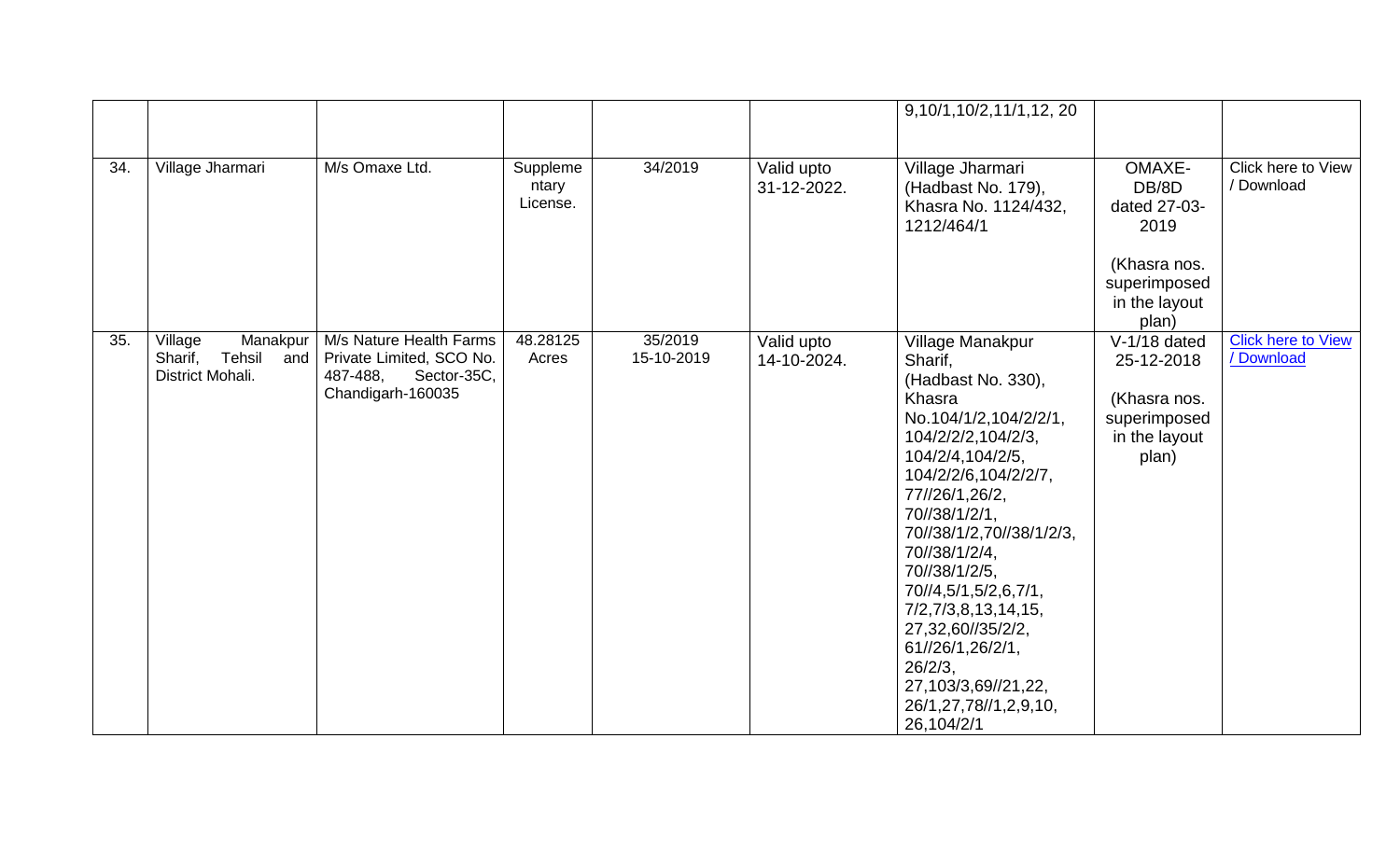| 36. | Village Saneta, Tehsil<br>and District Mohali.                                            | M/s Akal Tech Infralogis<br>Private Limited, #103,<br>Sector-28A, Chandigarh.             | 50.025<br>acres. | 36/2020<br>28-05-2020                  | Valid upto<br>27-05-2025. | Village Saneta,<br>(Hadbast No.288)<br>Khasra<br>No.13//19/1,19/2,20,<br>21, 22, 23/1, 23/2, 24, 31,<br>14//15/2,16,24/2,<br>25, 29, 23//3, 4/1, 4/2, 4/3,<br>4/5, 6, 15, 28, 24/11/1, 1/2,<br>2,3,4,5,<br>6 min 7,8,9,10/1,11<br>min, 12/1, 12/2, 13, 14,<br>15min 13//25/1.<br>23//7,14,16,24//16/2,<br>17, 18, 19, 20/1, 20/2, 21,<br>22/1,22/2,23/1,23/2,<br>24/1,25/1,26,27,11min<br>27/1, 2, 3, 4, 5/1,<br>5/2,6/1,6/2,7/1,7/2,8/1,<br>8/2,9/1,10,<br>13/2,13/3,14/1,14/2,<br>14/3, 15, 16,<br>17/1,17/2,17/3,<br>18/1,18/2,18/3 | AT1/TC/110<br>dated 08-11-<br>2017<br>(Khasra nos.<br>superimposed<br>in the layout<br>plan) | <b>Click here to View</b><br>/ Download |
|-----|-------------------------------------------------------------------------------------------|-------------------------------------------------------------------------------------------|------------------|----------------------------------------|---------------------------|----------------------------------------------------------------------------------------------------------------------------------------------------------------------------------------------------------------------------------------------------------------------------------------------------------------------------------------------------------------------------------------------------------------------------------------------------------------------------------------------------------------------------------------|----------------------------------------------------------------------------------------------|-----------------------------------------|
| 37. | Royale<br>Chandigarh<br>City, Village Karala,<br>Tehsil<br><b>SAS</b><br>Distt.<br>Nagar. | M/s Chandigarh Royale<br>City Private Limited,<br>SCO No. 489 - 490,<br>Sector 35-C, CHD. | 12.52<br>acres   | 37/2021<br>(Supplementary<br>License.) | Valid upto<br>31-12-2021. | Village Karala, (Hadbast<br>No.281)<br>Khasra No.<br>724,725,726,727,728,                                                                                                                                                                                                                                                                                                                                                                                                                                                              | $V-09/200$<br>dated 06-12-<br>2020                                                           | Click here to View<br>/ Download        |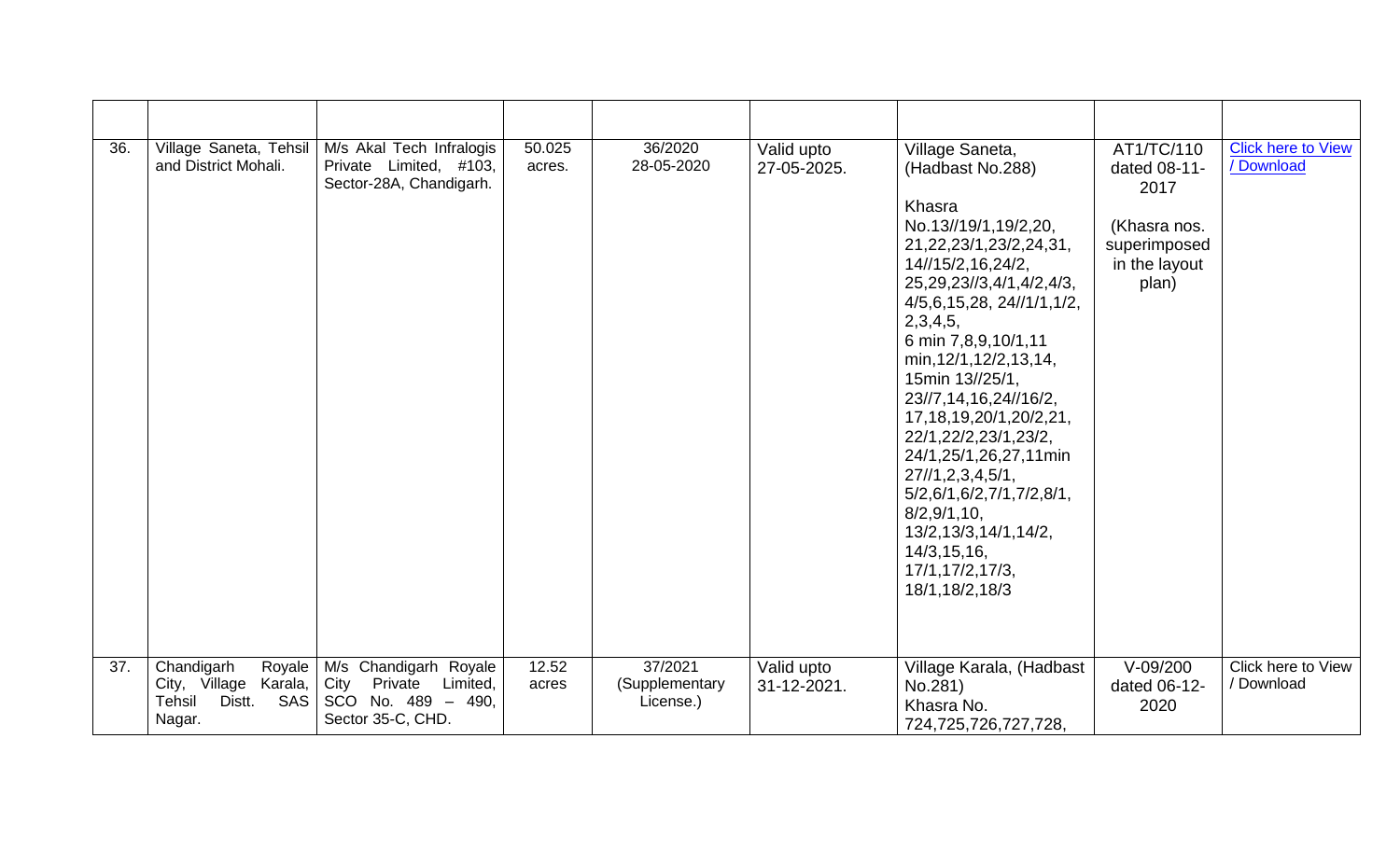|    |                                                                                           |                                                             |                  |                                        |                            | 729,730,<br>731,732,733,734,<br>1535/735,739,<br>740,741,742,743,780,<br>1508/800,<br>1507/800,463/2,463/3,<br>464/2,464/3,<br>465/2,466/2,466/3,<br>467/2,781,782,<br>783,784,                    | (Khasra nos.<br>superimposed<br>in the layout<br>plan)                                                 |                                         |
|----|-------------------------------------------------------------------------------------------|-------------------------------------------------------------|------------------|----------------------------------------|----------------------------|----------------------------------------------------------------------------------------------------------------------------------------------------------------------------------------------------|--------------------------------------------------------------------------------------------------------|-----------------------------------------|
| 38 | Gillco<br><b>Business</b><br>Centre, Vill. BalloMjra<br>,SAS Nagar                        | M/S<br>Gilco<br>Dev,<br>&<br><b>Builders Pvt. SAS Nagar</b> | 6.24 Acre        | 38/2022<br>5-1-2022 to 4-1-<br>2027    | Valid to 4-1-27            | Village Ballomajra (H.B<br>No. 32)<br>9/5, 6/1/1, 6/2/1, 6/1/2,<br>$6/2/2$ , 15/1, 15/2, 16,<br>25/2, 26/1, 26/2, 10/1/1,<br>$10/2/1$ , $10/2/2$ , $11/1/1$ ,<br>11/2/1/1, 20/2, 21/1/1,<br>26/2   | (Khasra nos.<br>superimposed<br>in the layout<br>plan)<br>Dr. No.<br>DC/GBC/LP<br>01 dt.<br>01.02.2020 | <b>Click here to View</b><br>/Download  |
| 39 | Mohali<br>times<br>SquqreVill. Daun and<br>BalloMajra                                     | <b>KSSP</b><br>M/S<br>Real<br><b>Estateepvt Ltd</b>         | 6.90265<br>acres | 39/2022<br>31-3-2022 to 30-03-<br>2027 | Valid up to 30-03-<br>2027 | Village Daun<br>(Hadbast No. 27)<br>39//6/1, 15/1/1, 15/2, 16,<br>40//11/1, 40//20/1, 20/2<br>Village Ballomajra<br>(Hadbast No. 32)<br>12//7/2, 13/2, 14/2, 16,<br>17, 18/1, 24/1, 25/1/1,<br>26. | (Khasra nos.<br>superimposed<br>in the layout<br>plan)<br>Dr. No. 01 dt.<br>8.10.2021                  | <b>Click here to View</b><br>/ Download |
| 40 | Jubilee City Gardens,<br>Sector-92 &<br>116,<br>Village ChapparChiri,<br>Distt. SAS Nagar | M/s Jubilee Joy Homes                                       | 25.02<br>acres   | 40/2022<br>31-3-2022 to 30-03-<br>2027 | Valid upto<br>30-03-2027   | 1-1206/340, 1226/1-<br>1206/327/1, 1-<br>1206/310/1, 1-<br>1206/315/1, 1-<br>1206/316/1, 1-<br>1206/317/1, 1-                                                                                      | (Khasra nos.<br>superimposed<br>in the layout<br>plan)<br>Dr. No. 8 dt. 7-<br>03-2022                  | <b>Click here to View</b><br>/ Download |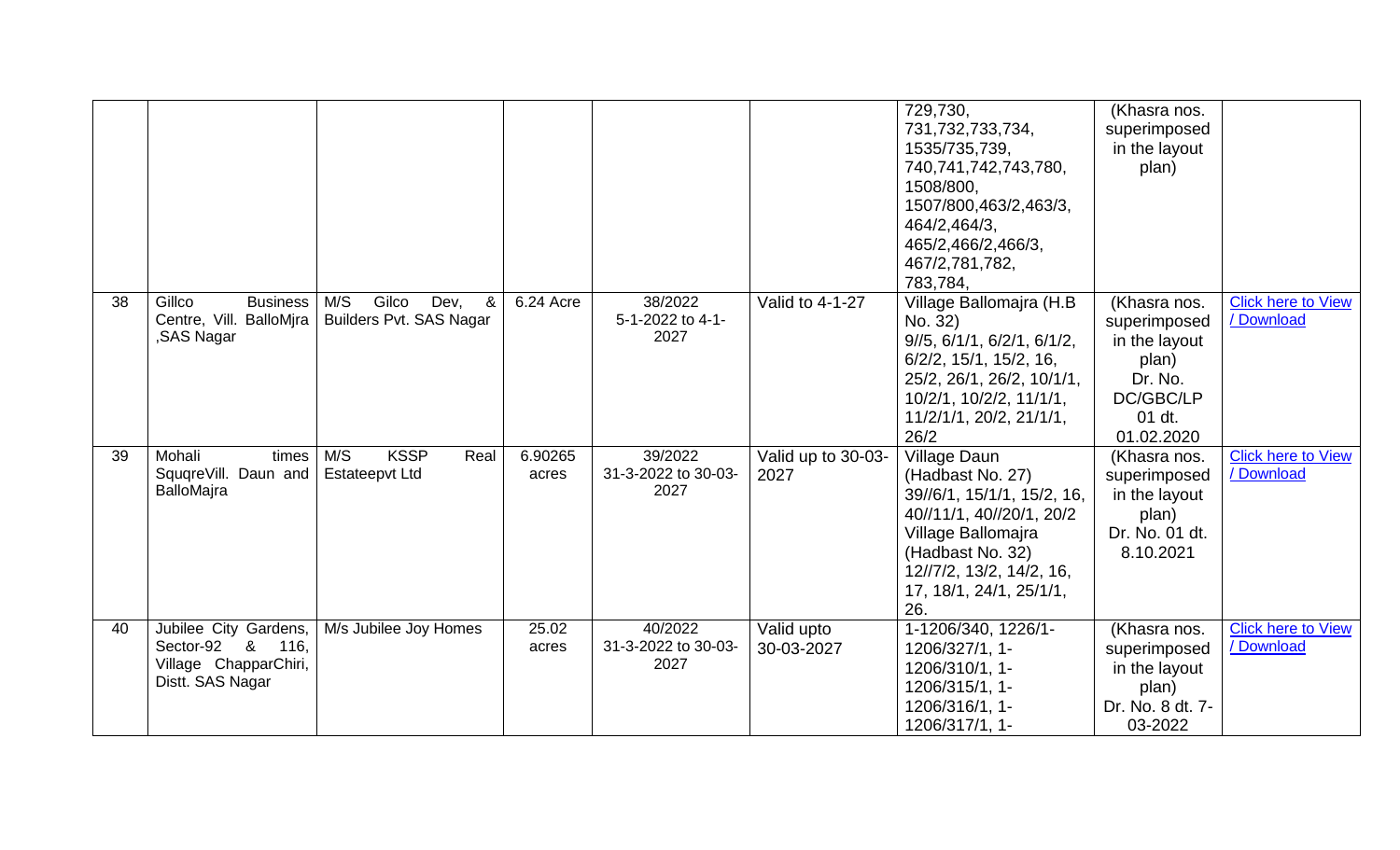|  |  | 1206/318/3, 1-1206/319, | approved vide |  |
|--|--|-------------------------|---------------|--|
|  |  | 1-1206/320/1, 1255/1-   | letter No.    |  |
|  |  | 1206/311, 1256/1-       | 1254CTP/(PB)  |  |
|  |  | 1206/311-1, 1-          | AF-19 dt. 22- |  |
|  |  | 1206/315/2, 1-          | 03-2022       |  |
|  |  | 1206/316/2, 1-          |               |  |
|  |  | 1206/317/2, 1-          |               |  |
|  |  | 1206/318/2, 1-          |               |  |
|  |  | 1206/320/2, 1-          |               |  |
|  |  | 1206/321/1, 1206/1-     |               |  |
|  |  | 1206/311/2, 1277/1-     |               |  |
|  |  | 1206/312,               |               |  |
|  |  | 1277/1/1206/312/1, 1-   |               |  |
|  |  | 1206/321/3, 1-1206/331, |               |  |
|  |  | 1-1206/341, 1-          |               |  |
|  |  | 1206/339, 1-1206/338,   |               |  |
|  |  | 1-1206/310/2, 1-        |               |  |
|  |  | 1206/321/1, 1-1206/322, |               |  |
|  |  | 1-1206/325, 1-          |               |  |
|  |  | 1206/326, 1-1206/333,   |               |  |
|  |  | 1-1206/334, 1-          |               |  |
|  |  | 1206/335, 1-1206/342/1, |               |  |
|  |  | 1-1206/342/2, 1-        |               |  |
|  |  | 1206/344, 1-1206/345,   |               |  |
|  |  | 1-1206/346, 1-          |               |  |
|  |  | 1206/347, 1-1206/348,   |               |  |
|  |  | 1205/1-1206/332, 1-     |               |  |
|  |  | 1206/1251/332, 1303/1-  |               |  |
|  |  | 1206/329, 1-1206/323/2, |               |  |
|  |  | 1-1206/330, 1266/1-     |               |  |
|  |  | 1206/327/2, 1265/1-     |               |  |
|  |  | 1206/327, 1304/1-       |               |  |
|  |  | 1206/329.               |               |  |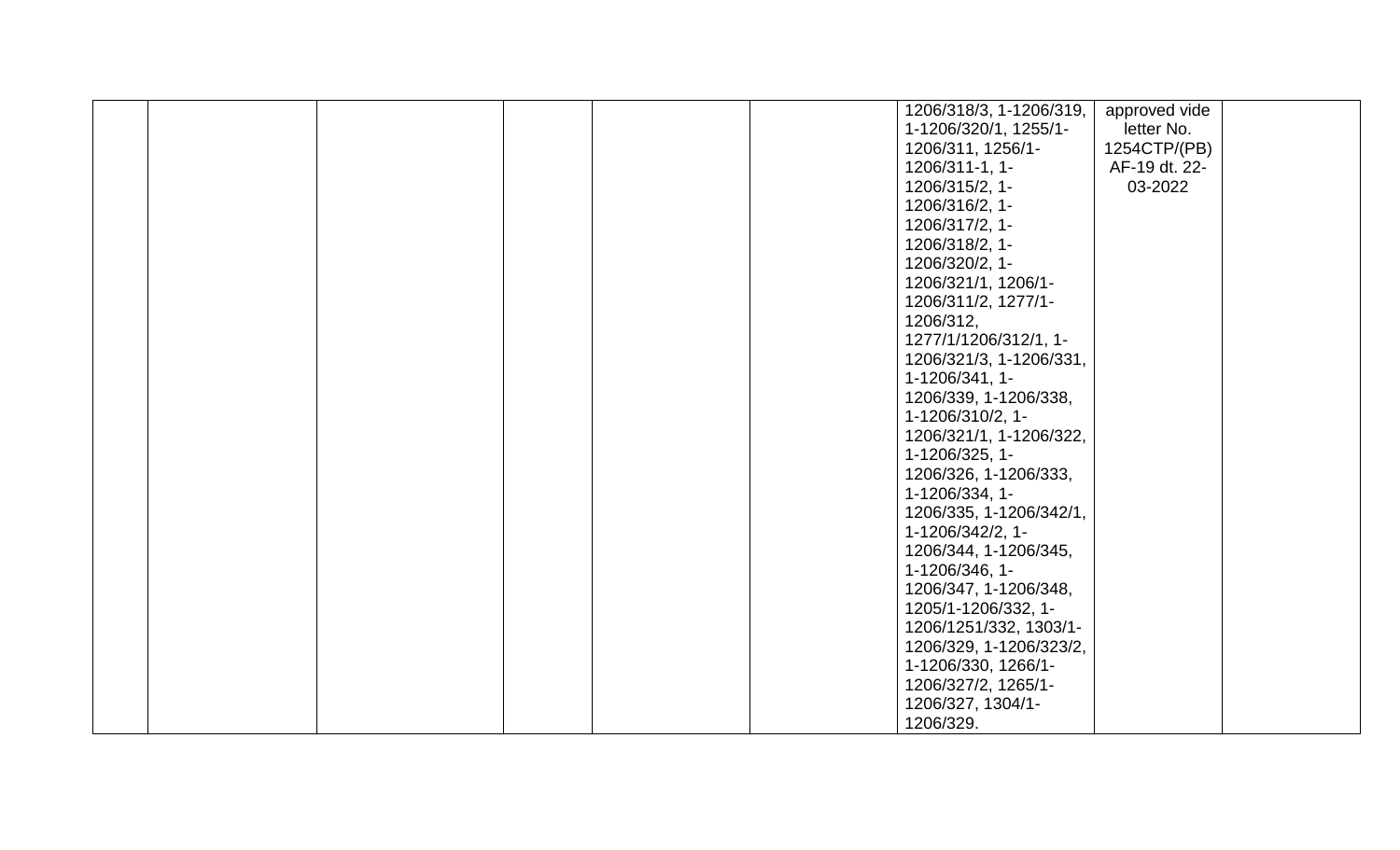| 41 | Residential Colony at<br>ChaparChiri<br>vill.<br>Kalan, Sector 91-92,<br>SAS Nagar.                            | M/s BBSB Enterprises at<br>Vill. ChaparChiri Kalan,<br>Sector<br>$91-92,$<br>SAS<br>Nagar.                                      | 25 acres        | PBIP/CAPA(HUD)/2<br>018/13 dt. 9-05-2018 | Valid upto 8-05-<br>2023  | 25//6,7.8.9,10,11,12,13,<br>14, 15, 17, 18, 19, 20, 21, 22<br>,23,24,25,26//3/2,4,5,6,7<br>,8/1,16,25/1,25/2,18//5,6<br>,15/1,15/2,29//2 & 10                                                                                                                                                                                                                                                                                                     | Layout plan<br>JOBNo.<br><b>BBSB/TC/105/</b><br>23-06-2017<br>Aprroved vide<br>Memo No.<br>PBIP/CAPA(H<br>UD)<br>2017/919 | Click here to View<br>/ Download        |
|----|----------------------------------------------------------------------------------------------------------------|---------------------------------------------------------------------------------------------------------------------------------|-----------------|------------------------------------------|---------------------------|---------------------------------------------------------------------------------------------------------------------------------------------------------------------------------------------------------------------------------------------------------------------------------------------------------------------------------------------------------------------------------------------------------------------------------------------------|---------------------------------------------------------------------------------------------------------------------------|-----------------------------------------|
| 42 | Housing<br>Group<br>Residential Project at<br>vill. Jharmari, Tehsil<br><b>SAS</b><br>DeraBassi,<br>Nagar.     | M/s Omaxe Ltd.                                                                                                                  | 5.619<br>acres  | PBIP/CAPA(HUD)/2<br>017/08 dt. 4-12-2017 | Valid upto 3-12-<br>2022  | Village Jhramari (H.B.<br>No. 159) 1112/422,<br>1110/418, 420,<br>1113/422, 1114/423,<br>1111/4180, 1109/414,<br>415, 1105/413                                                                                                                                                                                                                                                                                                                    | Layour plan<br>Aprroved vide<br>Memo No.<br>PBIP/CTP<br>2017/769 dt.<br>16-05-2017                                        | Click here to View<br>/ Download        |
| 43 | Ajitgarh, Vill. Rampur<br>Kalan (248 B-11B), &<br>Village Kurdi Tehsil<br><b>DisttSAS</b><br>Rajpura,<br>Nagar | M/s<br>Panchsheel<br>$Co-$<br>operative House Building<br>Society Limited,<br>14,<br>Transport Area, Sector-<br>26, Chandigarh. | 155.92acr<br>es | 97/2002<br>21-2-2002                     | Valid upto<br>31-12-2022. | Village Rampur Kalan<br>(H.B. No. 284), Khasra<br>No.290, 291, 292, 293,<br>294, 295, 296, 298, 299,<br>300, 301, 302, 303, 304,<br>305, 306, 307, 308, 309,<br>310, 311, 312, 313, 314,<br>315, 316, 317, 318,<br>319, 212, 213, 214, 215,<br>216, 217, 218, 219, 220,<br>1737/223, 221, 222,<br>1736/223, 297, 225,<br>226, 1508/275,<br>1536/1509, 273,<br>1538/1510/274,<br>1511/274, 275, 276,<br>277, 278, 1512/279,<br>1513/279, 280, 224, | DC/AG/03/05/<br>R.<br>dated 29-06-<br>2005                                                                                | <b>Click here to View</b><br>/ Download |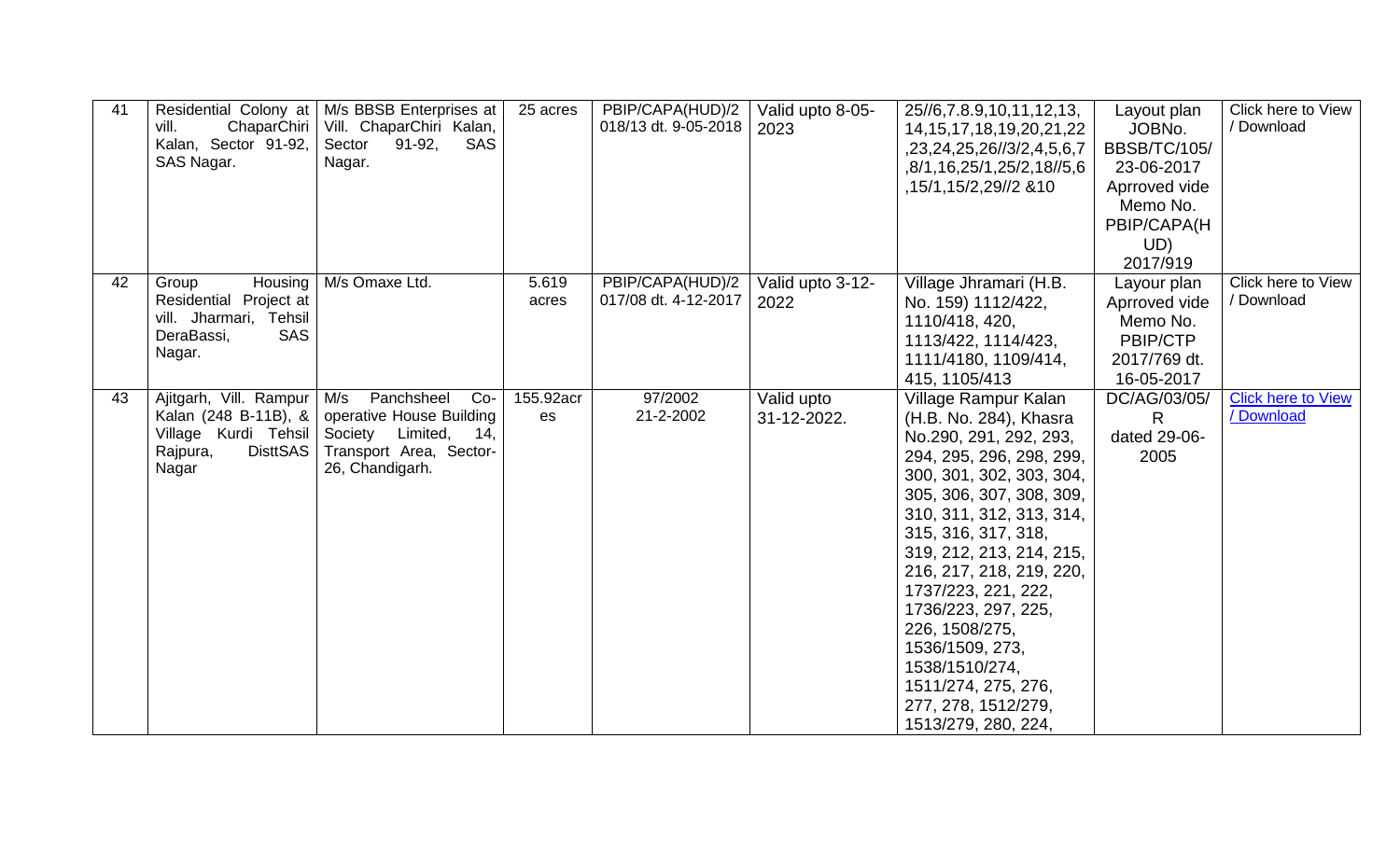|    |                    |                         |       |            |                    | 1514/281, 1515/281,      |                    |                    |
|----|--------------------|-------------------------|-------|------------|--------------------|--------------------------|--------------------|--------------------|
|    |                    |                         |       |            |                    | 283, 284, 285, 286, 287, |                    |                    |
|    |                    |                         |       |            |                    | 288, 289.                |                    |                    |
|    |                    |                         |       |            |                    | Village Kurdi, Khasra    |                    |                    |
|    |                    |                         |       |            |                    | No. 307/1371967/120/2,   |                    |                    |
|    |                    |                         |       |            |                    | 347/1371967/138,         |                    |                    |
|    |                    |                         |       |            |                    | 348/1371967/138,         |                    |                    |
|    |                    |                         |       |            |                    | 349/1371967/138,         |                    |                    |
|    |                    |                         |       |            |                    | 1371967/152/3,           |                    |                    |
|    |                    |                         |       |            |                    | 1371967/152/4,           |                    |                    |
|    |                    |                         |       |            |                    | 350/1371967/138,         |                    |                    |
|    |                    |                         |       |            |                    | 351/1371967/138,         |                    |                    |
|    |                    |                         |       |            |                    | 352/1371967/138,         |                    |                    |
|    |                    |                         |       |            |                    | 353/1371967/138,         |                    |                    |
|    |                    |                         |       |            |                    | 1371967/123,             |                    |                    |
|    |                    |                         |       |            |                    | 1371967/124,             |                    |                    |
|    |                    |                         |       |            |                    | 1371967/148,             |                    |                    |
|    |                    |                         |       |            |                    | 294/1371967/150,         |                    |                    |
|    |                    |                         |       |            |                    | 295/1371967/150,         |                    |                    |
|    |                    |                         |       |            |                    | 1371967/151,             |                    |                    |
|    |                    |                         |       |            |                    | 334/1371967/122,         |                    |                    |
|    |                    |                         |       |            |                    | 373/1371967/122,         |                    |                    |
|    |                    |                         |       |            |                    | 1371967/149,             |                    |                    |
|    |                    |                         |       |            |                    | 137967/149/1             |                    |                    |
| 44 | MullanpurGribdass, | M/S Curo India Pvt. Lim | 9.713 | 2016/01    | Valid uo to 30-06- | 2236/1/1, 2237/1,        | <b>DRG. No. 01</b> | Click here to View |
|    | Distt. SAS Nagar   |                         | acres | 01-07-2016 | 2021               | 2238/1, 2239/1, 2248,    | date 26-12-        | / Download         |
|    |                    |                         |       |            |                    | 2249/1, 2250/2,          | 2019               |                    |
|    |                    |                         |       |            |                    | 2239/2/1, 2246/2,        |                    |                    |
|    |                    |                         |       |            |                    | 2247/2, 2236/2,          |                    |                    |
|    |                    |                         |       |            |                    | 2236/1/2, 2237/2,        |                    |                    |
|    |                    |                         |       |            |                    | 2238/2, 2249/2, 2250/1,  |                    |                    |
|    |                    |                         |       |            |                    | 2235/2,                  |                    |                    |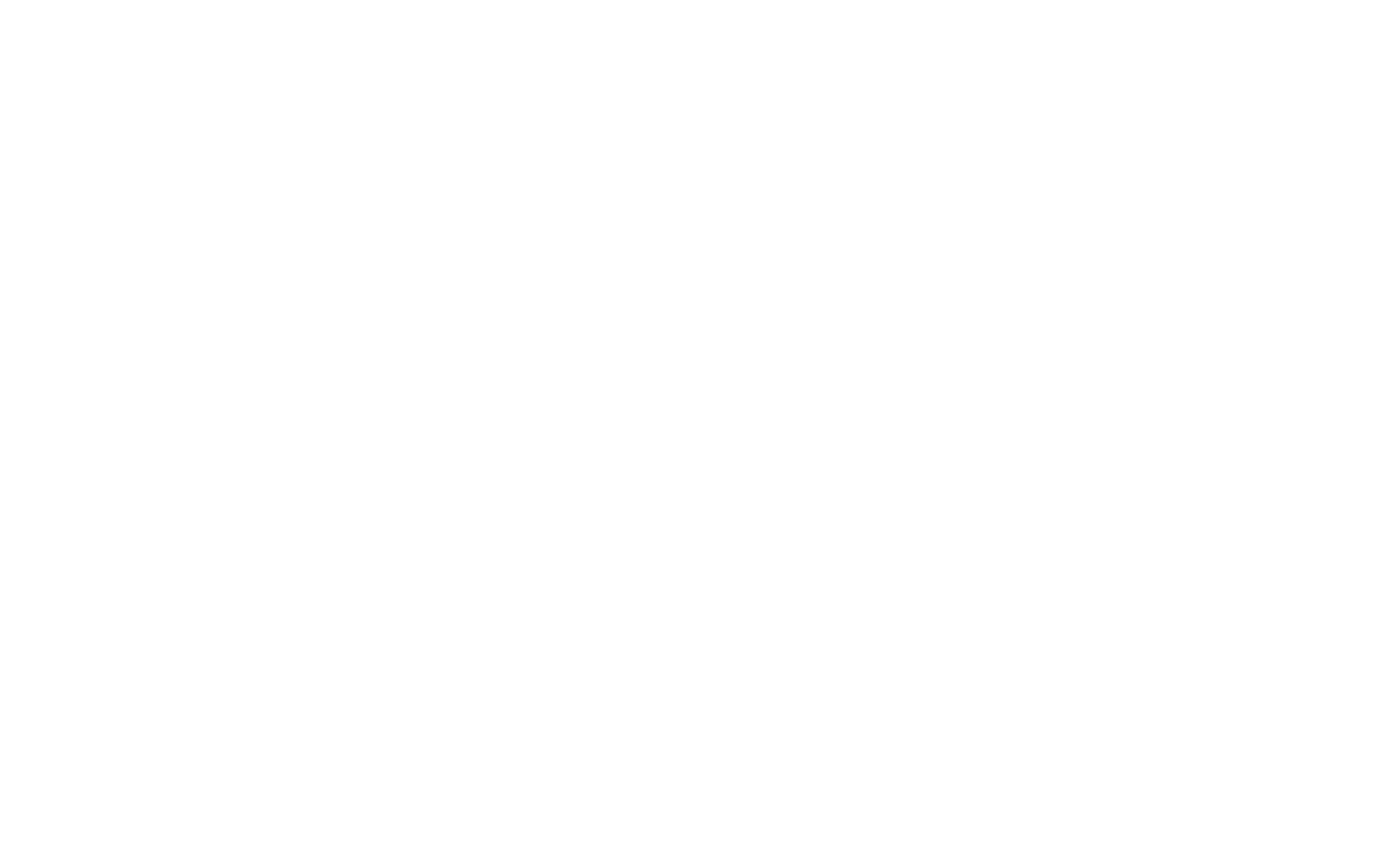| Sr.<br>No.       | Name of colony                                                    | <b>Name of Promoter</b>                                                                                             | Area<br>(in acres) | License No. &<br><b>Date</b> | <b>Status of License</b>  | <b>Khasra</b><br>No.                                                                                                                                                                                                                                                                                                                                                   | Approved Layout Plan  <br>superimposed<br>on | Remarks                                 |
|------------------|-------------------------------------------------------------------|---------------------------------------------------------------------------------------------------------------------|--------------------|------------------------------|---------------------------|------------------------------------------------------------------------------------------------------------------------------------------------------------------------------------------------------------------------------------------------------------------------------------------------------------------------------------------------------------------------|----------------------------------------------|-----------------------------------------|
|                  |                                                                   |                                                                                                                     |                    |                              |                           |                                                                                                                                                                                                                                                                                                                                                                        | <b>Khasra Plan</b>                           |                                         |
|                  | $2^{\circ}$                                                       | 3                                                                                                                   | $\overline{4}$     | 5                            | 6                         | $\overline{7}$                                                                                                                                                                                                                                                                                                                                                         | 8                                            | 9                                       |
|                  |                                                                   |                                                                                                                     |                    | <b>Patiala</b>               |                           |                                                                                                                                                                                                                                                                                                                                                                        |                                              |                                         |
|                  |                                                                   |                                                                                                                     |                    |                              |                           |                                                                                                                                                                                                                                                                                                                                                                        |                                              |                                         |
| $\overline{1}$ . | King City, Phase-1,<br>Vill. Dahrian, Rajpura,<br>Distt. Patiala. | M/s Home Life Real Estate<br>Pvt. Ltd., Chamber No. 14,<br>SCO 1086-87, 2 <sup>nd</sup> Floor,<br>Sector 22 B, CHD. | 37.14              | 145/2004<br>20-9-04          | Valid upto<br>31-12-2022  | Village Dahrian<br>(H.B. No. 140)<br>Khasra No.<br>12//18, 19, 20,<br>11, 21, 22,<br>25, 23, 24,<br>14//20, 21, 22,<br>23, 18, 11, 12,<br>19, 13//3, 4, 6,<br>7, 16//6, 7, 8, 9,<br>12, 13, 14, 15,<br>17, 16, 18,<br>16/1, 2, 3, 4, 5,<br>15//9, 10, 11,<br>15//1,2, 17//5, 3,<br>4, 6, 13//8, 9,<br>12, 13, 14, 15,<br>20, 16, 17, 18,<br>19, 21, 22, 23,<br>24, 25. | Ka/cd/02<br>dated 12-08-2005                 | Click here to View /<br><b>Download</b> |
| 2.               | Dahrian,<br>Vill.<br>King<br>City, Rajpura                        | M/s Parsavnath Developer<br>Ltd., 6 <sup>th</sup> Floor, Arunachal<br>Building, 19 Barakhamba<br>road, New Delhi.   | 37.00              | 182/2006<br>9-06-2006        | Valid upto<br>27-03-2022. | Vill. Dahrian<br>(H.B. No. 140)<br>Khasra nos.<br>3/21.22, 4/11.1                                                                                                                                                                                                                                                                                                      | Ka/cd/102 /(R-1)<br>dated 02-07-2005         | Click here to View /<br>Download        |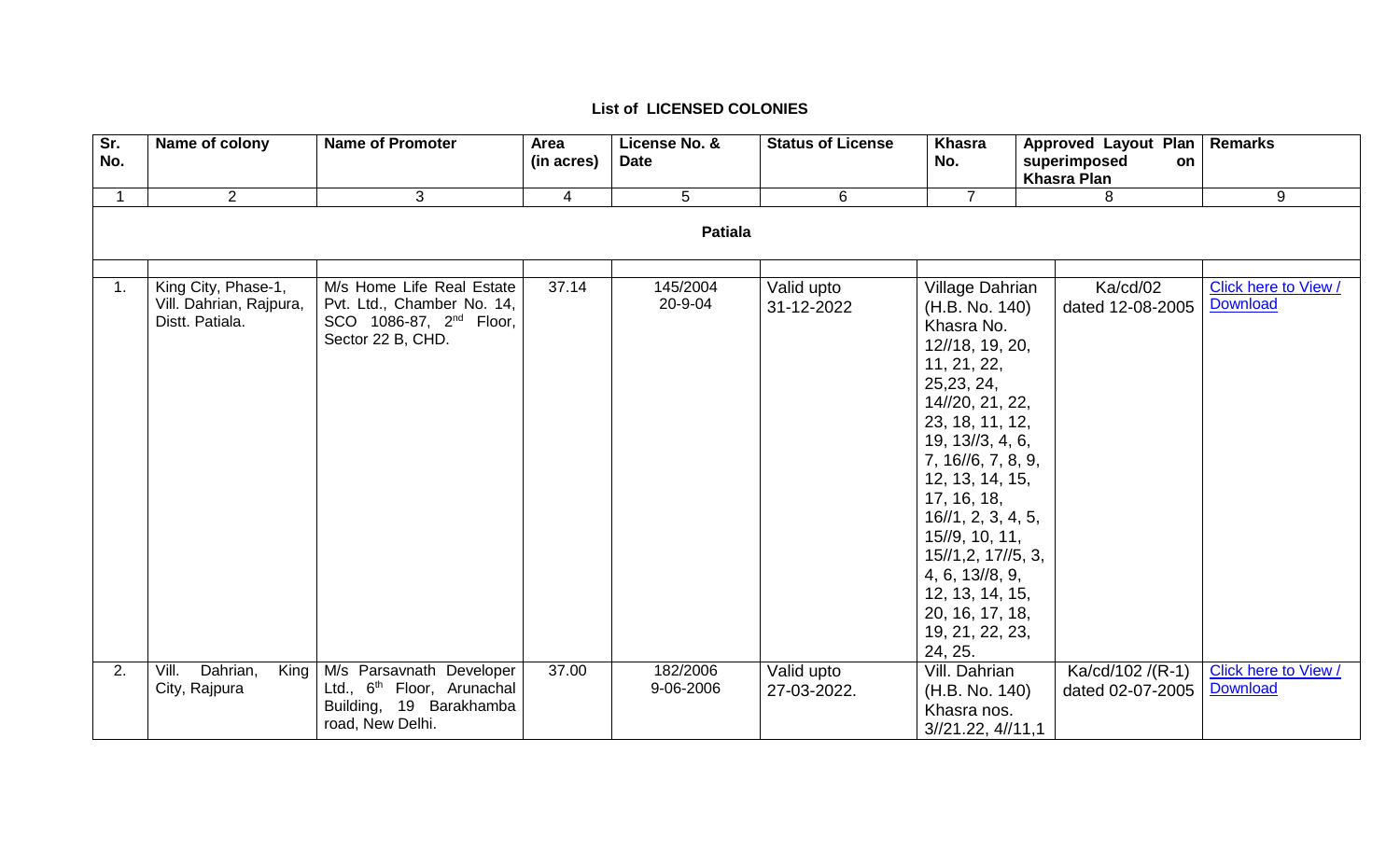|   |                                                |                                                                                         |       |                         |                           | 8, 19, 20, 21, 22, 2<br>3,<br>24, 25. 5//6, 7, 14,<br>15, 16, 17,<br>24, 25, 11//4, 5, 6,<br>7, 14, 15, 16, 17, 1<br>2/1, 2, 3, 4, 5, 6, 7,<br>8,9,10,<br>11.12.13,14,15.<br>16.17, 18,<br>19,20,23,24,25,<br>13//1,2,3,9,10,1<br>1, 12, 20, 21, 16//1<br>.17/5 |                               |                                         |
|---|------------------------------------------------|-----------------------------------------------------------------------------------------|-------|-------------------------|---------------------------|-----------------------------------------------------------------------------------------------------------------------------------------------------------------------------------------------------------------------------------------------------------------|-------------------------------|-----------------------------------------|
| 3 | City,<br>King<br>$Ext.2$ ,<br>Rajpura (Ambala) | M/s Home Life Real Estate<br>Pvt. Ltd., 254, 1 <sup>st</sup> Floor,<br>Sector 9-C, CHD. | 9.989 | 2637/2006<br>15-11-2006 | Valid upto<br>31-12-2022. | Village<br>Shambhu Kalan<br>(H.B. No. 146),<br>Khasra No.<br>2030, 2031,<br>2032/1, 2033/2,<br>2034/2, 2027/1,<br>2004/2,<br>4181/2005/2,<br>2024/2, 2027/2,<br>4180/2005/2,<br>2028, 2029/1-2,<br>2024/1, 2032/2,<br>2033/1.                                   | Ka/cd/302<br>dated 24-07-2006 | Click here to View /<br><b>Download</b> |
| 4 | City,<br>Ext.1,<br>King<br>Rajpura (Ambala)    | M/s P.K. Jain Parsavnath<br>Developers, New Delhi.                                      | 9.635 | 2644/2006<br>15-11-2006 | Valid upto<br>14-11-2022  | Village<br>Shambhu Kalan<br>(H.B. No. 146),<br>Khasra No.                                                                                                                                                                                                       | Ka/cd/202<br>dated 28-06-2006 | Click here to View /<br><b>Download</b> |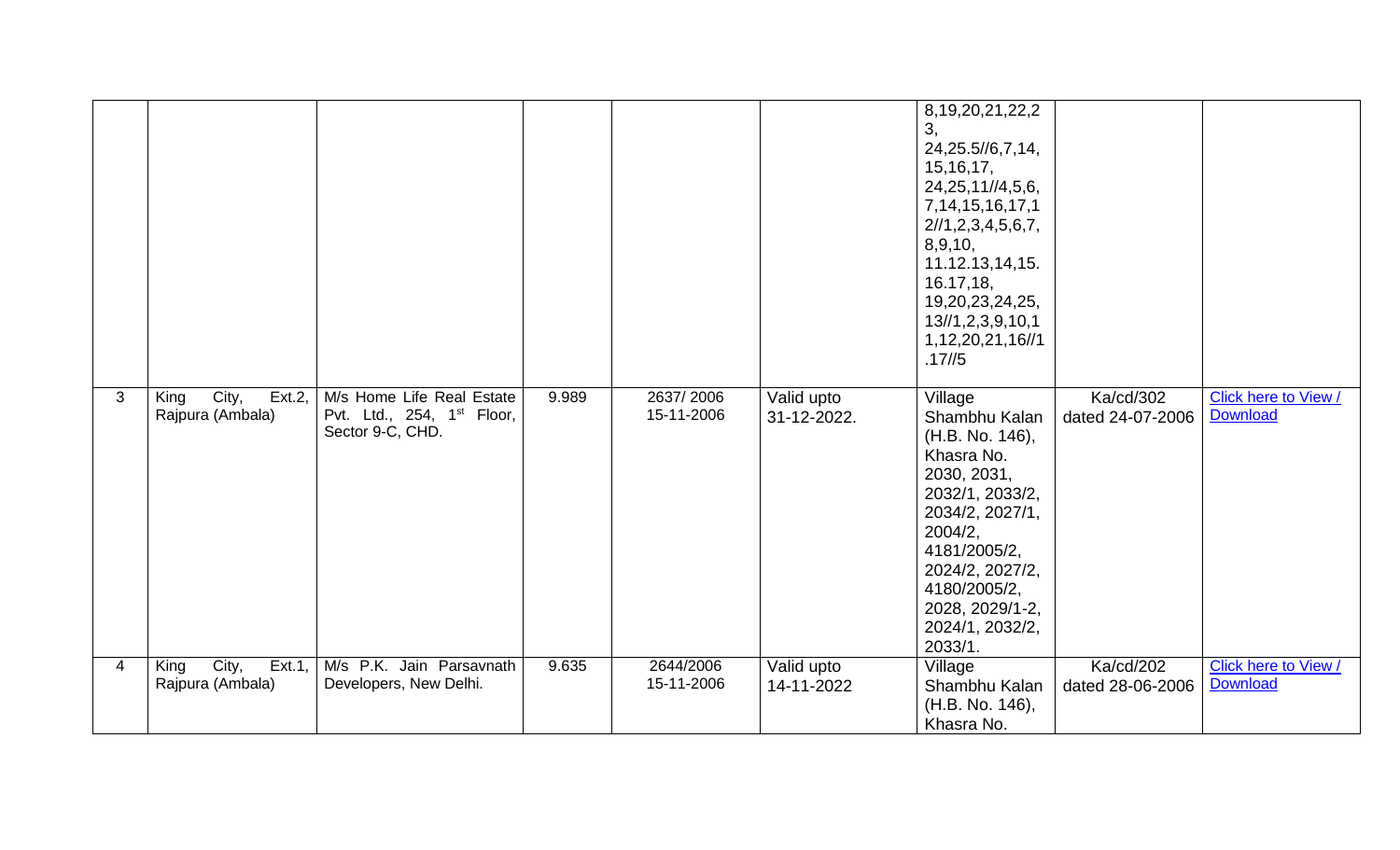|    |                                                |                                                                                                                    |       |                       |                          | 2007, 2006,<br>2017, 2018,<br>2021, 2022,<br>2025, 2019,<br>2020, 2023,<br>2025/2, 2026.                                                                    |                                    |                                         |
|----|------------------------------------------------|--------------------------------------------------------------------------------------------------------------------|-------|-----------------------|--------------------------|-------------------------------------------------------------------------------------------------------------------------------------------------------------|------------------------------------|-----------------------------------------|
| 5  | City,<br>$Ext.3$ ,<br>King<br>Rajpura.         | M/s Parsavnath Developers<br>Ltd., 6 <sup>th</sup> Floor, Arunachal<br>Building, 19 Barakhamba<br>Road, New Delhi. | 4.156 | 2909/2006<br>20-12-06 | Valid upto<br>31-12-2022 | Village<br>Shambhu Kalan<br>(H.B. No. 146),<br>Khasra No.<br>2035/1, 2035/2,<br>2035/3, 2036,<br>2037/1, 2038/2,<br>2039, 2040/1.                           | Ka/cd/402<br>dated 14-11-2006      | Click here to View /<br><b>Download</b> |
| 6  | King<br>City,<br>Ext.4, Rajpura                | M/s<br>Neelgagan<br>Realtors<br>Pvt. Ltd.                                                                          | 7.406 | 2986/2006<br>26-12-06 | Valid upto<br>31-12-2022 | Village<br>Shambhu Kalan<br>(H.B. No. 146),<br>Khasra No.<br>1962/3, 1963/1,<br>1964/2, 1965/2,<br>1973, 1974,<br>1975/1-2, 1976,<br>1978, 1993/2,<br>1994. | Ka/cd/502 /R-1<br>dated 27-11-2006 | Click here to View /<br><b>Download</b> |
| 7. | City,<br>$Ext.5$ ,<br>King<br>Rajpura (Ambala) | M/s Home Life Real Estate<br>Pvt. Ltd., 254, 1 <sup>st</sup> Floor,<br>Sector 9-C, CHD.                            | 7.53  | 2993/2006<br>26-12-06 | Valid upto<br>31-12-2022 | Village<br>Shambhu Kalan<br>(H.B. No. 146),<br>Khasra No.<br>1861/2,1946/2,<br>1946/3, 1946/4,<br>1946/5, 1946/6,<br>1946/7, 1948,<br>1949, 1950,           | Ka/cd/602/R-1<br>dated 27-11-2006  | Click here to View /<br><b>Download</b> |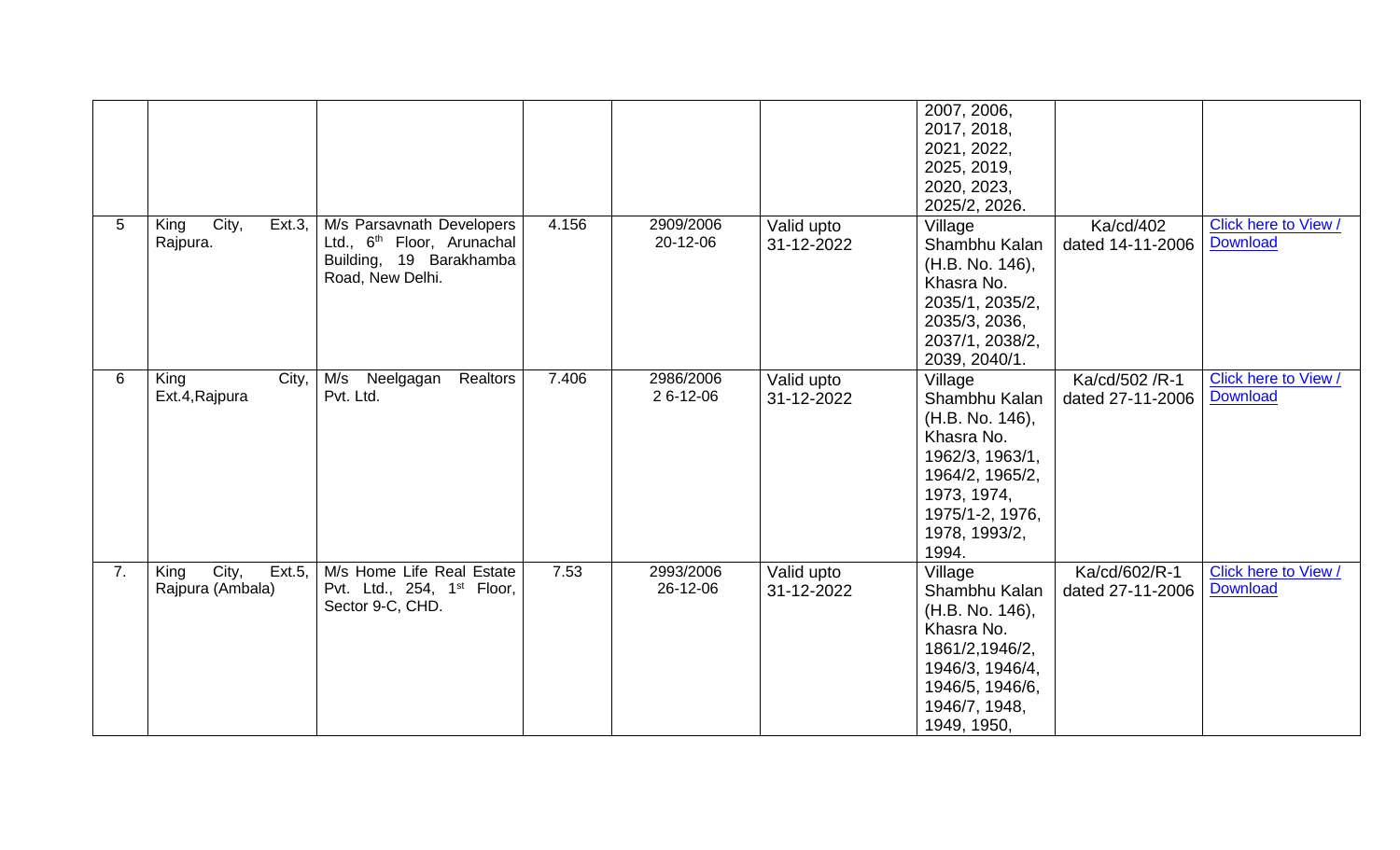|    |                                                                                                |                                                                              |        |                        |                                                        | 1951, 1952/2)                                                                                                                                                                                                          |                                   |                                         |
|----|------------------------------------------------------------------------------------------------|------------------------------------------------------------------------------|--------|------------------------|--------------------------------------------------------|------------------------------------------------------------------------------------------------------------------------------------------------------------------------------------------------------------------------|-----------------------------------|-----------------------------------------|
| 8  | Malenge City, Rajpura                                                                          | M/s Majestic Properties Pvt.<br>Ltd., New Delhi.                             | 50.727 | 215/2010<br>19-03-2010 | Valid upto<br>18-03-2013.                              | Khasra Nos. are<br>not available.                                                                                                                                                                                      | Ka/cd/03/R-4A<br>dated 08-09-2009 | Click here to View /<br>Download        |
| 9. | Commercial Colony at<br>Village<br>Nimatpur&Pehar<br>Kalan, Tehsil Rajpura,<br>Distt. Patiala. | M/s Prime Premium Stores,<br>H.O. Minerva Coplex, Rai<br>Merket, Ambla Catt. | 2.57   | 24/2015<br>15-06-2015  | Completion<br>Certificate issued<br>on.<br>22-03-2017. | Village<br>Niamatpur (H.B.<br>No. 46), Khasra<br>No. 28//2/1,<br>9/2/1, 12/1/2/1,<br>12/2, 28//11/1/1,<br>$9/1/2$ , $12/1/1$<br>and Village<br>Pehar Kalan<br>$(H.B. No. 47)$ ,<br>Khasra No.<br>32/2/1, 2/2,<br>32/10 | $S-02$<br>dated October-<br>2014  | Click here to View /<br><b>Download</b> |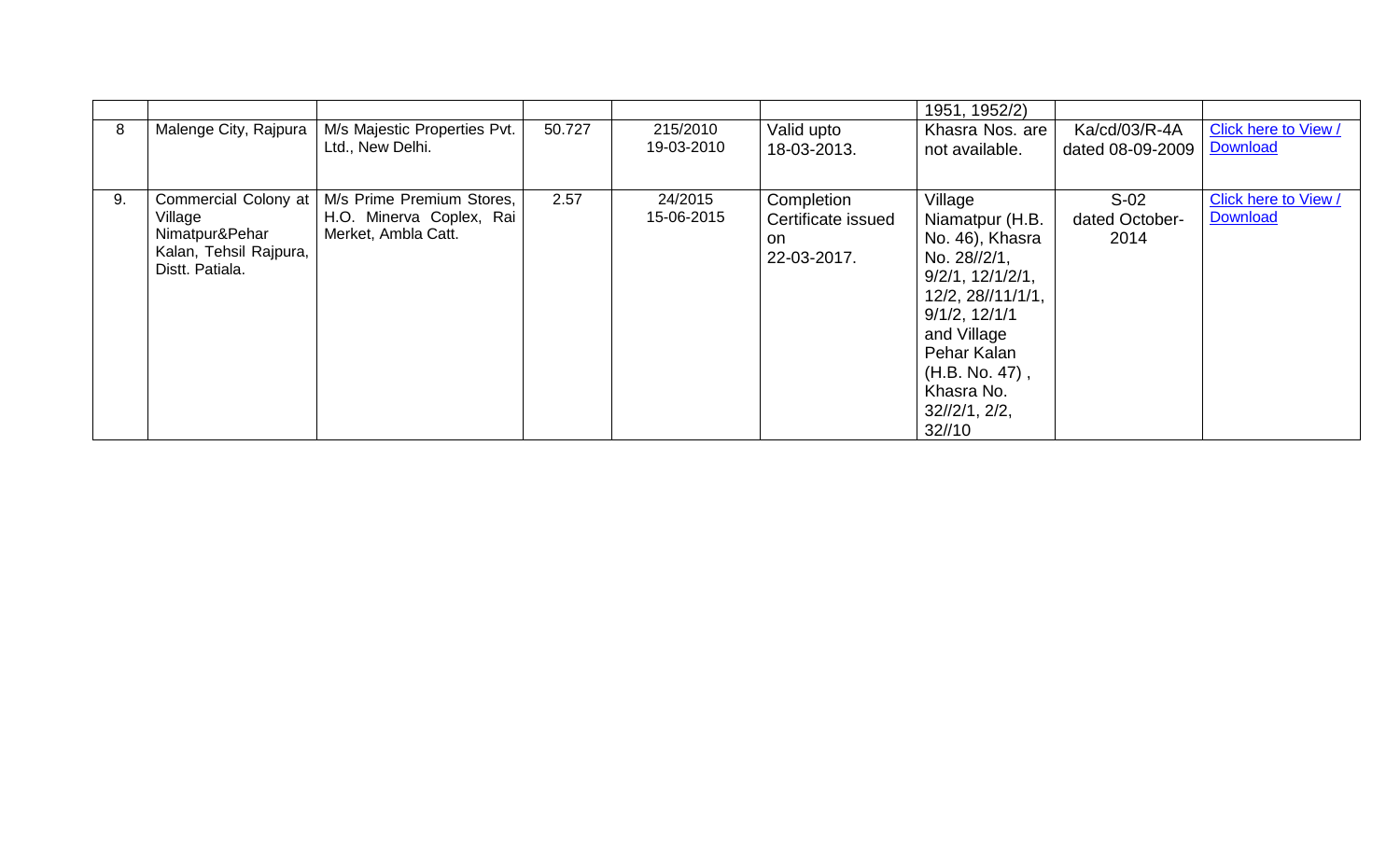| Sr. | Name of colony                                                                                                                   | <b>Name of Promoter</b>                                                                        | Area           | License No. & Date      | <b>Status of</b>                                      | <b>Khasra</b>                                                                                                                                                              | <b>Approved Layout</b>                            | Plan   Layout Plan                      |  |  |
|-----|----------------------------------------------------------------------------------------------------------------------------------|------------------------------------------------------------------------------------------------|----------------|-------------------------|-------------------------------------------------------|----------------------------------------------------------------------------------------------------------------------------------------------------------------------------|---------------------------------------------------|-----------------------------------------|--|--|
| No. |                                                                                                                                  |                                                                                                | (in acres)     |                         | <b>License</b>                                        | No.                                                                                                                                                                        | superimposed<br>on<br><b>Khasra Plan</b>          |                                         |  |  |
|     | $\overline{2}$                                                                                                                   | 3                                                                                              | $\overline{4}$ | $5\overline{)}$         | 6                                                     | $\overline{7}$                                                                                                                                                             | 8                                                 | 9                                       |  |  |
|     | <b>Fatehgarh Sahib</b>                                                                                                           |                                                                                                |                |                         |                                                       |                                                                                                                                                                            |                                                   |                                         |  |  |
| 1.  | S.S.<br>City,<br>Village<br>SaddoMajra,<br>Tehsil<br>Sirhind, Distt. Fatehgarh<br>Sahib.                                         | M/s Puri Promoters, Near<br>MeeraPashuChuri, Bypass<br>Road, Sirhind.                          | 8.75           | 01/2005<br>$5 - 4 - 05$ | Completion<br>Certificate<br>issued on<br>21-12-2012. | H.B. No. -<br>123,<br>Khasra no-<br>92//19, 18/1,<br>18/2, 17,<br>23/1, 23/2,<br>24/1, 24/2,<br>25, 21/1,<br>$94/\sqrt{4}$ , $6/\sqrt{4}$ , 5,<br>6/1, 7/1, 410,<br>411    | <b>WCA/PP/2004 /SS-</b><br>12<br>dated 16-12-2004 | Click here to View /<br><b>Download</b> |  |  |
| 2.  | EssEss Enclave, Village<br>SaddoMajra,<br>Shamsher<br>Nagar & Kotla Bhai Ka,<br>Sirhind,<br>Tehsil<br>Distt.<br>Fatehgarh Sahib. | Amit Kumar, Prop. S.S.<br>Promoters, 181/2, Gali No.<br>1,<br>Professor<br>Colony,<br>Sirhind. | 8.9            | 03/2005<br>26-9-05      | Completion<br>Certificate<br>issued on<br>08-05-2013. | Village<br>Saddo<br>Majra(H.B.<br>No. -123),<br>Village<br>Samsher<br>Nagar<br>(H.B.No.<br>139), Village<br>Kotla Bhai Ka<br>(H.B.No.<br>140,<br>Khasra No.<br>2/22, 2/21, | <b>WCA/SS/2005 /CE-</b><br>05<br>dated 23-08-2005 | Click here to View /<br><b>Download</b> |  |  |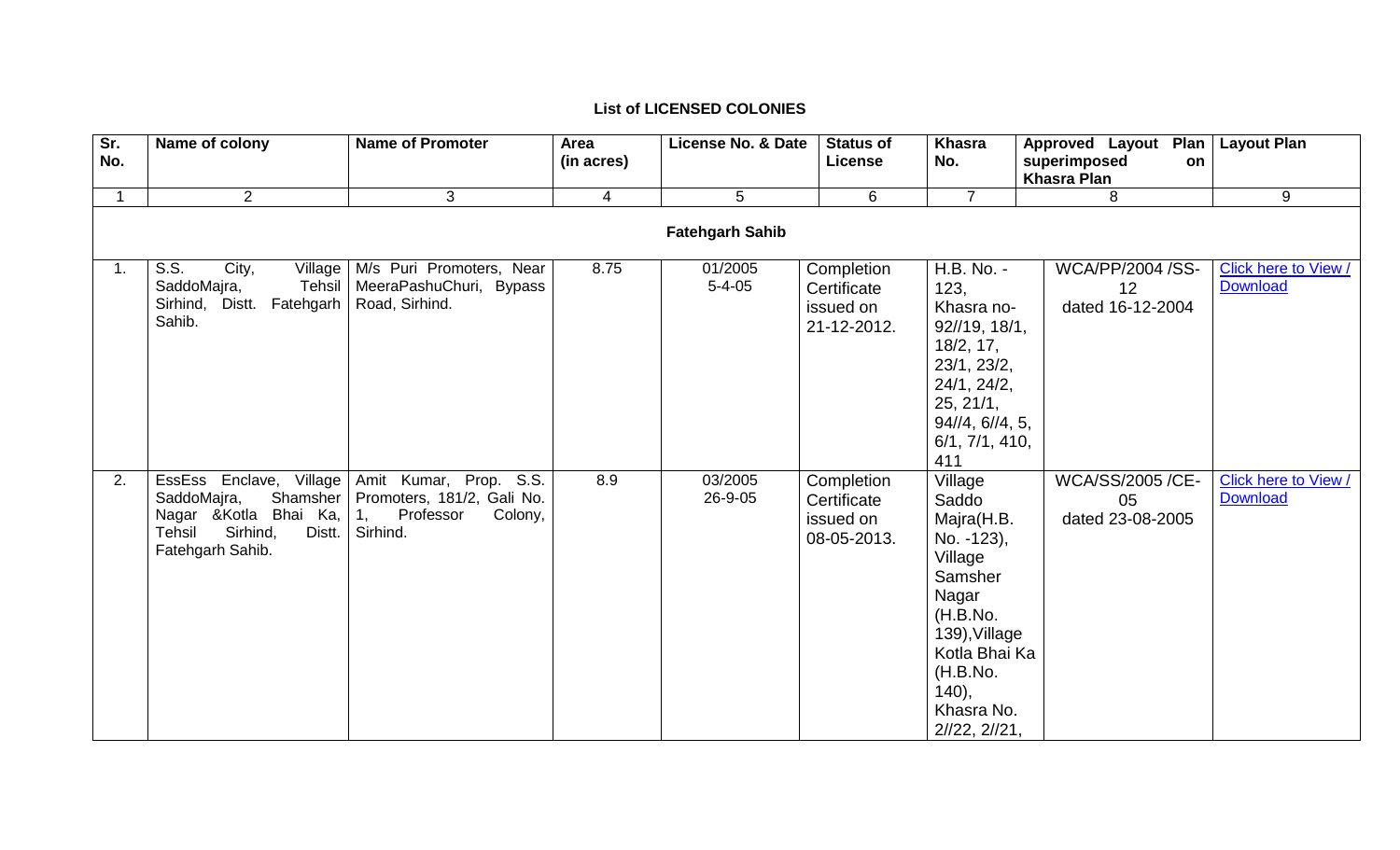|    |                                                                 |                                                                                                                                                     |      |                           |                           | 2/23/1,<br>2/24/1, 5/1,<br>5/12/1, 6/16/2,<br>6/7/2,<br>$6/14/1$ ,<br>10/1/1,<br>10/1/2, 5/9,<br>12, 19, 5//8,<br>5/13, 5/18,<br>5/14, 2/19     |                                     |                                         |
|----|-----------------------------------------------------------------|-----------------------------------------------------------------------------------------------------------------------------------------------------|------|---------------------------|---------------------------|-------------------------------------------------------------------------------------------------------------------------------------------------|-------------------------------------|-----------------------------------------|
| 3. | Village<br>Avenue,<br>Green<br>JasranKukarMajra,<br>Gobindgarh. | Gobind<br>City<br>M/s<br>Land<br>promoters & Developer Pvt.<br>Ltd., Main Bazar, Ward No.<br>17, Opp. Fatehchand Jindal<br>& Sons, MandiGobindgarh. | 9.48 | 05/2005<br>18-10-05       | Valid upto<br>17-10-2008. | H.B. No. -2,<br>Khasra no-<br>661, 662,<br>663, 664,<br>665, 666,<br>667, 668,<br>669, 670,<br>671, 478,<br>479, 480,<br>481, 482,<br>483, 484. | WCA/GC/RCS-4/04<br>dated 29-08-2005 | Click here to View /<br><b>Download</b> |
| 4. | Enclave,<br>Village<br>Green<br>BilaspurKhamanon                | M/s<br>Zimidara<br>Land<br>Developers & Promoters<br>Pvt. Ltd., Kothi No. 1363,<br>Sector 68, SAS Nagar,<br>Mohali.                                 | 9.87 | 008/2005<br>$8 - 12 - 05$ | Valid upto<br>07-12-2008. | H.B. No. -<br>317,<br>Khasra No.<br>16, 23/2, 24,<br>25, 26, 27,<br>28/1, 28/2,<br>29/1, 29/2,<br>30, 32, 20/2,<br>31/2                         | Drg. No. 4<br>dated 02-11-2005      | Click here to View /<br><b>Download</b> |
| 5. | Rajdhani Enclave, Village<br>Shamsher Nagar, Sirhind.           | M/s Rangi Land Developers<br>& Promoters Pvt. Ltd., SCO<br>80-82, Sector 34-A, CHD.                                                                 | 9.93 | 013/2006<br>29-5-06       | Valid upto<br>28-05-2009. | H.B. No. -<br>139,<br>6/21,                                                                                                                     | SSE/RC/100/02                       | Click here to View /<br><b>Download</b> |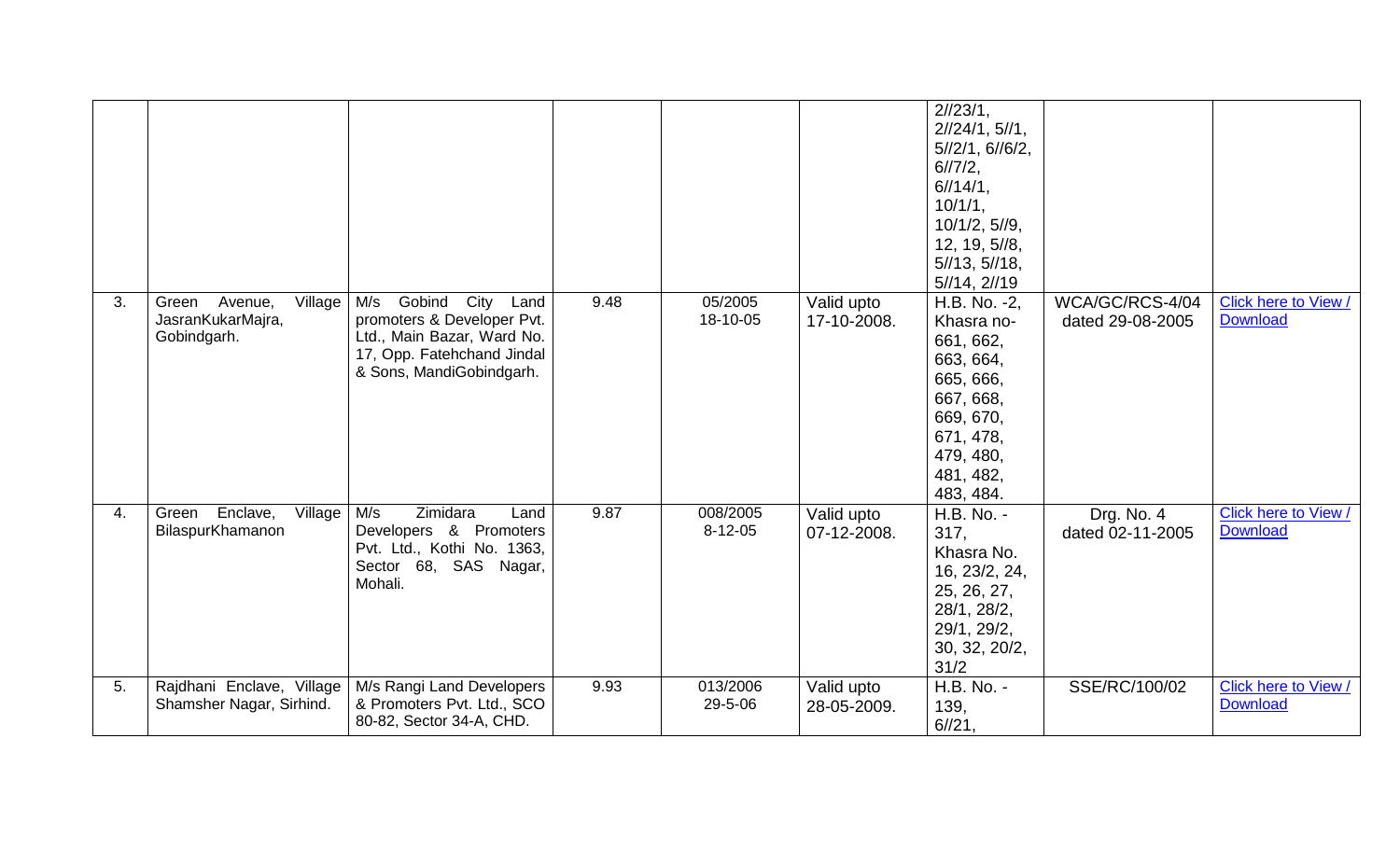|    |                                                                        |                                                                                                |              |                    |                           | 11//1/1, 1/2,<br>2/3, 2/1, 1/1,<br>3/2, 8/2, 9,<br>10/1, 10/2<br>11/1, 20/1,<br>20/2, 11/2,<br>12, 6, 15, 16,                                                                                    |                                |                                         |
|----|------------------------------------------------------------------------|------------------------------------------------------------------------------------------------|--------------|--------------------|---------------------------|--------------------------------------------------------------------------------------------------------------------------------------------------------------------------------------------------|--------------------------------|-----------------------------------------|
| 6. | Rajdhani Greens, Village<br>Shamsher Nagar, Sirhind.                   | M/s Rangi Land Developers<br>& Promoters Pvt. Ltd., SCO<br>80-82, Sector 34-A, CHD.            | 7.436        | 14/2006<br>26-6-06 | Valid upto<br>25-06-2009. | 25/1, 5, 4/2.<br>Hadbast No.<br>139, Khasra<br>No. 6//19/2,<br>20, 11, 12,<br>13, 18, 19/1,<br>7/15,<br>6/19/2, 20,<br>21, 22/1,<br>7/16, 25                                                     | Drg. No. 1<br>dated 18-06-2006 | Click here to View /<br><b>Download</b> |
| 7. | Mehak Apartments, village<br>Brahman Majra&Shamsher<br>Nagar, Sirhind. | M/s Sahni Land Promoters<br>Pvt. Ltd., Singhi Complex,<br>Road,<br>Jassran<br>MandiGobindgarh. | 2.89<br>G.H. | 16/2006<br>26-7-06 | Valid upto<br>25-07-2009. | Village<br>Samsher<br>Nagar<br>(H.B.No.<br>139) Village<br><b>Brahman</b><br>Majra<br>(H.B.No.<br>138),,Khasra<br>no. 17//21/2,<br>22, 18//2,<br>1/2/1, 4/22,<br>5/2, 3/1,<br>4/22, 5/2,<br>3/1. | Drg. No. 1<br>dated June-2006  |                                         |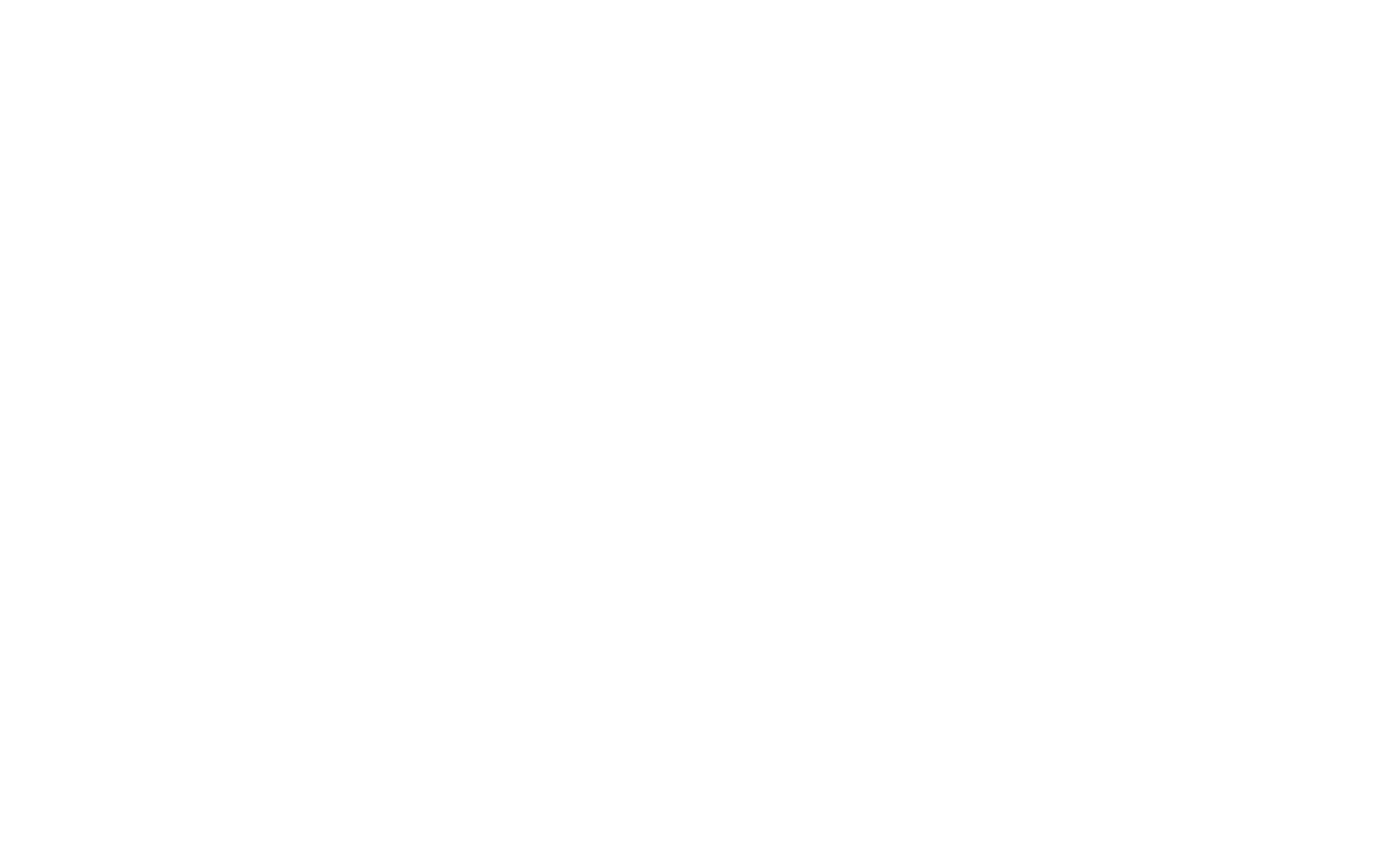| Sr.<br>No.       | Name of colony                                              | <b>Name of Promoter</b>                                                        | Area<br>(in acres) | License No. & Date        | <b>Status of</b><br>License | <b>Khasra</b><br>No.                                                                                                                                                                                                    | <b>Approved</b><br>Layout<br>superimposed on Khasra | Plan   Remarks                                    |  |  |  |
|------------------|-------------------------------------------------------------|--------------------------------------------------------------------------------|--------------------|---------------------------|-----------------------------|-------------------------------------------------------------------------------------------------------------------------------------------------------------------------------------------------------------------------|-----------------------------------------------------|---------------------------------------------------|--|--|--|
|                  |                                                             |                                                                                |                    |                           |                             |                                                                                                                                                                                                                         | Plan                                                |                                                   |  |  |  |
|                  | $\overline{2}$                                              | 3                                                                              | $\overline{4}$     | 5                         | 6                           | $\overline{7}$                                                                                                                                                                                                          | 8                                                   | 9                                                 |  |  |  |
|                  | Roopnagar                                                   |                                                                                |                    |                           |                             |                                                                                                                                                                                                                         |                                                     |                                                   |  |  |  |
| $\overline{1}$ . | SukhSahej<br>Enclave,<br>Village Sahota, Anandpur<br>Sahib. | First<br>M/s<br>Twenty<br>Century<br>Buildcon Hospital Road, Ropar.            | 11.6               | 55/1999<br>$3 - 1 - 2000$ | Valid upto<br>31-12-2022.   | Village<br>Sahota<br>(Hadbast<br>No. 320),<br>Khasra No.<br>83, 85, 86,<br>87, 88, 89,<br>90, 91, 92,<br>93, 94, 95,<br>96, 97,<br>111, 107/2,<br>102/1,<br>108/2, 109,<br>110, 112,<br>113, 114,<br>115, 116,<br>118/2 | Drg. No. not mentioned<br>in the Layout Plan.       | Click here to<br><b>View</b><br><b>Download</b>   |  |  |  |
| 2.               | Gobind Enclave, Ropar.                                      | M/s Ropar Properties & Builders<br>Pvt. Ltd., 336, Zail Singh Nagar,<br>Ropar. | 67.02              | 116/2002<br>17-2-2003     | Valid upto<br>16-02-2008.   | Village<br>Roopnagar<br>(Hadbast                                                                                                                                                                                        | DC/HE/44/04R<br>dated<br>11-07-2011                 | <b>Click here to</b><br>View /<br><b>Download</b> |  |  |  |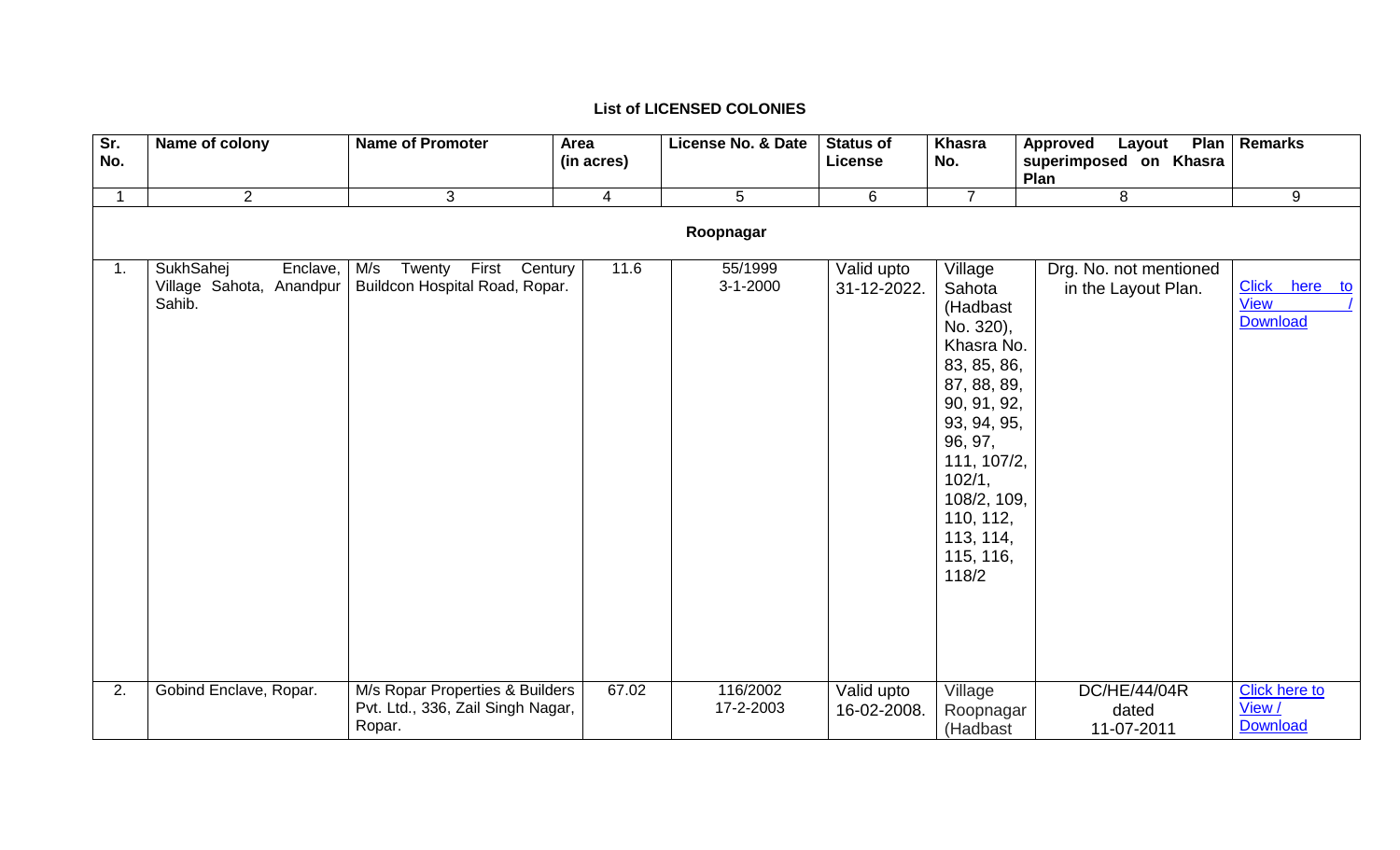|  |  |  | No. 44),                      |  |
|--|--|--|-------------------------------|--|
|  |  |  | Khasra No.                    |  |
|  |  |  | 45/3, 8,                      |  |
|  |  |  | 6/2, 44//10,                  |  |
|  |  |  | 44/1, 11/2,                   |  |
|  |  |  | $45/1/61$ ,                   |  |
|  |  |  | 21//19, 20,                   |  |
|  |  |  | 21, 22//16,                   |  |
|  |  |  | 25/1, 37//1,                  |  |
|  |  |  | 10/1, 45/7,                   |  |
|  |  |  |                               |  |
|  |  |  | 15, 38//22,                   |  |
|  |  |  | 23/1,                         |  |
|  |  |  | $37\frac{1}{3}$ , 14,         |  |
|  |  |  | 15/1,                         |  |
|  |  |  | 16, 17, 18,                   |  |
|  |  |  | 25, 38//3,                    |  |
|  |  |  | 43/1, 9,                      |  |
|  |  |  |                               |  |
|  |  |  | $10, 11,$<br>$38/\frac{4}{1}$ |  |
|  |  |  |                               |  |
|  |  |  | $7/2, 8,$<br>43//2, 3, 8,     |  |
|  |  |  | $37\frac{1}{10}$              |  |
|  |  |  | 41/2/1,                       |  |
|  |  |  | 38/1, 2, 9,                   |  |
|  |  |  | 10, 21//18,                   |  |
|  |  |  | 22, 23,                       |  |
|  |  |  | 37/2, 3, 4,                   |  |
|  |  |  |                               |  |
|  |  |  | $5, 6, 7, 8,$<br>9, 37//11,   |  |
|  |  |  |                               |  |
|  |  |  | 12, 19, 20,                   |  |
|  |  |  | 21, 22,                       |  |
|  |  |  | 38//12, 20,                   |  |
|  |  |  | 21,                           |  |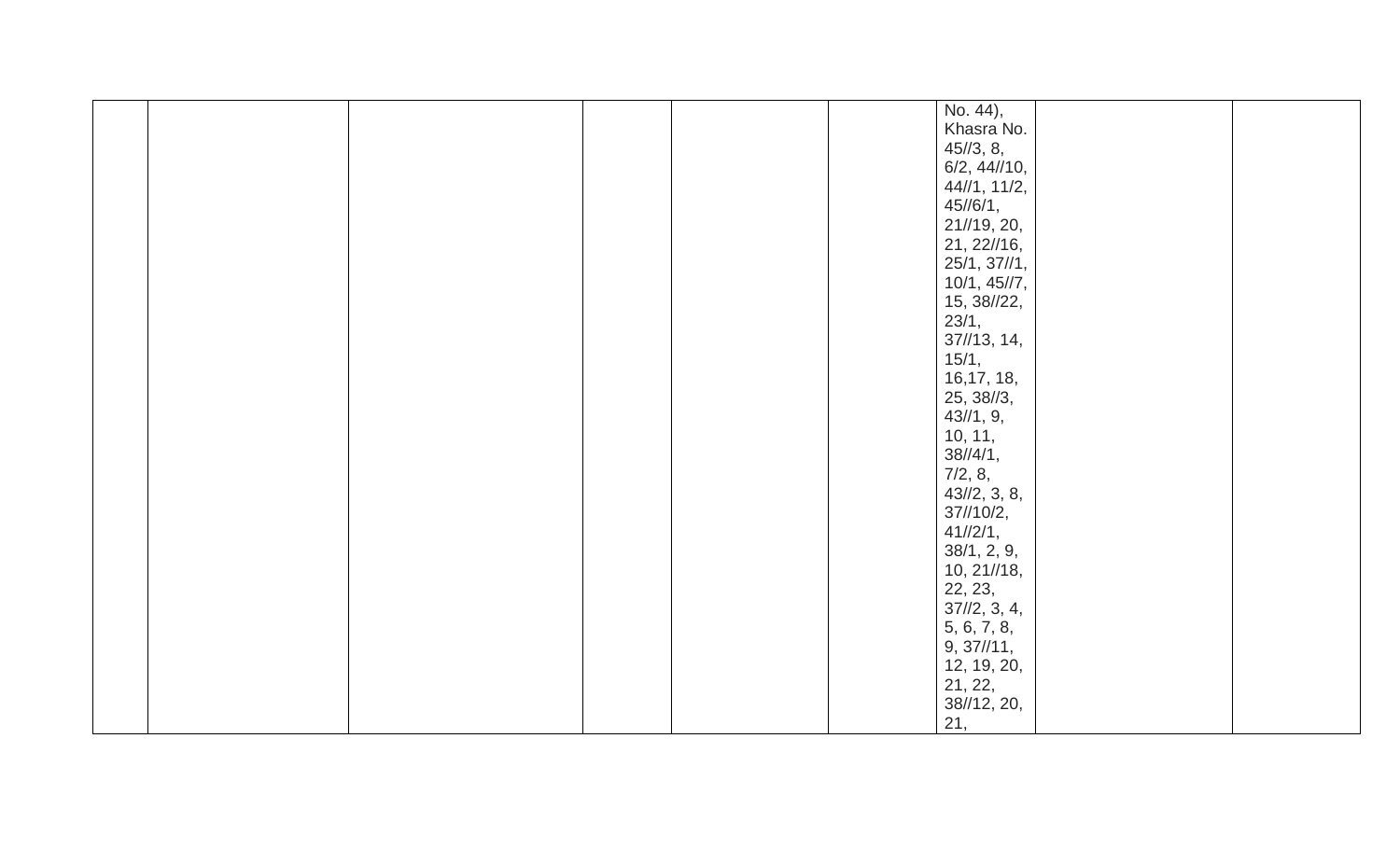|    |                        |                                                                                       |         |                       |                                                       | 37/24/2,<br>37/15/2,<br>15/3,<br>38/11,<br>22//17, 23,<br>24, 25/2,<br>36/4, 5, 6,<br>15, 16, 25,<br>14/13, 14,<br>15                                                                                                                                                                                       |                                     |                                            |
|----|------------------------|---------------------------------------------------------------------------------------|---------|-----------------------|-------------------------------------------------------|-------------------------------------------------------------------------------------------------------------------------------------------------------------------------------------------------------------------------------------------------------------------------------------------------------------|-------------------------------------|--------------------------------------------|
| 3. | Satluj Enclave, Ropar. | M/s Satluj Builders & Land<br>Developers Pvt. Ltd., 1823,<br>Sector 24-D, Chandigarh. | 9.36875 | 09/05<br>$8 - 6 - 05$ | Completion<br>Certificate<br>issued on<br>26-05-2017. | Village<br>Abheypur<br>Beli (H.B.<br>No. 47),<br>Khasra No.<br>4/17/2,<br>6/2, 7/1,<br>14/2, 15/1,<br>18/1, 7/2,<br>14/1, 16/5,<br>17/1, 24/3,<br>25/1, 7//4/3<br>(min), 5/1<br>(min),<br>$7/14/3$ (min)<br>, 5/1 (min),<br>6/2, 7/1,<br>14/2, 15/1,<br>6/1/3,<br>15/2/2,<br>15/2/3<br>Village<br>Khairabad | Ka/cd/02/R-2<br>dated<br>02-09-2005 | <b>Click here to</b><br>View /<br>Download |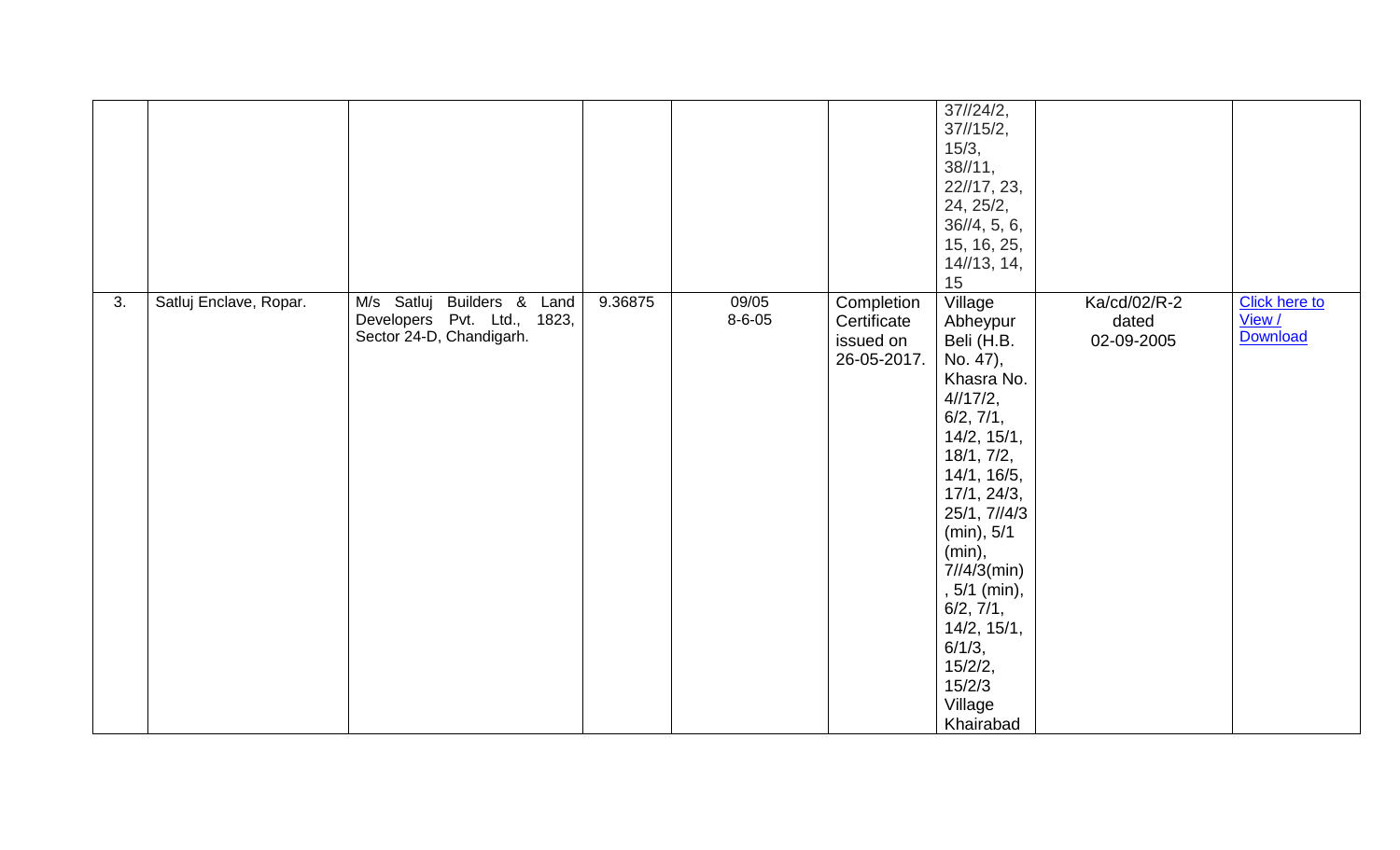|    |                   |                                                                                            |      |                     |                           | (H.B. No.<br>52,<br>Khasra No.<br>4/25/1/1,<br>25/2/1,<br>16/2/2,<br>11//5/1/1.                                                                                                                                                                                                                                                  |                                        |                                     |
|----|-------------------|--------------------------------------------------------------------------------------------|------|---------------------|---------------------------|----------------------------------------------------------------------------------------------------------------------------------------------------------------------------------------------------------------------------------------------------------------------------------------------------------------------------------|----------------------------------------|-------------------------------------|
| 4. | Sun City-2, Ropar | M/s Ropar Properties<br>and<br>Builders Pvt. Ltd., K. No. 336,<br>Zail Singh Nagar, Ropar. | 9.88 | 25/2005<br>24-11-06 | Valid upto<br>23-11-2021. | Village<br>Chotti<br>Haveli,<br>(H.B. No.<br>48),<br>Khasra No.<br>9/123/1,<br>23/2, 23/3,<br>23/4, 23/5,<br>14/3/1,<br>3/2, 3/3,<br>3/4, 3/5,<br>8/1, 8/2,<br>8/3, 8/4,<br>8/5, 9, 12,<br>13/1, 13/2,<br>13/3, 14/2,<br>17/1, 17/2,<br>18/1/1,<br>18/1/2,<br>18/2/2,<br>18/2/1,<br>18/3/1,<br>18/3/2,<br>14//19/1/2,<br>19/1/1, | DC/SC/76 /04 12<br>dated<br>20-06-2005 | Click here to<br>View /<br>Download |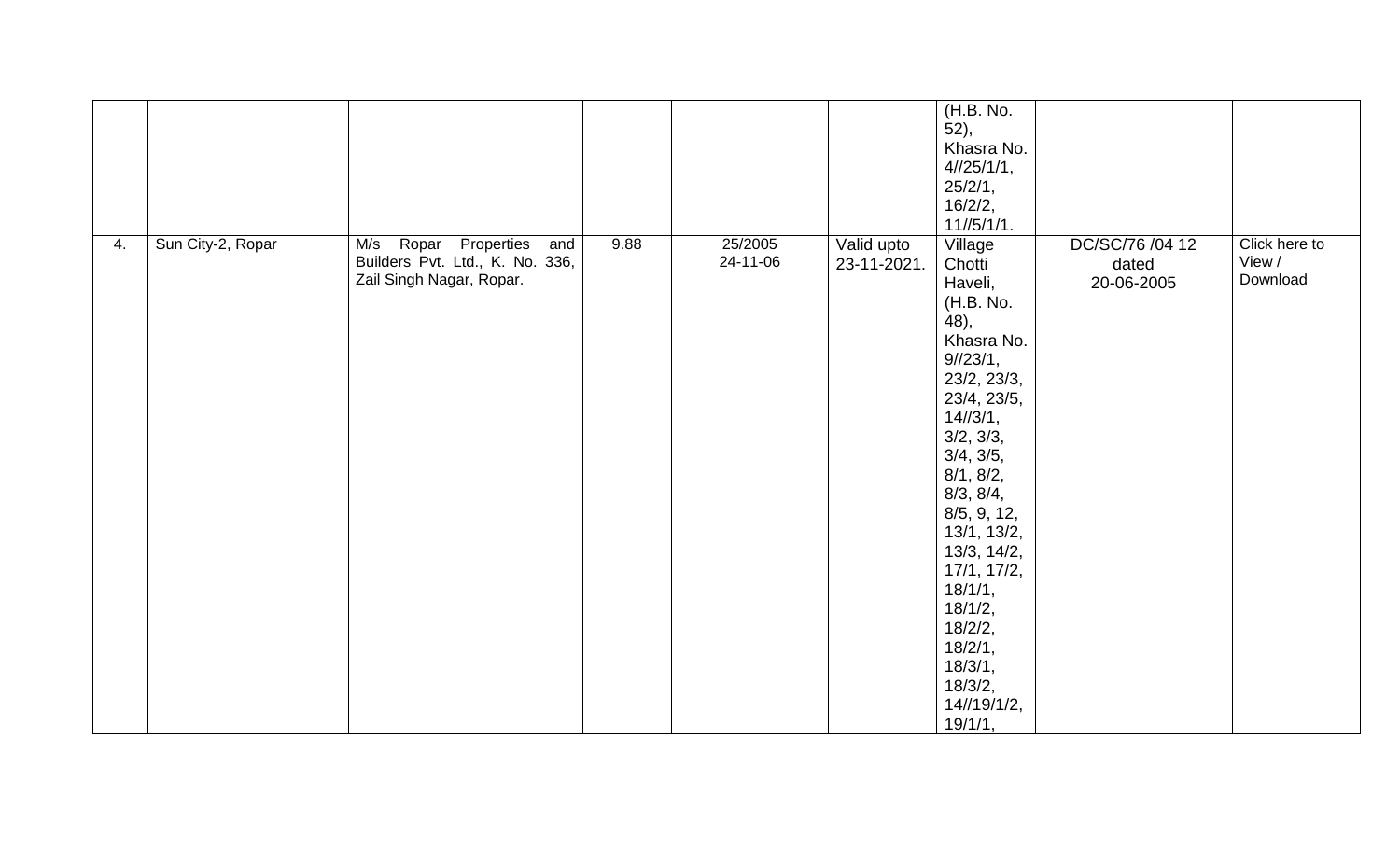|    |                         |                                                                                                           |      |                       |                                                  | 22/2, 23,<br>24, 27                                                                                                                                                                                        |                                       |                                            |
|----|-------------------------|-----------------------------------------------------------------------------------------------------------|------|-----------------------|--------------------------------------------------|------------------------------------------------------------------------------------------------------------------------------------------------------------------------------------------------------------|---------------------------------------|--------------------------------------------|
| 5. | Golden City, Ropar      | M/s Bhangu Developers and<br>Builders Pvt. Ltd., VPO Hussain<br>Pur, Distt. Ropar.                        | 4.46 | 48/06<br>10-3-06      | Valid upto<br>31-12-2019.                        | Village<br>Hussainpu<br>ra (H.B.<br>No. 42),<br>Khasra<br>No.2//16/2,<br>25/1, 17,<br>24,<br>9/14/2,5/1,6<br>/3,7/1,<br>14/2, 15/1, 2<br>1/18/2,<br>19, 18/1, 23/<br>2.                                    | SP/CG/GC/03/05<br>dated<br>06-09-2005 | Click here to<br>View /<br>Download        |
| 6. | Global Enclave, Morinda | Mr. Raman Gupta S/o Arun<br>Gupta, 122, Ward No. 5, Opp,<br>NirankariBhawan, Sugar Mill<br>Road, Morinda. | 4.96 | 60/2006<br>17-05-2006 | $\overline{\mathsf{Val}}$ id upto<br>15-05-2016. | Village<br>Marauli<br>(H.B. No.<br>248,<br>Khasra No.<br>$22\frac{1}{4}$ ,<br>13, 12/3,<br>12/2, 12/1,<br>20/1, 19/3,<br>19/2, 19/1,<br>18, 23/1,<br>22/2, 22/1,<br>22/3,<br>$26\frac{1}{12}$<br>2/1, 2/2, | SP/GE/03/06<br>dated<br>25-04-2006    | <b>Click here to</b><br>View /<br>Download |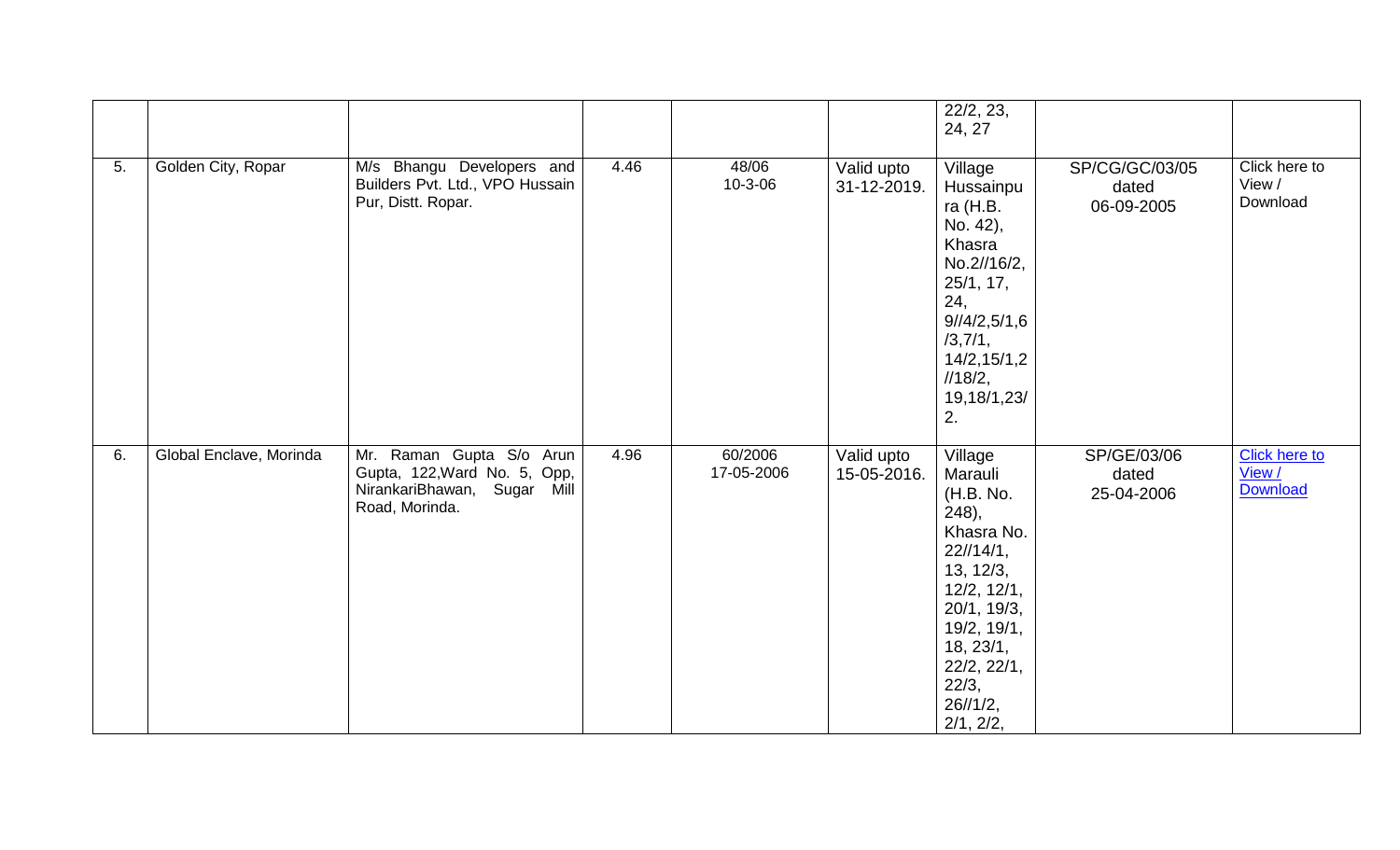|    |                                                                 |                                                                                        |       |                         |                           | 2/3.                                                                                                                                                                                                                                                                                                                         |                                     |                                                   |
|----|-----------------------------------------------------------------|----------------------------------------------------------------------------------------|-------|-------------------------|---------------------------|------------------------------------------------------------------------------------------------------------------------------------------------------------------------------------------------------------------------------------------------------------------------------------------------------------------------------|-------------------------------------|---------------------------------------------------|
| 7. | J. J. Valley at village<br>Nanakpur&Hussainpur,<br>Distt. Ropar | Sh. Pritpal Singh Juneja S/o Sh.<br>Bahadur Singh, 92, Puran<br>Road, Jalandhar Cantt. | 7.194 | 63/2006<br>$1 - 8 - 06$ | Valid upto<br>31-12-2019. | Village<br>Hussainpu<br>r, (H.B. No.<br>$12)$ &<br>Village<br>Sarfabad<br>Alias<br>Nanakpura<br>, (H.B. No.<br>43),<br>Khasra No.<br>25/1, 21/1,<br>22/1, 19/2,<br>20/2, 16/2,<br>11/3, 12/3,<br>13/2, 13/3,<br>19/1, 20/1,<br>15/3, 16/1,<br>11/2, 12/2,<br>15/2, 13/1,<br>9/2, 10/2,<br>11/1, 27,<br>12/1, 15/1,<br>6/3/2. | JJ/R/07/06<br>dated<br>18-10-2006   | <b>Click here to</b><br>View /<br><b>Download</b> |
| 8. | Maharaja City, Ropar.                                           | M/s Maharaja Land Developers,<br># 1020, Phase-4, Mohali.                              | 9.58  | 64/2006<br>17-8-2006    | Valid upto<br>16-08-2019. | Village<br>Rasoolpur,<br>(H.B. No.<br>$177,$ ),<br>Khasra<br>No.6//9/4,<br>10/2, 5, 6,                                                                                                                                                                                                                                       | SPS/MC/03/05<br>dated<br>01-02-2006 | <b>Click here to</b><br>View /<br>Download        |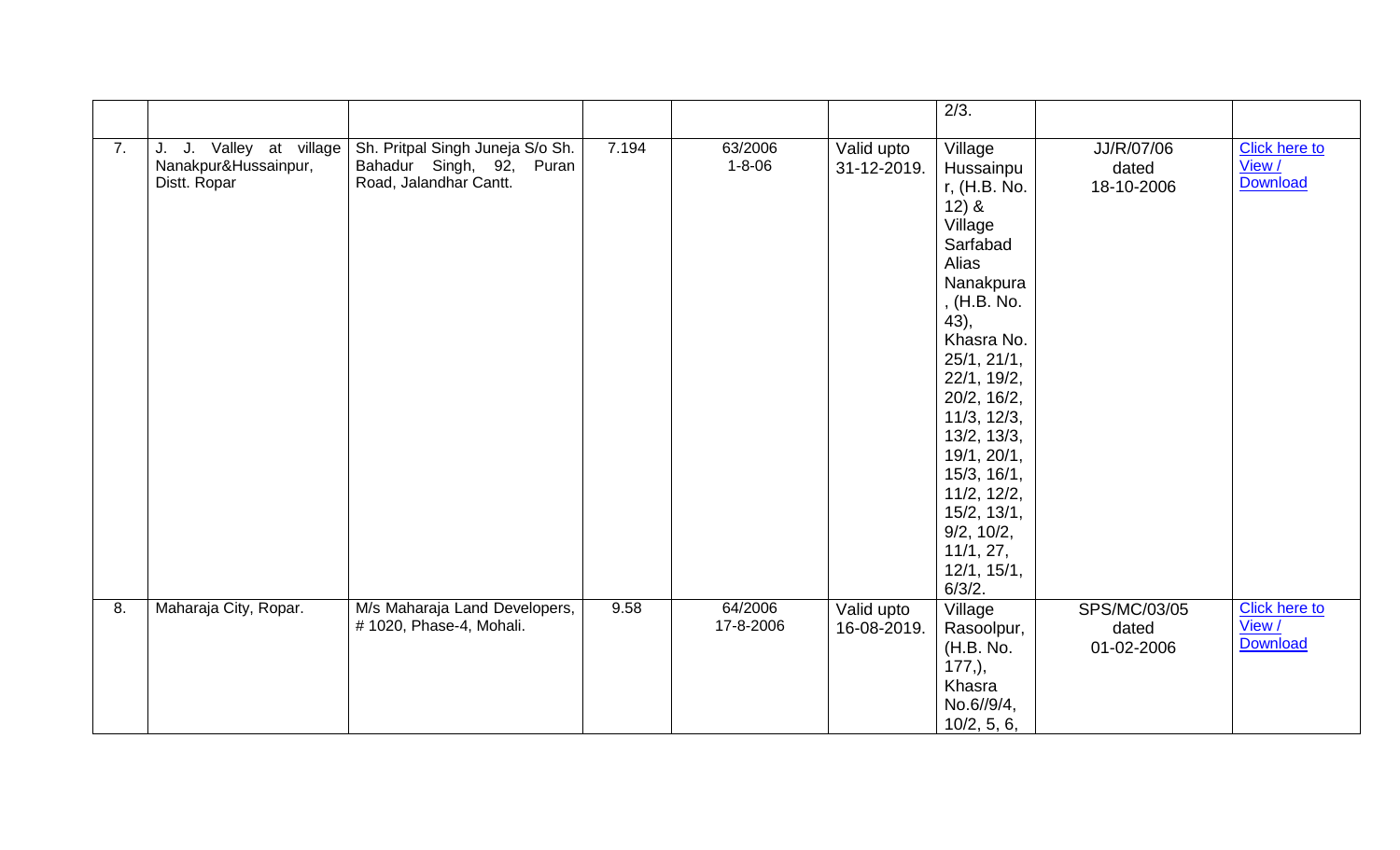|    |                             |                                   |       |          |             | 7/1, 26, 27,          |                  |                      |
|----|-----------------------------|-----------------------------------|-------|----------|-------------|-----------------------|------------------|----------------------|
|    |                             |                                   |       |          |             | 11/1, 2,              |                  |                      |
|    |                             |                                   |       |          |             | 7/15, 16,             |                  |                      |
|    |                             |                                   |       |          |             | 17, 24, 25,           |                  |                      |
|    |                             |                                   |       |          |             | 10/4,                 |                  |                      |
|    |                             |                                   |       |          |             | 11//10/1,             |                  |                      |
|    |                             |                                   |       |          |             |                       |                  |                      |
|    |                             |                                   |       |          |             | 6/12/1, 19,           |                  |                      |
|    |                             |                                   |       |          |             | 20, 21, 22,           |                  |                      |
|    |                             |                                   |       |          |             | 7/14/3,               |                  |                      |
|    |                             |                                   |       |          |             | $6\frac{1}{10}$ , 11, |                  |                      |
|    |                             |                                   |       |          |             | 7/6/3.                |                  |                      |
|    |                             |                                   |       |          |             | Village               |                  |                      |
|    |                             |                                   |       |          |             | Chotti                |                  |                      |
|    |                             |                                   |       |          |             | Railon,(              |                  |                      |
|    |                             |                                   |       |          |             | H.B. No.              |                  |                      |
|    |                             |                                   |       |          |             | 178,                  |                  |                      |
|    |                             |                                   |       |          |             | Khasra No.            |                  |                      |
|    |                             |                                   |       |          |             | 8/17/4,               |                  |                      |
|    |                             |                                   |       |          |             | 18/4, 19/4,           |                  |                      |
|    |                             |                                   |       |          |             | 22, 23,               |                  |                      |
|    |                             |                                   |       |          |             | 9/12/1, 3/1,          |                  |                      |
|    |                             |                                   |       |          |             |                       |                  |                      |
|    |                             |                                   |       |          |             | 2/2/1,                |                  |                      |
|    |                             |                                   |       |          |             | 3/2/1,                |                  |                      |
|    |                             |                                   |       |          |             | 3/3/1, 4/1,           |                  |                      |
|    |                             |                                   |       |          |             | 4/3/1,                |                  |                      |
|    |                             |                                   |       |          |             | 4/2/1, 25/2,          |                  |                      |
|    |                             |                                   |       |          |             | 10/21/2,              |                  |                      |
|    |                             |                                   |       |          |             | 9/26.                 |                  |                      |
| 9. | Top Enclave, Village Arazi, | Properties<br>M/s<br>Ropar<br>and | 15.16 | 203/2008 | Valid upto  | Village               | DC/TE/167 /04-P4 | <b>Click here to</b> |
|    | Distt. Ropar.               | Builders Pvt. Ltd., K. No. 336,   |       | 25-11-08 | 24-11-2021. | Arazi,                | dated            | View /               |
|    |                             | Zail Singh Nagar, Ropar.          |       |          |             | (Hadbast              | 01-10-2008       | Download             |
|    |                             |                                   |       |          |             | No. 46),              |                  |                      |
|    |                             |                                   |       |          |             | Khasra no.            |                  |                      |
|    |                             |                                   |       |          |             |                       |                  |                      |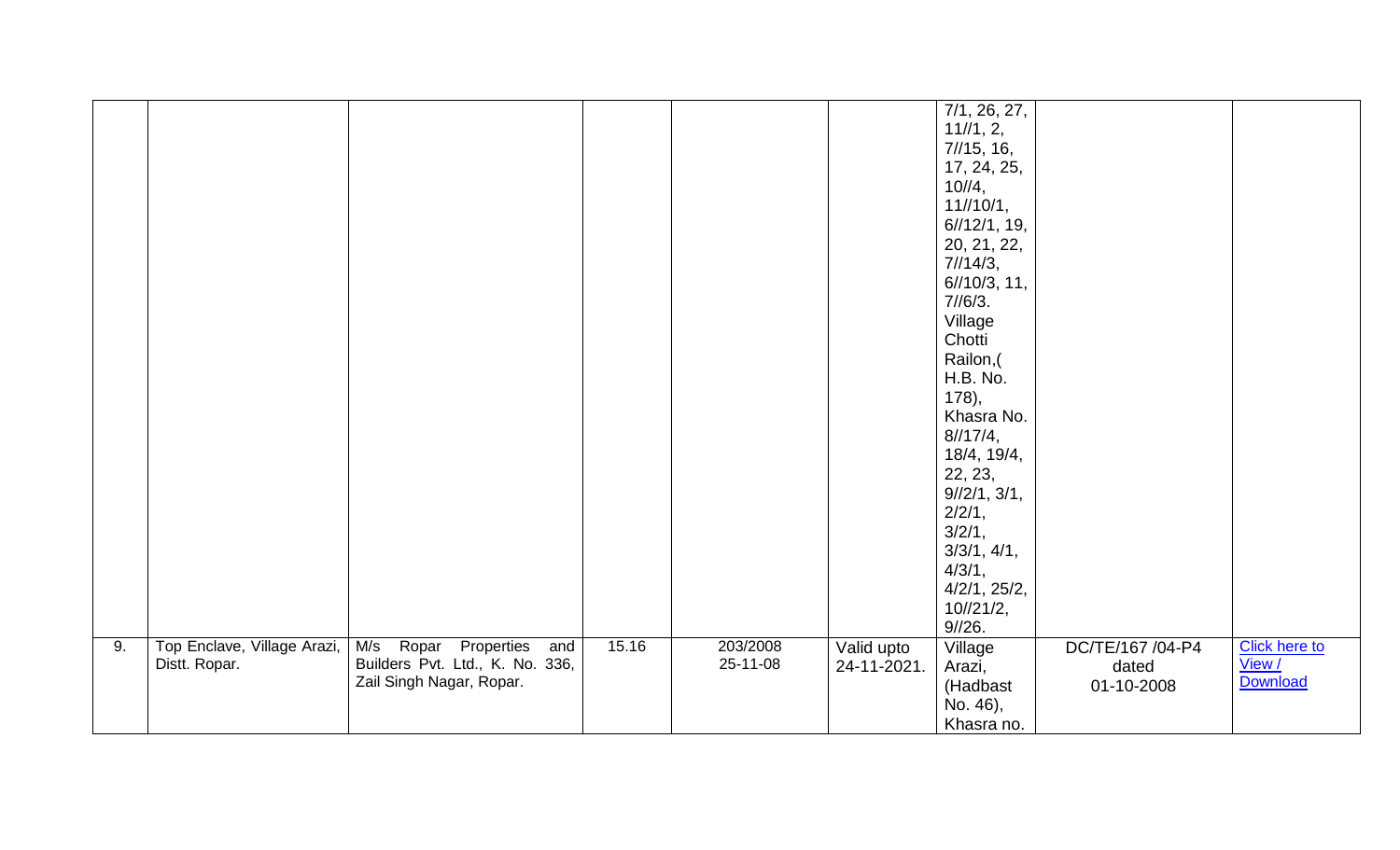|     |                                                                      |                                                                                                     |       |                        |                           | 3/23/3,<br>24/1, 24/2,<br>4/9, 10,<br>11/1, 11/2,<br>12/1, 12/2,<br>5/3/2/1,                                  |                                  |                                                   |
|-----|----------------------------------------------------------------------|-----------------------------------------------------------------------------------------------------|-------|------------------------|---------------------------|---------------------------------------------------------------------------------------------------------------|----------------------------------|---------------------------------------------------|
|     |                                                                      |                                                                                                     |       |                        |                           | 3/2/2,<br>4/1/1,<br>4/1/2, 4/2,<br>4/3, 5/1,<br>5/2, 6/1,<br>6/2/1,<br>6/2/2, 7,<br>8/1, 8/2,                 |                                  |                                                   |
|     |                                                                      |                                                                                                     |       |                        |                           | 13/1/1,<br>13/2, 14/1,<br>14/2, 14/3,<br>15/1, 15/2,<br>15/3, 16/4,<br>17/1, 17/2,<br>18, 19/3,<br>26.        |                                  |                                                   |
| 10. | Nirwana Greens,<br>Village<br>Sahib,<br>Anandpur<br>Distt.<br>Ropar. | M/s Bhagwati Dream Homes<br>Sahota &Nanowal, Tehsil   Pvt. Ltd., #3158, Sector 21-D,<br>Chandigarh. | 24.86 | 222/2011<br>15-02-2011 | Valid upto<br>14-02-2022. | Village<br>Sahota<br>(H.B. No.<br>$320)$ &<br>Village<br>Nanowal<br>(H.B. No.<br>318)<br>Khasra No.<br>821/1, | NG/2016/TC/01<br>dated May, 2016 | <b>Click here to</b><br>View /<br><b>Download</b> |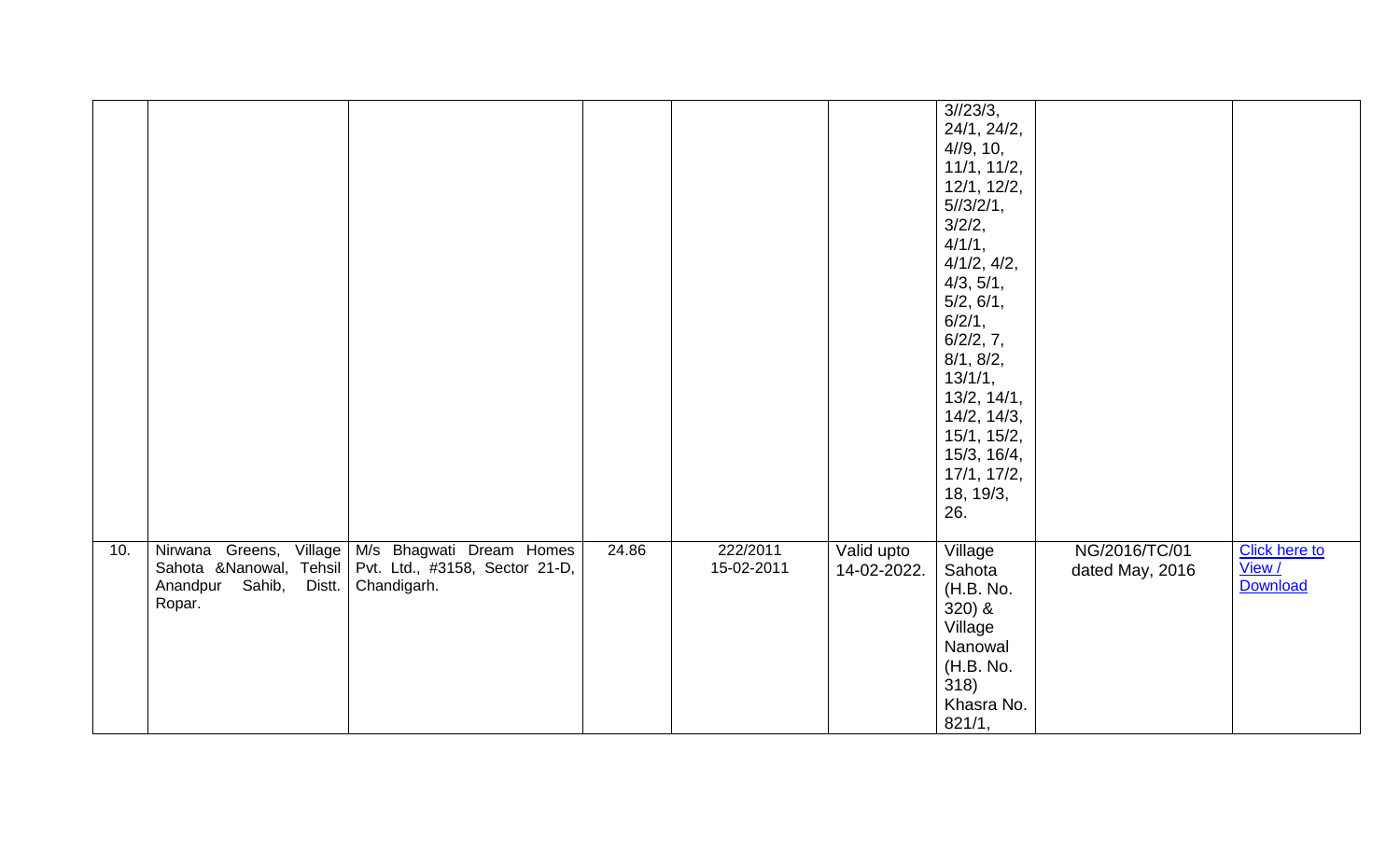|    |                                                                             |                                                                                                                                                                       |       |                      |                           | 820/1,<br>820/2,<br>734/2,<br>819/2,<br>734/1, 737,<br>735, 818,<br>754/1, 817,<br>734/1/1,<br>821/2, 745,<br>822/1                                                                                                                                              |                                      |                                                 |
|----|-----------------------------------------------------------------------------|-----------------------------------------------------------------------------------------------------------------------------------------------------------------------|-------|----------------------|---------------------------|------------------------------------------------------------------------------------------------------------------------------------------------------------------------------------------------------------------------------------------------------------------|--------------------------------------|-------------------------------------------------|
| 11 | Golden Homez, Village<br>KotalaNihang, Near New<br>Grain Market, Roopnagar. | Golden<br>Infrastructure Private<br>Limited, SCF 44, New Grain<br>Market, Ropar.<br>Head Office: SCF 42, Sector-6,<br>Landran Road, Kharar, Distt.<br>Mohali, Punjab. | 16.53 | 8/2012<br>31-05-2012 | Valid upto<br>30-05-2016. | Village<br>Kotala<br>Nihang<br>(Hadbast<br>No. 180),<br>Khasra No.<br>5/10/2,<br>11/1, 20/2,<br>$6/16/3$ ,<br>15/3, 16/1,<br>25/3,<br>10/5/2,<br>10/6/2,<br>6/15/2/1,<br>16/2/2,<br>25/1/1,<br>25/2/1,<br>28/1, 24/2,<br>$10^{1/4/2}$ ,<br>5/1/1, 7/1,<br>6/3/2, | <b>SUB-02</b><br>dated<br>12-10-2011 | Click here to<br><b>View</b><br><b>Download</b> |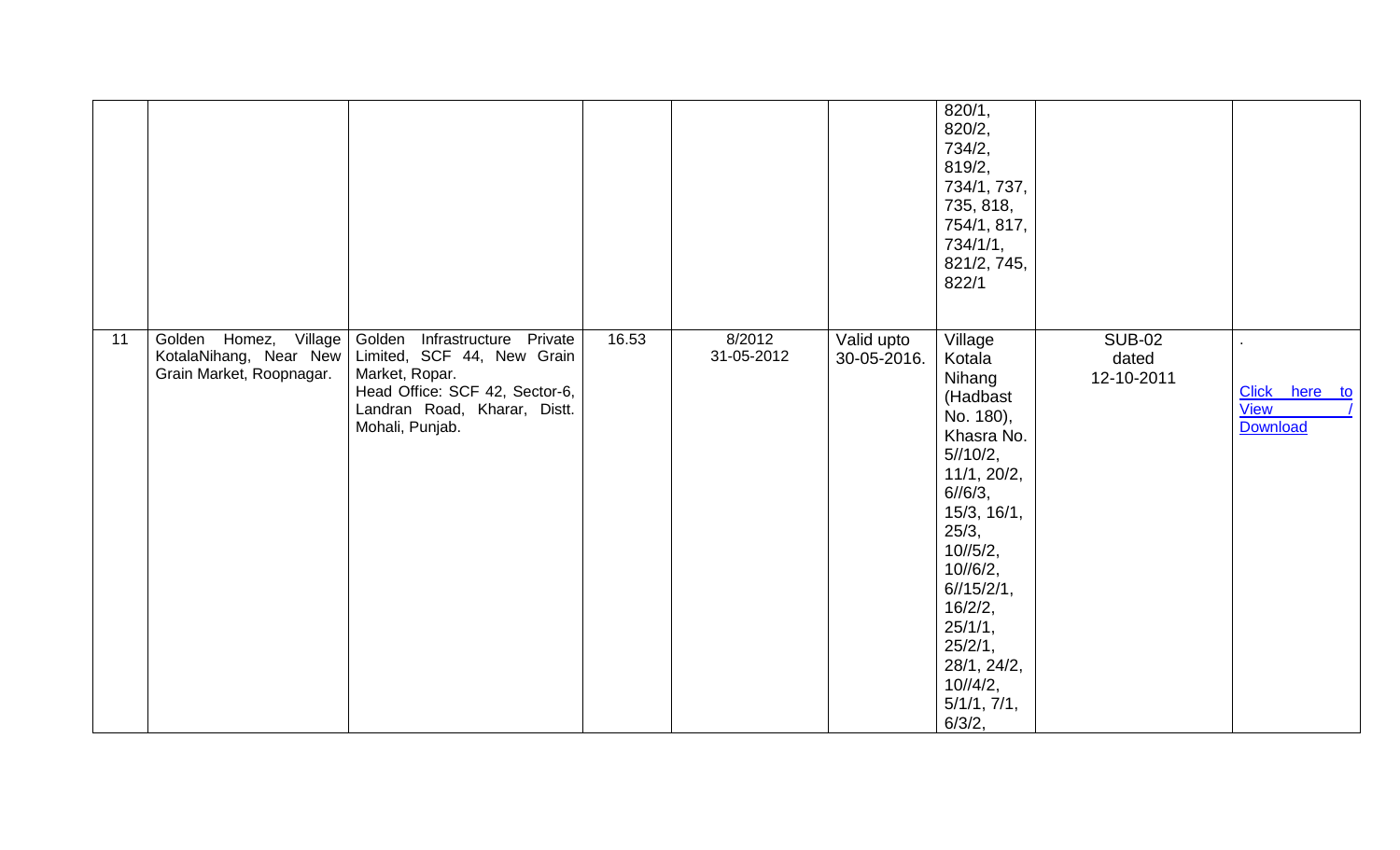|     |                           |                                  |       |               |             | 6/15/2/2,      |               |                      |
|-----|---------------------------|----------------------------------|-------|---------------|-------------|----------------|---------------|----------------------|
|     |                           |                                  |       |               |             | 16/2/1,        |               |                      |
|     |                           |                                  |       |               |             | 25/2/2,        |               |                      |
|     |                           |                                  |       |               |             | 25/1/2,        |               |                      |
|     |                           |                                  |       |               |             | 10/5/1/2,      |               |                      |
|     |                           |                                  |       |               |             | 6/3/1,         |               |                      |
|     |                           |                                  |       |               |             | 6/17/1/1,      |               |                      |
|     |                           |                                  |       |               |             | 24/1/1,        |               |                      |
|     |                           |                                  |       |               |             | 28/2,          |               |                      |
|     |                           |                                  |       |               |             | 6/16/2/3,      |               |                      |
|     |                           |                                  |       |               |             | 10//6/3/3,     |               |                      |
|     |                           |                                  |       |               |             | 10//6/4, 29,   |               |                      |
|     |                           |                                  |       |               |             | 7/2, 14, 16,   |               |                      |
|     |                           |                                  |       |               |             |                |               |                      |
|     |                           |                                  |       |               |             | 8/1/2, 15,     |               |                      |
|     |                           |                                  |       |               |             | 17, 3/3,       |               |                      |
|     |                           |                                  |       |               |             | 3/2/1,         |               |                      |
|     |                           |                                  |       |               |             | 11/11/1,       |               |                      |
|     |                           |                                  |       |               |             | 6/7/3,         |               |                      |
|     |                           |                                  |       |               |             | 15/1, 16/3,    |               |                      |
|     |                           |                                  |       |               |             | 24/1/2, 8/3,   |               |                      |
|     |                           |                                  |       |               |             | $10^{1/4/1}$ , |               |                      |
|     |                           |                                  |       |               |             | 6/17/2, 14,    |               |                      |
|     |                           |                                  |       |               |             | 23/2,          |               |                      |
|     |                           |                                  |       |               |             | 6/18/1/2       |               |                      |
|     |                           |                                  |       |               |             |                |               |                      |
|     |                           |                                  |       |               |             |                |               |                      |
| 12. | "Aman City" at Roopnagar. | M/S Lala Builder &               | 6.806 | 16/2014       | Valid upto  | Village        | DC/ACR/LA/001 | <b>Click here to</b> |
|     |                           | Land Promoter, Opp.              | acres | $28 - 1 - 13$ | 27-01-2017. | Roopnagar      | dated         | View /               |
|     |                           | District Jail, Bela Road, Ropar. |       |               |             | (H.B. No.      | 31-01-2013    | Download             |
|     |                           |                                  |       |               |             | $(44)$ ,       |               |                      |
|     |                           |                                  |       |               |             | Khasra No.     |               |                      |
|     |                           |                                  |       |               |             |                |               |                      |
|     |                           |                                  |       |               |             | 44//18, 23,    |               |                      |
|     |                           |                                  |       |               |             | 59/3, 4/1,     |               |                      |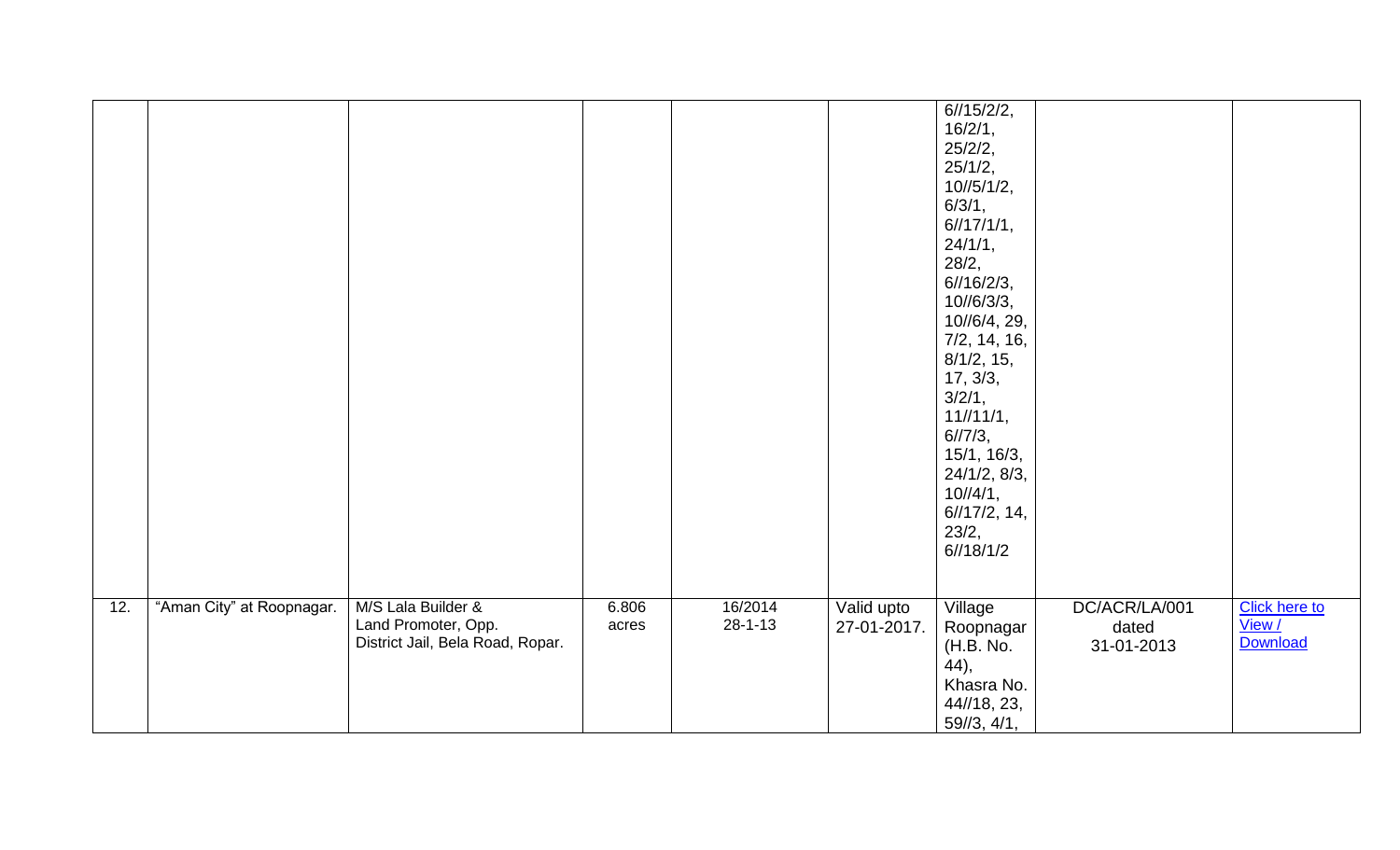|     |                                                                                                      |                                                                                                                      |                |                       |                           | 4/2, 7, 8,<br>14.                                                                                                                                                                                                          |                                                                                           |                                            |
|-----|------------------------------------------------------------------------------------------------------|----------------------------------------------------------------------------------------------------------------------|----------------|-----------------------|---------------------------|----------------------------------------------------------------------------------------------------------------------------------------------------------------------------------------------------------------------------|-------------------------------------------------------------------------------------------|--------------------------------------------|
| 13. | City<br>Star<br>Village<br>at<br>Gurdaspura, Ropar                                                   | $\overline{\mathsf{M}}$ /s Ropar<br>Properties<br>and<br>Builders Pvt. Ltd., K. No. 336,<br>Zail Singh Nagar, Ropar. | 9.57           | 29/2019<br>10-01-2019 | Valid upto<br>29-01-2024. | Village<br>Gurdaspur<br>a (H.B. No.<br>75),<br>Khasra No.<br>133,<br>320/295/14<br>5, 146,<br>319/295/14<br>5, 294/145,<br>134, 132,<br>135, 137,<br>136, 139,<br>131, 138,<br>151,<br>297/147/1,<br>297/147/2,<br>296/147 | DC/SC/LP-01<br>dated<br>03-10-2018<br>(Khasra nos.<br>superimposed in the<br>layout plan) | <b>Click here to</b><br>View /<br>Download |
| 14  | Residential<br>Colony<br>at<br>village Bhagwantpura and<br>Chak Kalan, Teh and Distt.<br>Roop Nagar. | M/s Rising Stars Infrastructure<br>Pvt. Ltd.                                                                         | 10.62<br>acres | 14/2019               | Valid upto<br>16-01-2024  | Vill.<br>Bhagwantp<br>ura<br>$24/18(0-8)$<br>$19/1(1-4)$<br>$19/2(5-4)$<br>$22/1(1-12)$<br>$22/2(6-8)$<br>$23(2-11)$<br>$29/3(5 -$                                                                                         | LP/27/12/2018<br>Dated 17-01-2019                                                         | Click here to<br>View /<br>Download        |